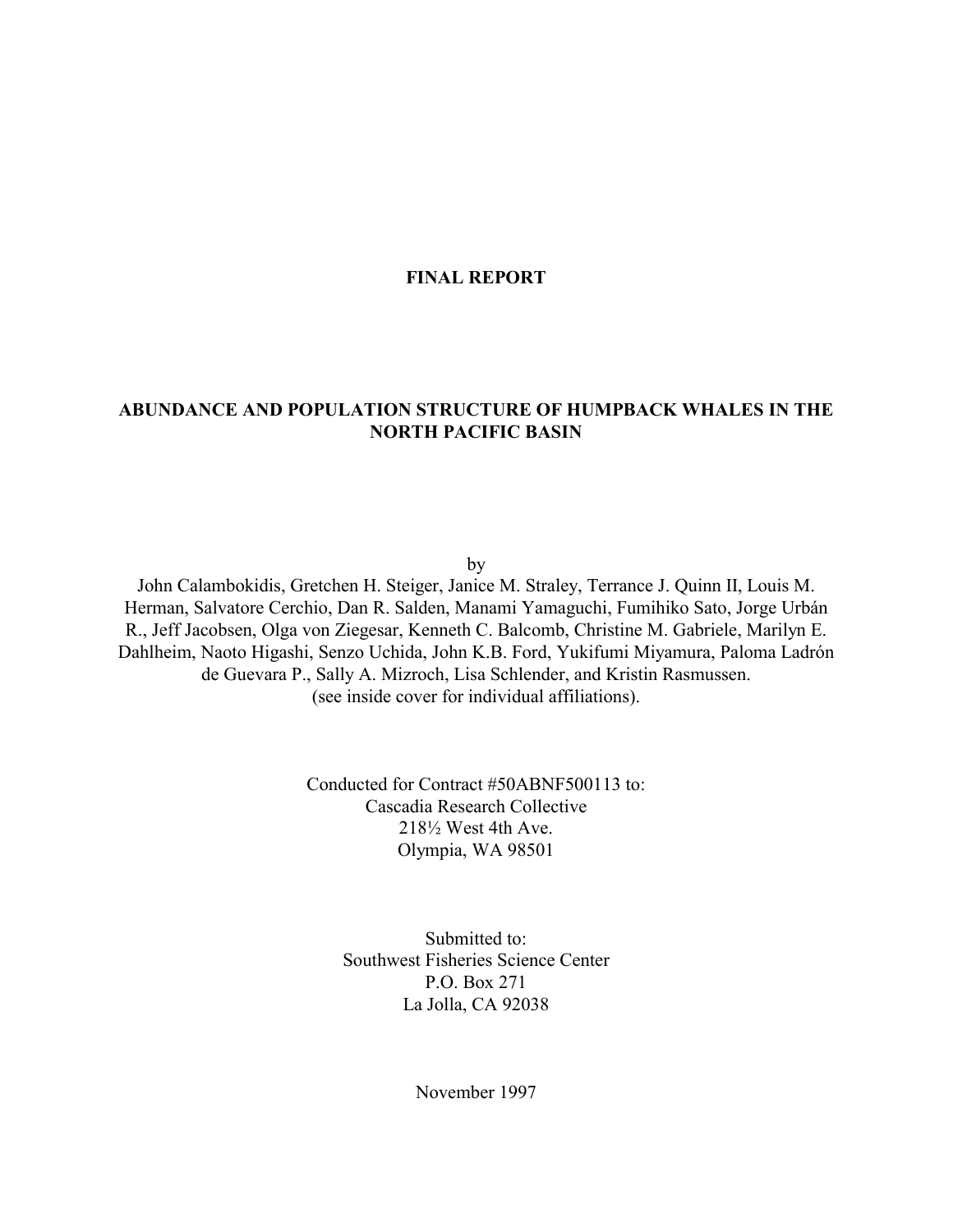# ABUNDANCE AND POPULATION STRUCTURE OF HUMPBACK WHALES IN THE NORTH PACIFIC BASIN

by John Calambokidis<sup>1</sup>, Gretchen H. Steiger<sup>1</sup>, Janice M. Straley<sup>2</sup>, Terrance J. Quinn II<sup>3</sup>, Louis M. Herman<sup>4</sup>, Salvatore Cerchio<sup>5</sup>, Dan R. Salden<sup>6</sup>, Manami Yamaguchi<sup>7</sup>, Fumihiko Sato<sup>7</sup>, Jorge Urbán R.<sup>8</sup>, Jeff Jacobsen<sup>9</sup>, Olga von Ziegesar<sup>10</sup>, Kenneth C. Balcomb<sup>11</sup>, Christine M. Gabriele<sup>12</sup>, Marilyn E. Dahlheim<sup>13</sup>, Naoto Higashi<sup>14</sup>, Senzo Uchida<sup>14</sup>, John K.B. Ford<sup>15</sup>, Yukifumi Miyamura<sup>16</sup>, Paloma Ladrón de Guevara P.<sup>17</sup>, Sally A. Mizroch<sup>13</sup>, Lisa Schlender<sup>1</sup> and Kristin  $R$ asmussen $<sup>1</sup>$ </sup>

<sup>1</sup>Cascadia Research Collective, 2181/<sub>2</sub> West Fourth Avenue, Olympia, WA 98501, USA <sup>2</sup>P.O. Box 273, Sitka, AK 99835, USA

<sup>3</sup>University of Alaska Fairbanks, 11120 Glacier Hwy., Juneau, AK 99801, USA

4 Kewalo Basin Marine Mammal Laboratory, University of Hawaii, 1129 Ala Moana Blvd., Honolulu, Hawaii 96814, USA

5 Moss Landing Marine Laboratories, P.O. Box 450, Moss Landing, CA 95039 USA (Current address: Univ. of Michigan, 1109 Geddes Avenue, Ann Arbor, MI 48109, USA)

6 Hawaii Whale Research Foundation, Southern Illinois University at Edwardsville, Edwardsville, IL 62026, USA

7 Ogasawara Marine Center, Byobudani, Chichijima, Ogasawara-mura, Tokyo 100-21, Japan

8 Departamento de Biología Marina, Universidad Autónoma de Baja California Sur, Ap. Post 19- B, B.C.S. 23081, México

<sup>9</sup>P.O. Box 4492, Arcata, CA 95521, USA

<sup>10</sup>North Gulf Oceanic Society, PO Box 15244, Homer, AK 99603, USA

<sup>11</sup>Center for Whale Research, 1359 Smuggler's Cove Road, Friday Harbor, WA 98250, USA

<sup>12</sup>Glacier Bay National Park, P.O. Box 140, Gustavus, AK 99826, USA

<sup>13</sup>National Marine Mammal Laboratory, NOAA, 7600 Sand Point Way NE, Seattle, WA 98115, USA

14Okinawa Expo Aquarium, Motobu-cho, Okinawa-ken 905-03, Japan

<sup>15</sup>Vancouver Aquarium, PO Box 3232, Vancouver, B.C. V6B 3X8, Canada

Dept. of Fisheries and Oceans, Pacific Biological Station, Nanaimo, B.C. V9R 5K6, Canada <sup>16</sup>World Wide Fund for Nature-Japan, Tokyo, Japan

17Laboratorio de Mamiferos Marinos, Universidad Nacional Autónoma de México, Ap. Post 70- 572, México City, D.F 04510, México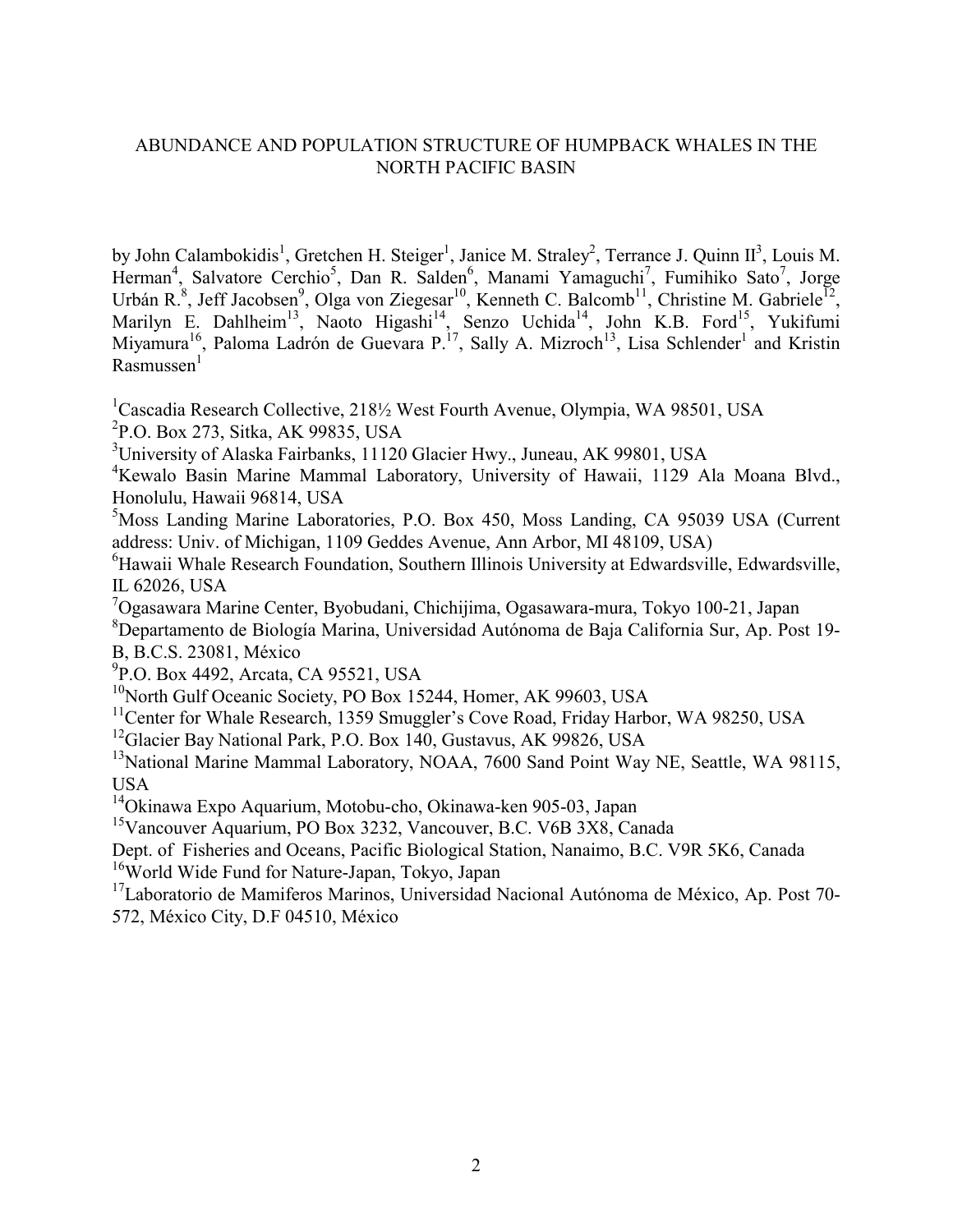|                                                                                               | Page |
|-----------------------------------------------------------------------------------------------|------|
|                                                                                               |      |
|                                                                                               |      |
|                                                                                               |      |
|                                                                                               |      |
|                                                                                               |      |
|                                                                                               |      |
|                                                                                               |      |
|                                                                                               |      |
|                                                                                               |      |
|                                                                                               |      |
|                                                                                               |      |
|                                                                                               |      |
| Summer-winter Petersen capture-recapture methods -------------------------------- 16          |      |
|                                                                                               |      |
|                                                                                               |      |
|                                                                                               |      |
|                                                                                               |      |
|                                                                                               |      |
|                                                                                               |      |
|                                                                                               |      |
|                                                                                               |      |
|                                                                                               |      |
|                                                                                               |      |
|                                                                                               |      |
|                                                                                               |      |
|                                                                                               |      |
|                                                                                               |      |
|                                                                                               |      |
|                                                                                               |      |
|                                                                                               |      |
|                                                                                               |      |
|                                                                                               |      |
|                                                                                               |      |
|                                                                                               |      |
| Heterogeneity of capture probabilities due to sex proportion-------------------------------28 |      |
| Heterogeneity of capture probabilities due to geographic sampling bias-----------29           |      |
|                                                                                               |      |
|                                                                                               |      |
|                                                                                               |      |
|                                                                                               |      |
|                                                                                               |      |
|                                                                                               |      |
|                                                                                               |      |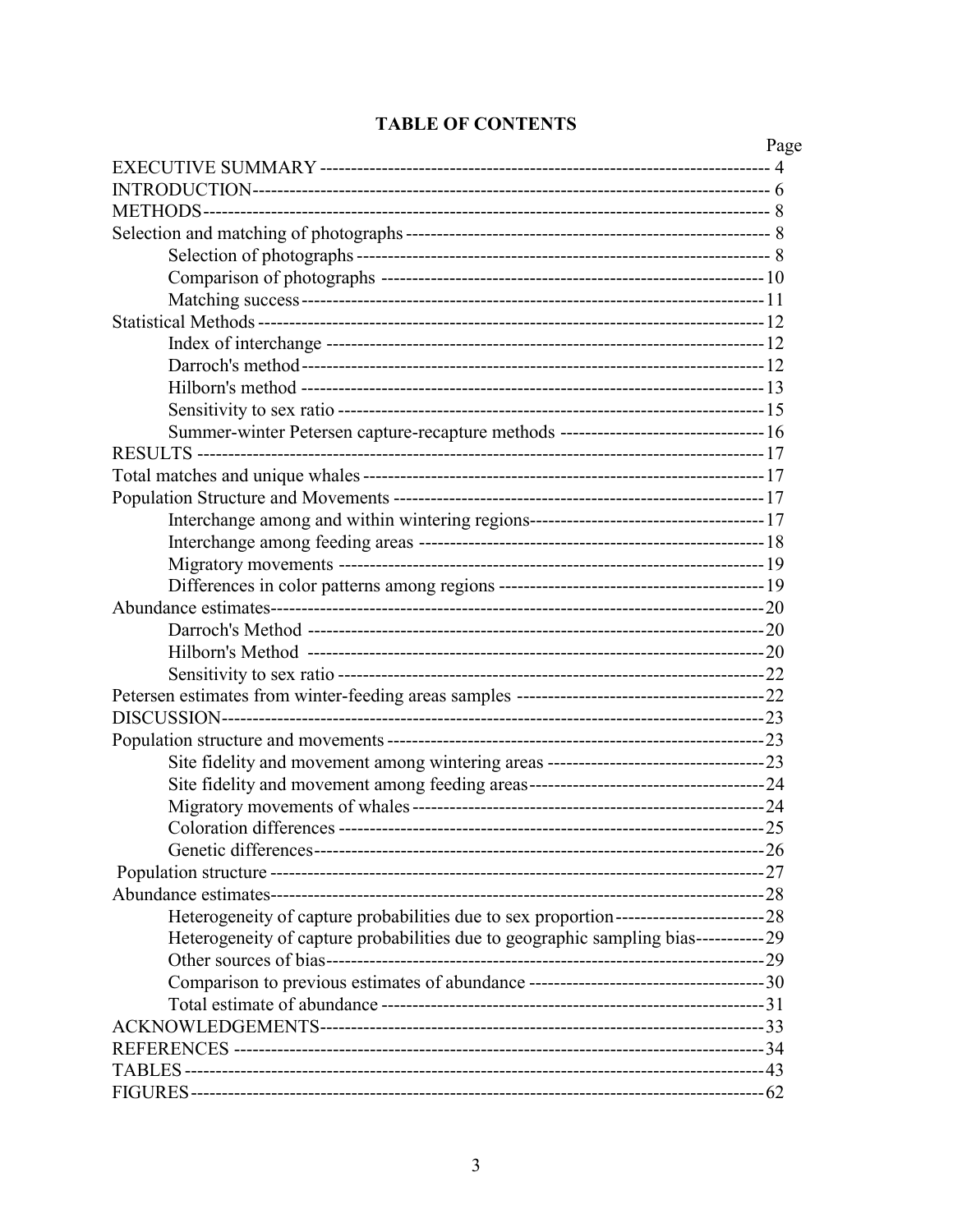#### **EXECUTIVE SUMMARY**

This project examined the abundance and population structure of humpback whales in the North Pacific and was the result of the collaboration of researchers from 16 independent studies. Locations sampled included three wintering regions (Mexico, Hawaii and Japan) and feeding areas from California to the Aleutian Islands. Photographs taken between 1991 to 1993 (later expanded to include 1990 for Mexico) were selected because samples throughout the entire North Pacific were the largest and the most complete during this period. Of the 6,414 photographs, 3,650 were selected based on photographic quality for the sample used in the comparison (including photographs from Mexico from 1990). Two matching teams made independent comparisons of the entire collection to identify resightings of the same whale. Several methods to evaluate their success in finding photographic matches revealed that 93-99% of matches were correctly found. A total of 2,712 (2,993 without inter-regional duplicates) different individual whales were determined to be present in the sample.

The study provided new insights into the movements and population structure of humpback whales in the North Pacific. Although there was some interchange among the three wintering regions, it occurred only at a very low rate. While there was considerable mixing among the three subareas sampled off the Hawaiian Islands, interchange was more structured among the subareas in Mexico and Japan. In all three wintering regions, migrations from multiple feeding areas were documented. Whales identified at some feeding areas showed a clear preference for particular wintering regions (whales that fed off southeastern Alaska tended to migrate to Hawaii and whales that fed off California to Mexico) while at other feeding areas, animals tended to travel to multiple wintering areas. Whales identified off British Columbia, for example, showed a similar rate of interchange with all three wintering regions. Whales showed a strong site fidelity to specific feeding areas, although the near continuous distribution of whales along their feeding range and the limited sampling of most areas makes defining these feeding areas difficult.

Abundance estimates were determined using several geographically stratified capturerecapture models. Two models (Darroch and Hilborn) that incorporate migration rates among wintering areas, yielded estimates of approximately 6,000 humpback whales (4,000 for Hawaii, 1,600 for Mexico, and 400 for Japan). Probable sources of downward bias to these estimates included a skewed sex ratio towards males sampled on the wintering areas and other sources of heterogeneity of capture probabilities such as from geographic sampling bias. Alternate Petersen capture-recapture estimates of the abundances of humpback whales in the wintering areas using whales initially captured on the feeding areas yielded slightly higher estimates for Hawaii (5,200) and dramatically higher estimates for Mexico (4,200). The disparity in the estimates for Mexico are likely the result of the uneven sampling among the three subareas and the stratification of movements among them. The true abundance for Mexico may be between these values which would be consistent with the estimates of 2,200-2,800 from other studies using a larger time period (Urban *et al.* 1994, In prep.). The best estimate of the humpback whale population in the North Pacific using data from this study was 6,010 (SE=474) based on the average of the estimates from the Darroch method. Adjustments for the effects of sex bias and use of the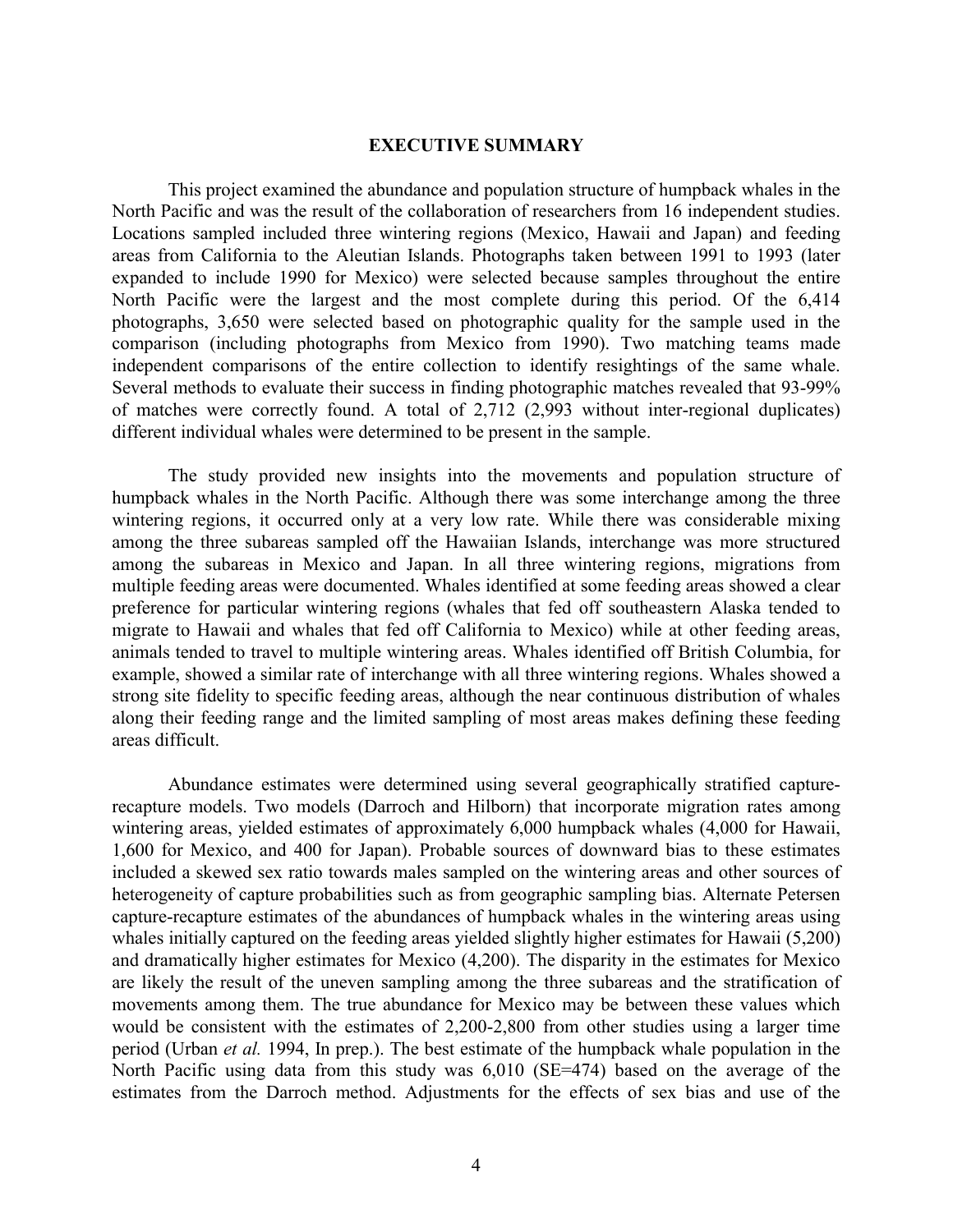alternate estimate for Mexico suggests that true abundance could be as much as 2,000 whales higher (to a total of 8,000). Expansion of this methodology to a more representative sampling of the North Pacific would improve this estimate. Nevertheless, this study shows that the North Pacific humpback whale population is well above the rough estimates of 1,400 that were made at the end of whaling in the 1960s.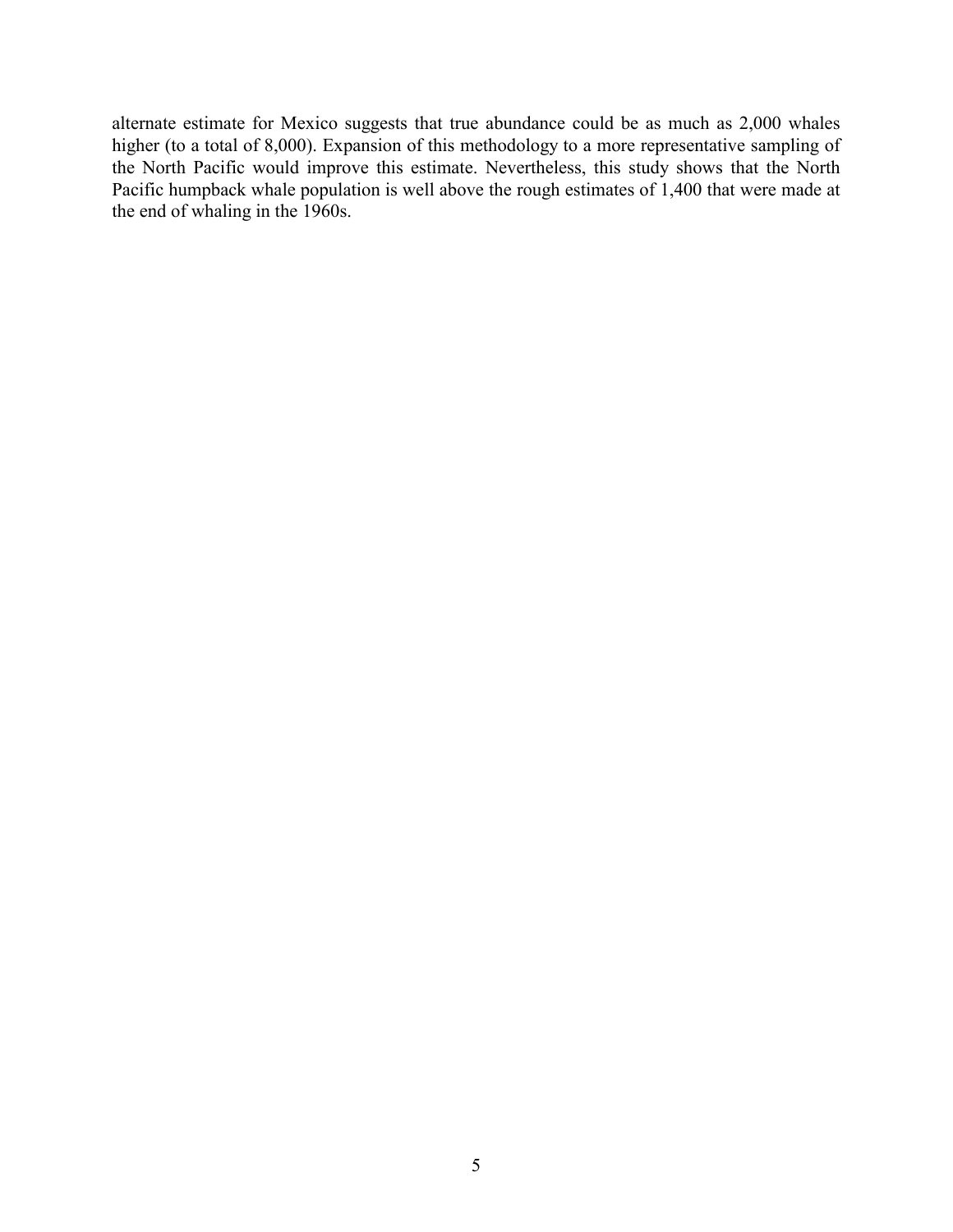#### **INTRODUCTION**

Humpback whales (*Megaptera novaeangliae*) were depleted due to commercial exploitation and remain listed as endangered today. North Pacific populations were thought to have numbered about 15,000 prior to commercial exploitation in the twentieth century (Rice 1978), although this was only a rough calculation based on whaling data that may have been inaccurate. There are few precise estimates of abundance after the end of commercial whaling for humpback whales in 1966. Rough estimates have included about 1,400 (Gambell 1976) and 1,200 (Johnson and Wolman 1984), although the methods used for these estimates are uncertain and their reliability questionable.

More recently, capture-recapture (or mark-recapture) techniques using photographically identified individuals have been used to estimate the population size of humpback and other large whales (Hammond 1986). This has allowed estimates of humpback whale abundance in Hawaii (Darling and Morowitz 1986, Baker and Herman 1987, Cerchio 1994, In prep.), Mexico (Alvarez *et al.* 1990, Urban *et al.* 1994), southeastern Alaska (Baker *et al.* 1992, Straley 1994), and California, Oregon, and Washington (Calambokidis *et al.* 1990, 1993, Calambokidis and Steiger 1995). Capture-recapture techniques have not been employed in the North Pacific using data from multiple regions to estimate the abundance in the entire North Pacific basin.

Information on the geographic structure of populations is critical to assess the status and recovery of humpback whales from past exploitation. These data form an integral part in geographically stratified mark-recapture estimates and also are essential for interpreting overall estimates of population abundance. Past information on the geographic structure of humpback whale populations in the North Pacific have come from a number of sources including: 1) accounts from commercial whaling based on where whales were killed (Kellogg 1928, Tomilin 1957, Berzin and Rovnin 1966) and movements based on Discovery tags (Nishiwaki 1966, Omura and Ohsumi 1964, Ohsumi and Masaki 1975, Ivashin and Rovnin 1967), 2) movements determined from photographically identified humpback whales beginning in the late 1970s and early 1980s (Darling and Jurasz 1983, Darling and McSweeney 1985, Baker *et al.* 1986, Perry *et al.* 1988, Darling and Mori 1993, Urban *et al.* 1987, Calambokidis *et al.* 1989, 1996, Steiger *et al.* 1991, Darling and Cerchio 1993, Darling *et al.* 1996), 3) geographic differences in genetic patterns of humpback whales based either on mtDNA (Baker *et al.* 1990, 1994, Medrano *et al.* 1995) or nuclear DNA (Baker *et al.* 1993, In prep., Palumbi and Baker 1994), 4) geographic differences in the songs of humpback whales sung primarily on the wintering areas (Cerchio 1993, Helweg *et al.* 1990, Payne and Guinee 1983), and 5) differences in the proportion of whales with different fluke coloration patterns (Baker *et al.* 1985, 1986, Allen *et al.* 1994, Pike 1953, Rosenbaum *et al.* 1995).

Despite these studies, no clear consensus exists on the structure of humpback whale populations in the North Pacific. The International Whaling Commission considers humpback whales in the North Pacific as one "stock" for management purposes (Donovan 1991). The mounting evidence of at least some intermixing among all three wintering regions has led some researchers to suggest these are one or at most two "stocks" (Darling and McSweeney 1985, Darling and Cerchio 1993, Darling *et al.* 1996). Baker *et al.* (1994) concluded that humpback whales in the eastern North Pacific could be divided into at least two groups or "stocks" based on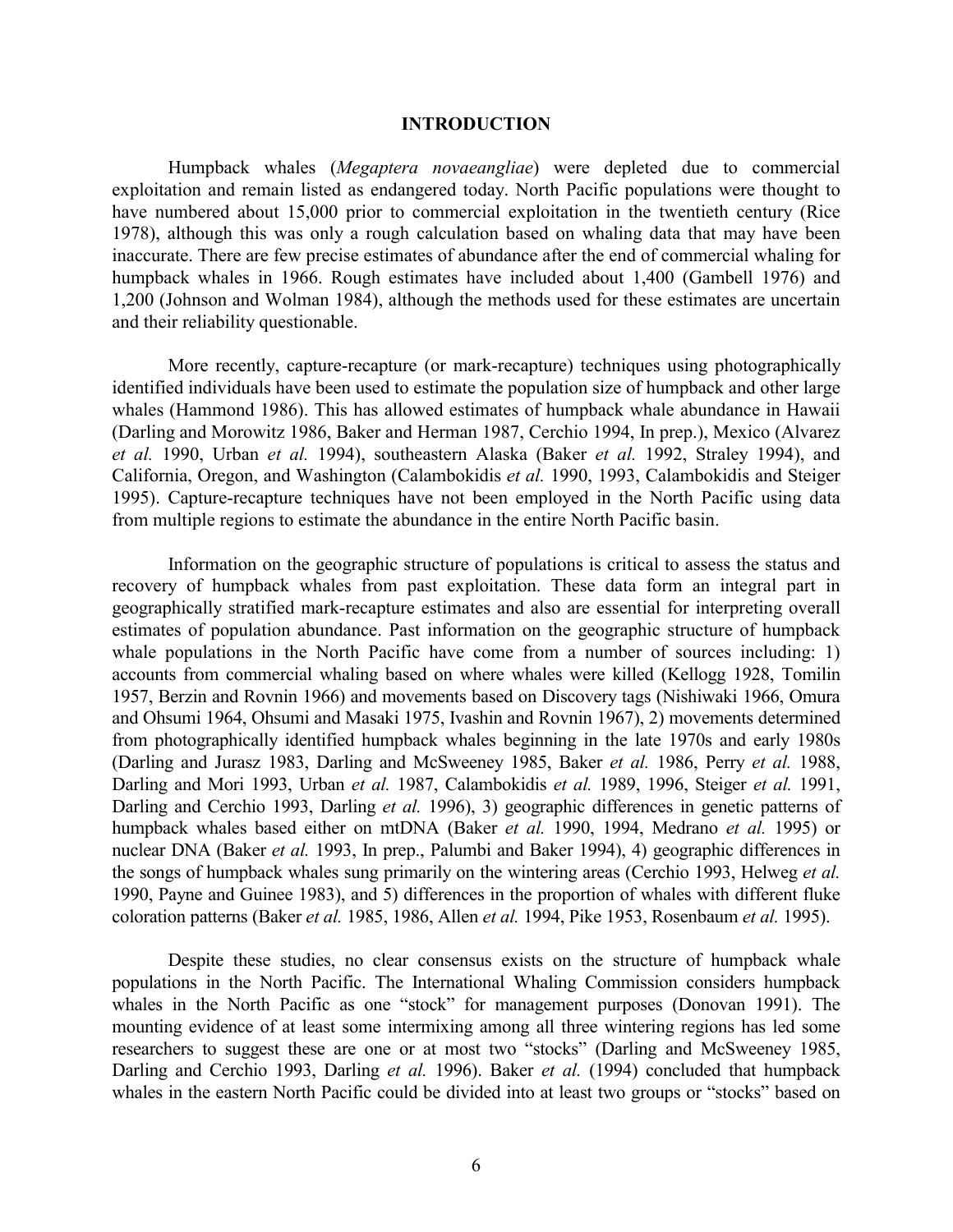genetic evidence: a central stock that feeds in Alaskan waters and migrates predominantly to Hawaii, and an "American" stock that feeds along the coast of California and winters off Mexico. Barlow (1994) concluded that, based on the information available and the need to define conservative population units, humpback whales in the North Pacific should be divided into four populations.

Photographic identification research has proved valuable in describing movements of animals among some wintering or feeding areas as well as describing the dynamics of movement and interchange within a region. Unfortunately, these comparisons have often been limited to a few regions and not been conducted in a way that provides a quantitative assessment of the success rate of finding matches or the rates of interchange. A centralized database and photographic archive has been established for the North Pacific humpback whales (Mizroch *et al.* 1990) which includes humpback whale identification photographs from a broad range of regions and years. It has not, however, been used to generate abundance estimates.

We report the population size and related population structure and movements of humpback whales in the North Pacific based on a large collaborative effort among 16 research groups that collected identification photographs throughout the North Pacific from 1990 to 1993. The years and collections used were designed to provide a sample distributed across the entire North Pacific Ocean that was as broad as possible. These data were used to 1) examine population structure by comparing interchange rates among regions and 2) calculate abundance estimates with capturerecapture models. Because not all areas were sampled equally and humpback whales do not move randomly among regions, we primarily employed geographically stratified capture-recapture models that took into account the complex population structure of North Pacific humpback whales.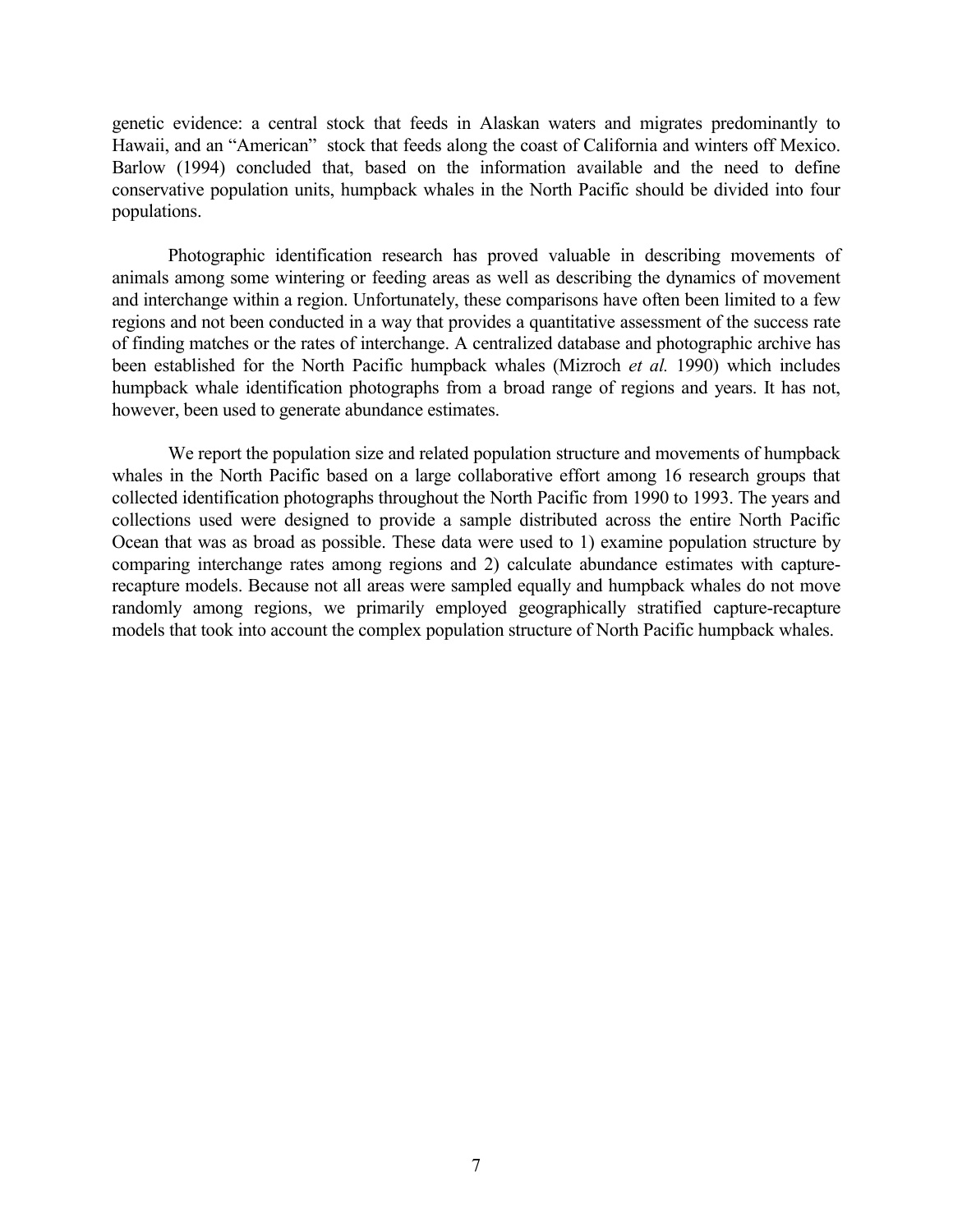#### **METHODS**

#### **Selection and matching of photographs**

This project was the result of the collaboration of researchers from 16 independent photoidentification studies that encompassed all regions of the North Pacific where this type of work has been done. The locations represented (Table 1, Figure 1) included three wintering regions (Mexico, Hawaii and Japan), each with two or three subareas, and feeding areas that extend from southern California to the Aleutian Islands. The years 1991 to 1993 were selected because samples throughout the entire North Pacific were the largest and the most complete during this period (whales identified in Mexico in 1990 were later added, see below). Photographs of calves, where known, were excluded because it was difficult to obtain reliable identification photographs from these animals and because markings on calf flukes have the potential to change. In all of the studies, the natural marks on the ventral side of the flukes were photographed. Field methods of most of these studies have been described (*e.g*., Calambokidis *et al.* 1996b, Cerchio 1994, Dahlheim and Waite 1993, Darling and Mori 1993, Ladrón de Guevara 1995, Salinas *et al.* 1993, Straley 1994, Uchida *et al.* 1993, Urbán *et al.* 1987, von Ziegesar 1992, Yamaguchi *et al.* 1995).

#### **Selection of photographs**

Photographs of each individual whale identified were provided as black-and-white prints or negatives, color slides, or, in one case, access to their collection at the National Marine Mammal Lab (NMML). Custom black-and-white prints (2.5 x 3.5 in) were made for all the negatives. Internal within-year duplicates within each collection were removed when present. We began with a sample of 6,414 photographs.

Each photograph was graded and a uniform set of criteria used to select the sample of photographs used for the comparison. We also evaluated our success in finding matches with these selected photographs (described later in "Matching success"). The quality of the photograph was graded based on: the proportion of the fluke that was visible in the photograph, fluke angle *(i.e., how perpendicular it was to the water)*, the lateral angle of the photographer, the sharpness and grain, fluke size on print, and the photographic quality (lighting, exposure, and contrast). Because some of these measures were clearly subjective, photograph archetypes for the different codes were used during the grading process. Additionally, the distinctiveness of flukes (marks along the trailing edge and ventral surface) and presence of killer whale scars was also scored.

Quality and distinctiveness categories and codes were as follows:

*Proportion of fluke visible*

 $1 - 100\%$ 2- 75-99% 3- 50-74% (base of notch still visible)  $4 - 50\%$ 5- right/left side only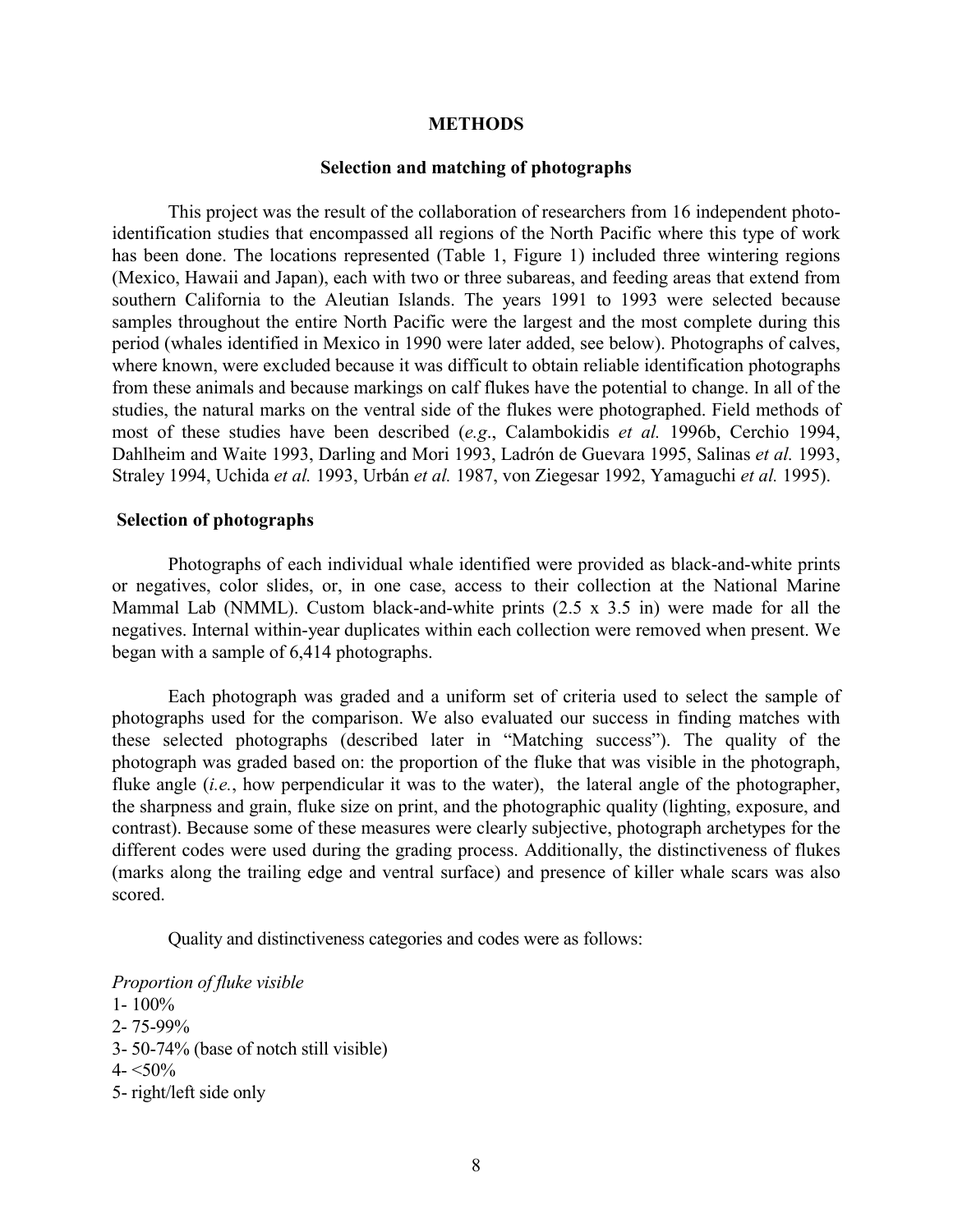# *Fluke angle:*

- 1- perpendicular to the water
- 2- short of perpendicular but no loss in visibility
- 3- short of perpendicular w/ some loss in quality but ridging easily visible
- 4- low angle, ridging only partially visible
- 5- low angle, ridging and markings not visible or very distorted

# *Photographer lateral angle:*

- 1- straight behind
- 2- not directly behind but minimal distortion
- 3- angled about 45° to side
- 4- angled >45° but markings still visible
- 5- angle so extreme most markings obscured

# *Focus/sharpness:*

- 1- excellent focus with clear grain
- 2- good focus and grain with only minimal loss in quality
- 3- okay focus and grain with some loss in ability to discern marks and edges
- 4- fair to poor focus in grain with significant loss in clarity
- 5- soft focus/grainy with extreme loss in detail

# *Fluke size on print:*

- $1 \geq 3$  inches wide
- 2- 2.7 3 inches wide
- 3- 2.3 2.7 inches
- 4- 2.0 2.3 inches
- $5 2.1$  inches wide

For partial flukes, imagine what size would be for whole fluke.

# *Lighting/contrast/exposure:*

- 1- excellent lighting and contrast, any marks present would be seen
- 2- good but with some loss in contrast on ventral surface
- 3- fair, some marks might not be seen at all but most would likely be visible
- 4- fair to poor with significant backlighting or exposure problems
- 5- poor (*e.g.* back lit or gray), likely many marks would not be visible

# *Distinctiveness - fluke trailing edge (separate from quality):*

- 1- very distinctive gouges and bites
- 2- deep fringing
- 3- clear ridges and bumps
- 4- ridges and bumps present but not very distinctive
- 5- smooth trailing edge, hard to use ridging

Fluke tips should be considered part of trailing edge (*e.g.* missing tips from orca bites)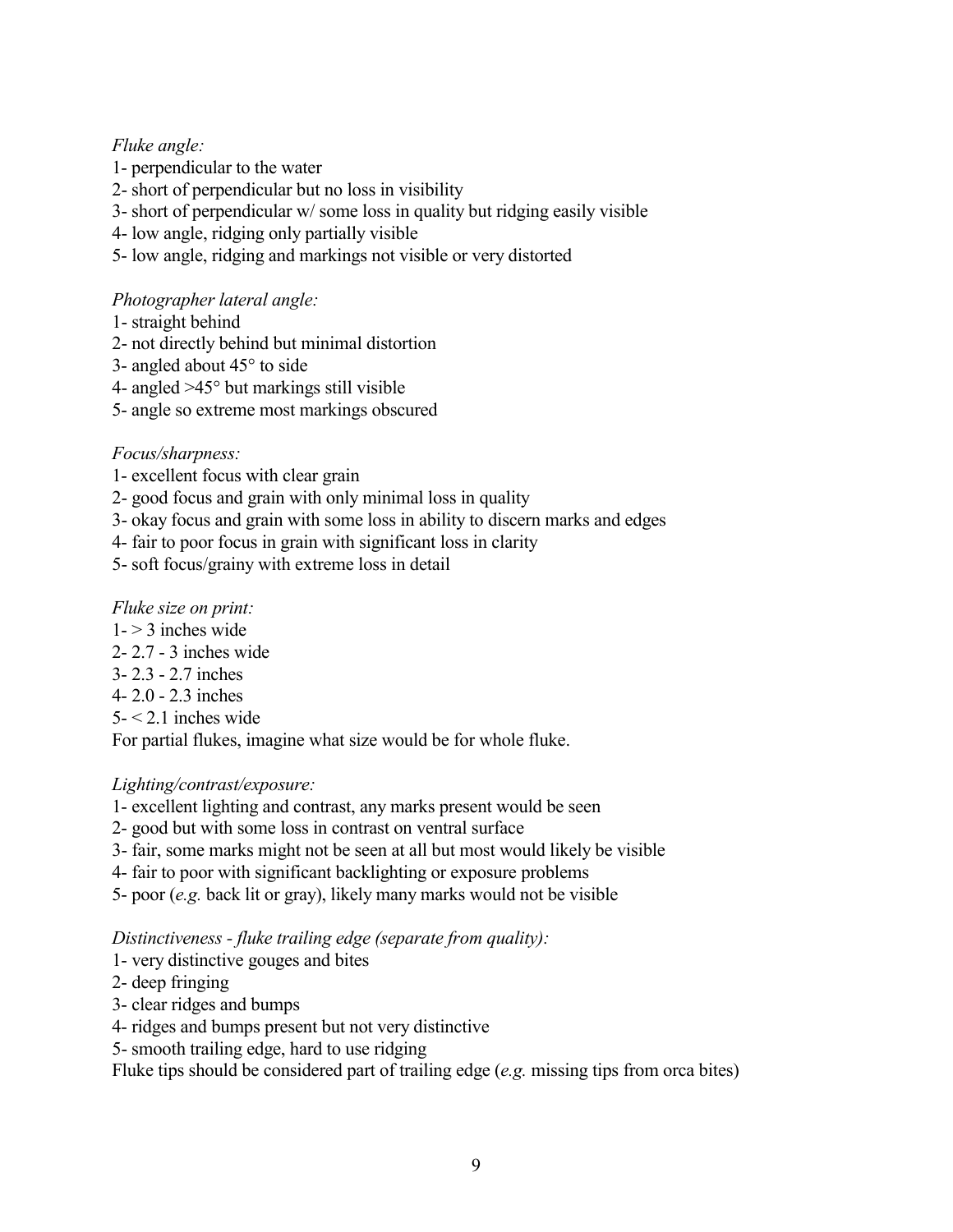*Distinctiveness - scars:*

- 1- distinctive and numerous scars and markings
- 2- either a few distinctive marks or numerous not very distinctive marks
- 3- marks present but neither distinctive nor numerous
- 4- only a few faint and not distinctive scars or markings
- 5- no marks visible

## *Rake marks:*

- 1- rake marks with missing parts
- 2- 3 or more sets of rake marks
- 3- 1-2 clear, obvious sets of rake marks
- 4- possible rake marks
- 5- no rake marks

Of the initial 6,414 photographs, 3,650 were selected as the sample used for the comparison (including photographs from Mexico from 1990). After review of the limited information available from mainland Mexico for 1991-1993 (Table 1), we decided to expand the sample from this region to include 1990 photographs from both mainland Mexico and Baja. These additional 131 photographs from mainland Mexico and 43 from Baja were of acceptable quality and were included in the sample; a comparison of these photographs was made after the completion of the primary comparison of all other photographs.

### **Comparison of photographs**

 Before the comparison began, all photographs from each collection were divided into five categories based on the coloration of the flukes: Category 1- all white with no medial line; Category 2 - mostly white; Category 3 - half white and half black; Category 4 - mostly black; and Category 5 - all black. Categories 2-5 were further subdivided by light to dark pigmentation; black flukes (Category 5) were divided by types of scars (missing pieces, rake marks, scratches, and circles. The matcher was aware of all potential subcategories the picture could occur and thoroughly checked to ensure that no matches were missed systematically. Matchers compared each photograph to its own subcategory and to the two adjacent subcategories. Photographs were also compared to additional subcategories if the matcher felt the coloration was ambiguous (*e.g*., a photograph in category 3B would be compared with 3A and 3C; it could also be compared with 4A or 2C at the discretion of the matcher).

Two separate matching teams made independent comparisons of the entire collection. Photographs were compared using the coloration, trailing edge, scars and other markings on the flukes of the actual photographs. At least one member of each team compared each photograph to all other photographs.

Another redundancy built into the process was that all photographs, once compared, were returned to the sample. This ensured that each team searched for match from both photographs of the matched pair. An exception to this was when a match was found with a photograph of lesser quality then the one being compared; here, the lower quality photograph was not compared to the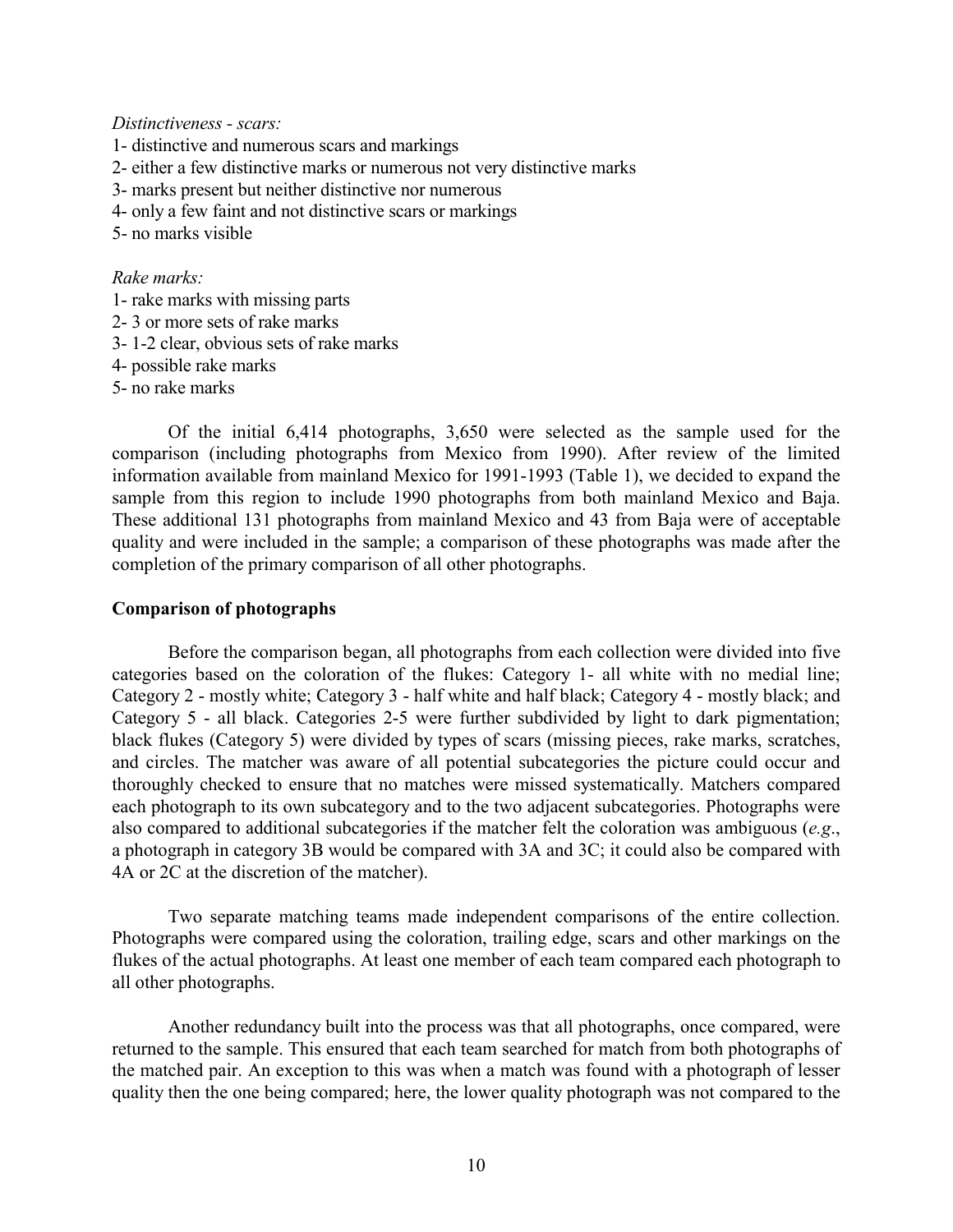rest of the sample. Matches were recorded independently and were not discussed amongst the matchers.

When the comparison was complete, all matches found by only one team were verified. A second check was made by verifying all matches found between two regions where migratory destinations were not previously determined. The comparison began in April and was completed in November 1996, the supplemental comparison of the photographs from Mexico in 1990 was completed in January 1997.

## **Matching success**

In the primary comparison, the two independent teams found 1,036 and 1,032 matches, respectively (Table 2). The combined matches found by either team was 1,098 with each team finding about 94% of this total. A simple Peterson capture-recapture calculation (using total matches found by each team as  $n_1$  and  $n_2$  and the number of these found in common by both teams as  $m_{12}$ ) yielded an estimate that revealed that over 99% of the matches would have been found by at least one team (Table 2). This estimate, however, was unrealistically high. The matches found by each team were not truly independent events because some whales were easier to match to than others making some matches more likely to be found by both teams.

A second method to measure matching success was to determine the proportion of matches that were known by the contributors that we also found. These were mostly inter-year matches within their collections to which our matchers were blind. The contributors generally identify these matches with a high degree of success because of their familiarity with their smaller collections. Of the 563 matches provided to us by the contributors (involving whales in our initial comparison), 546 (97%) were found by one or both teams (Table 2). This is a more unbiased assessment of our matching success rate.

The success rate in the supplemental comparison (1990 Mexico) was lower (93%) (Table 2). This probably reflected the reduced opportunity for each team to find these matches. Supplemental photographs were compared to the original catalog but photographs in the original catalog were not compared to the supplemental (which were not yet incorporated when that was conducted). This resulted in only a single opportunity for a match to be found by each team compared to the two opportunities for most photographs. This slightly lower success rate only affected the small (174) number of whales in the 1990 sample and was still high enough (93%) to not warrant any adjustment of the data.

The rate of matching success in our comparison was much higher than expected. Because it was high, no corrections were made to account for missed matches in our calculations. Reasons for even the low number of matches that were missed were varied (Table 3). Different categorization of the coloration type of multiple photographs of the same whale was one of the primary reasons for the matches that were missed (Table 3).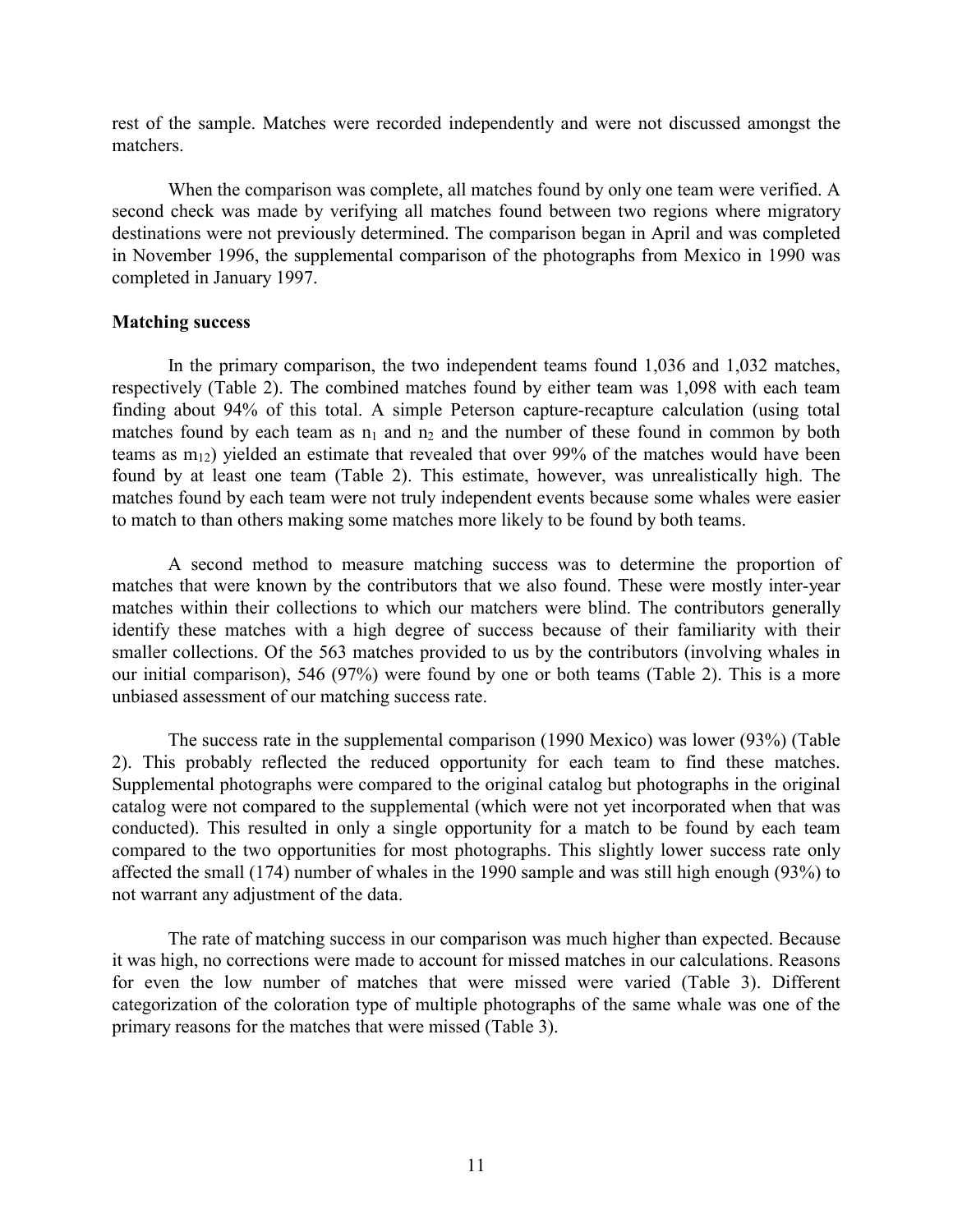## **Statistical Methods**

## **Index of interchange**

An Index of Interchange was calculated to quantify the degree of interchange among two samples (among years or regions) that accounted for sample size:

*Index of Interchange =*  $(m_1/(n_1 * n_2)) * 1000$ 

Where:

 $n_1$  = Whales identified (captured) in sample 1  $n_2$  = Whales identified in sample 2  $m_{12}$  = Captured whales from sample 1 recaptured in sample 2

This is basically the inverse of the Petersen capture-recapture index and has been used to examine rate of interchange of humpback whales among areas by several other researchers (Baker *et al.* 1985, Cerchio *et al*. 1994). A high value in this index reflects a small population with a high probability of the same individual being recaptured in both samples while a low value reflects a low probability of recapture due to either a large population or an unlikely interchange of animals between the two samples (years or regions).

## **Darroch's method**

Darroch's (1961) method is an extension of the simple Petersen capture-recapture method for populations stratified geographically (Seber 1982, ch. 11; Quinn and Deriso, *In press*, ch. 10). The extension is also based on two time points for release and capture, only that releases and captures are recorded by geographical strata. Let

*a<sub>i</sub>* = number of marked releases (whales identified) at time 1 in region *i*,  $i = 1, ..., R$ ,

 $n<sub>i</sub>$  = number examined for marks (whales identified) at time 2 in region *j*,

 $m_{i\rightarrow j}$  = marked recaptures in region *j* originally marked (identified) in region *i*,

 $p_j$  = probability of capture in region *j*,

 $\theta_{i\to j}$  = probability that a whale identified from region *i* moves to region *j*.

It is assumed that: (1) the population is closed, (2) all individuals in region *j* have the same probability  $p_i$  of being captured; (3) each whale behaves independently of others in regard to movement and capture; (4) movement and capture are independent; (5) the matrix  $\Theta$  of the  $\theta$ 's is non-singular.

If  $\rho$  is the column vector of the inverses of the capture probabilities ( $\rho_j=1/p_j$ ), maximum likelihood estimates of  $\rho$  and  $\theta$ <sub>*i*→*j*</sub> are:

$$
\hat{\rho} = \mathbf{M}^{-1} \underline{a}
$$
 and  $\hat{\theta}_{i \to j} = m_{i \to j} \hat{\rho}_j / a_i$ ,

where **M** is the matrix of the  $m_{i\to j}$ ,  $\underline{a}$  is the column vector of the  $a_i$ , and *D* is a diagonal matrix with entries corresponding to the given symbol. The variance-covariance matrix for  $\hat{\rho}$  is in Seber (1982), and the estimated variance of  $\hat{\theta}_{i \to j}$  is in Quinn and Deriso (*In press*).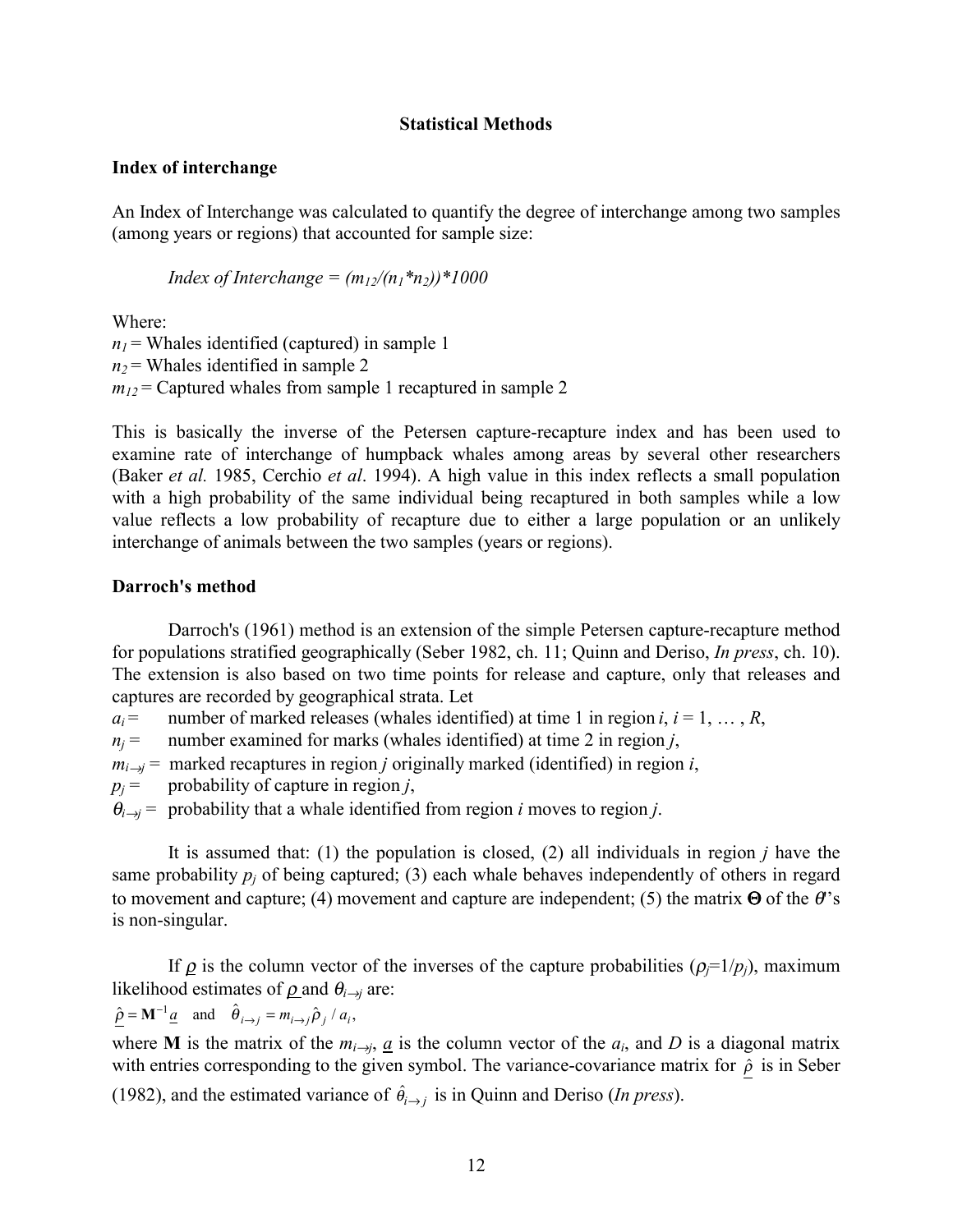Estimated abundance at the time of recapture is

$$
\hat{N}_j = n_j \hat{\rho}_j = n_j / \hat{p}_j.
$$

If Θ applies equally to marked and unmarked, then estimated abundance at time when the whale was identified is

 $\hat{N}^* = (\hat{\Theta}^{-1})' \hat{N}$ , where  $\hat{N}$  denotes transpose.

Further information about the Darroch method in Seber (1982) and Quinn and Deriso (*In press*) includes discussion of validity of assumptions, consideration of variable number of strata, description of hypothesis tests, generalization of the method to account for natural mortality in an open population, and discussion of additional references.

Our analyses using Darroch's method were done with only winter data; the more complex situation of summer / winter data was better analyzed by Hilborn's method. The 1991 data set had insufficient data from Mexico to estimate parameters. Data from Mexico in 1990 was pooled with 1991 data. Then pairwise analyses of 1990/91, 1992, and 1993 data were undertaken. To reduce variability in the estimates, only three geographic areas were used: Mexico (MX), Hawaii (HI), and Japan (JP).

## **Hilborn's method**

A general framework for estimating movement and population parameters from capturerecapture data (Hilborn 1990) synthesizes several earlier approaches. This framework has proven to be a versatile one used by several authors (e.g. Heifetz and Fujioka 1991, Deriso *et al.* 1991, Anganuzzi *et al.* 1994, see Quinn and Deriso, *In press*). The framework consists of a population dynamics model for groups of marked individuals, an observation model for recaptured animals, and maximum likelihood theory to estimate parameters.

Our application of Hilborn's method is a simpler version than given in his paper; we assume that there is no mortality (natural or human-induced) during the study period. The group of marked (or captured) individuals is defined as the number of individuals identified at a given time  $t_0$  and place *i*; by convention we denote this  $M_{i,j,t}$ . Let  $M_{i,j,t}$  be the number of identified individuals of group *i* in recovery area *j* at time *t* after initial sampling and **M***t* be the matrix of the  $M_{i,i,t}$ . As in Darroch's method, we let  $\Theta$  be the matrix of movement probabilities. The population equation which redistributes the population at each subsequent time period is then  $\mathbf{M}_{t+1} = \mathbf{\Theta}^{\prime} \mathbf{M}_{t}, t = t_0, t_0 + 1, \dots$ 

The observation model specifies the recapture process for identified whales. If the probability of capture  $p_{i,j}$  is assumed constant for all animals from identified group  $i$  in recovery area *j*, the predicted number of marked (identified) recaptures from the model can be written:  $m_{i,j,t} = M_{i,j,t} p_{i,j}.$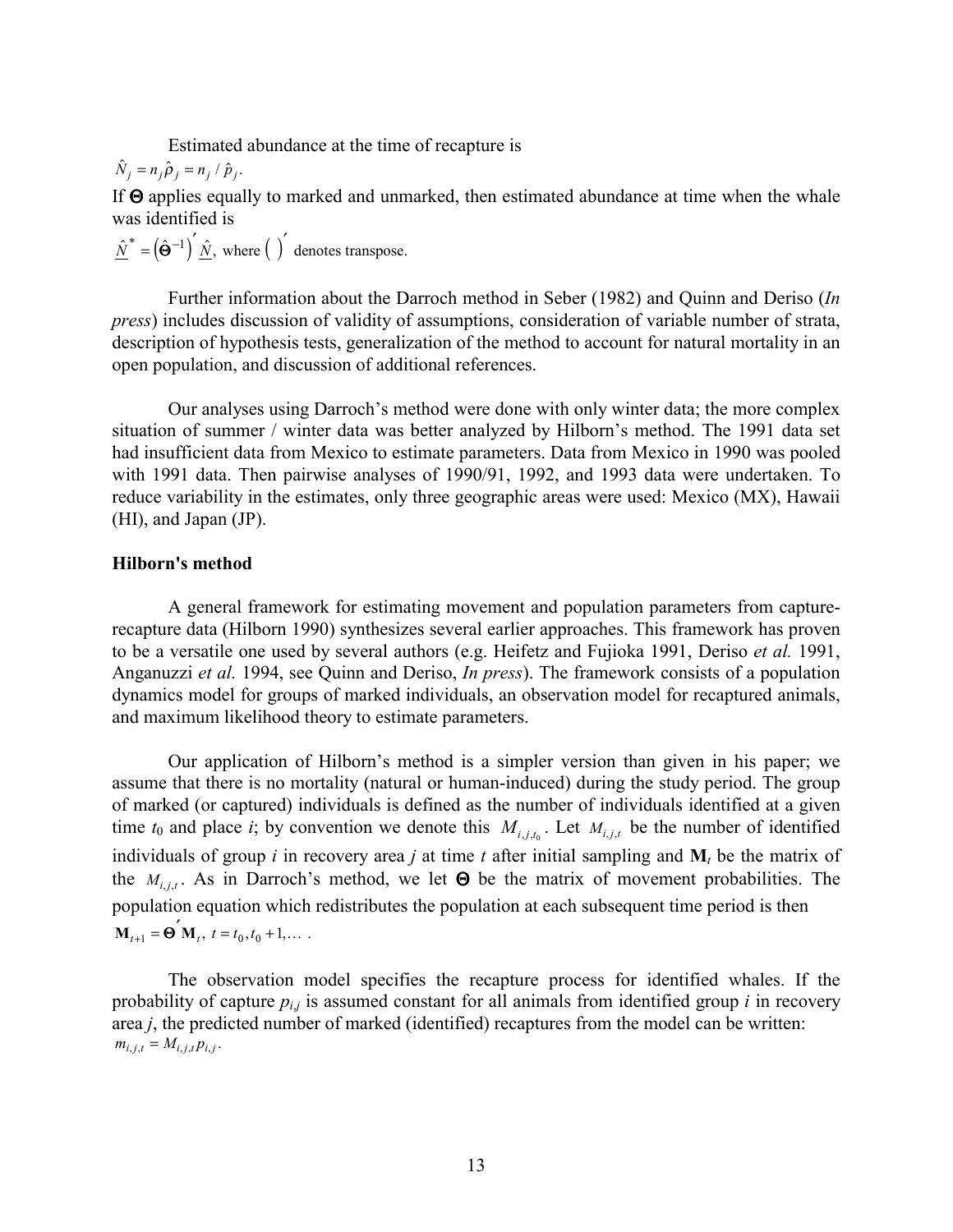The likelihood component of the model specifies a suitable error structure for observations of mark-recoveries. Hilborn presented both the Poisson and multinomial error structures. For a given marked recapture observation  $m'_{i,j,t}$  following the Poisson distribution, the likelihood can be written

 $L(m_{i,j,t} | m'_{i,j,t}) = e^{-m_{i,j,t}} m_{i,j,t}^{\prime} m'_{i,j,t} / m'_{i,j,t}!$ 

and the total likelihood is the product of the individual likelihoods. The total likelihood (or its logarithm) is then maximized as a function of parameters to obtain MLE's. Following Cormack and Skalski (1992), an index of dispersion  $\delta$  (essentially the square root of a chi-square statistic divided by degrees of freedom) was calculated to validate the Poisson distribution. If δ is close to 1, then the Poisson distribution is valid.

Total abundance was estimated by assuming that the number of captures  $n_{i,t}$  followed a binomial distribution with parameters  $N_{j,t}$  and  $p_j$ . The estimator of abundance is then  $\hat{N}_{j,t}$  =  $n_{j,t}/\hat{p}_j$ . Since the calculation is done using the recapture data, it is not necessary to assume that identified and unidentified animals have the same movement rates, only that they have the same probabilities of capture. This procedure can also be followed with animals from a particular release group *i*.

Our analyses using Hilborn's method were done with winter data and with summer / winter data. For the winter data, a single analysis was done with the three regions and three years. Logit transformations (Schnute and Richards 1995) were used to constrain parameter estimates between 0 and 1 and to force migration rates to sum to 1.

Standard errors were obtained from the bootstrap procedure of Efron and Tibshirani (1993). Observed mark-recaptures were generated parametrically from the Poisson distribution using the predicted mark-recaptures. The total number of captures  $n_{j,t}$  was generated from the binomial distribution given  $\hat{N}_{j,t}$  and  $\hat{p}_j$ . The bootstrap procedure was repeated 100 times following the recommendation in Efron and Tibshirani (1993) for calculating standard errors.

For the summer/winter analysis, the application needed to be modified in some ways. The two primary summer areas were Alaska (AK) and California (CA). First, the  $\Theta$  matrix was redefined to represent movement from winter to summer areas, and a new matrix  $\Psi$  was defined to represent movement from summer to winter areas. Second, it appeared during analysis that some whales particularly those in Japan, were not as observable in the summer as whales from Mexico and Hawaii. This was modeled by defining a mystery area (labeled "??" in tables), where whales from any area could move in the summer time but not be observed. Third, separate sets of capture probability parameters were used for each season. It also became apparent that whales identified in the summer were more observable in the summer, than whales identified in winter areas, a result of the site fidelity of whales to feeding areas (see Discussion). An additional set of capture probabilities was incorporated based on release area.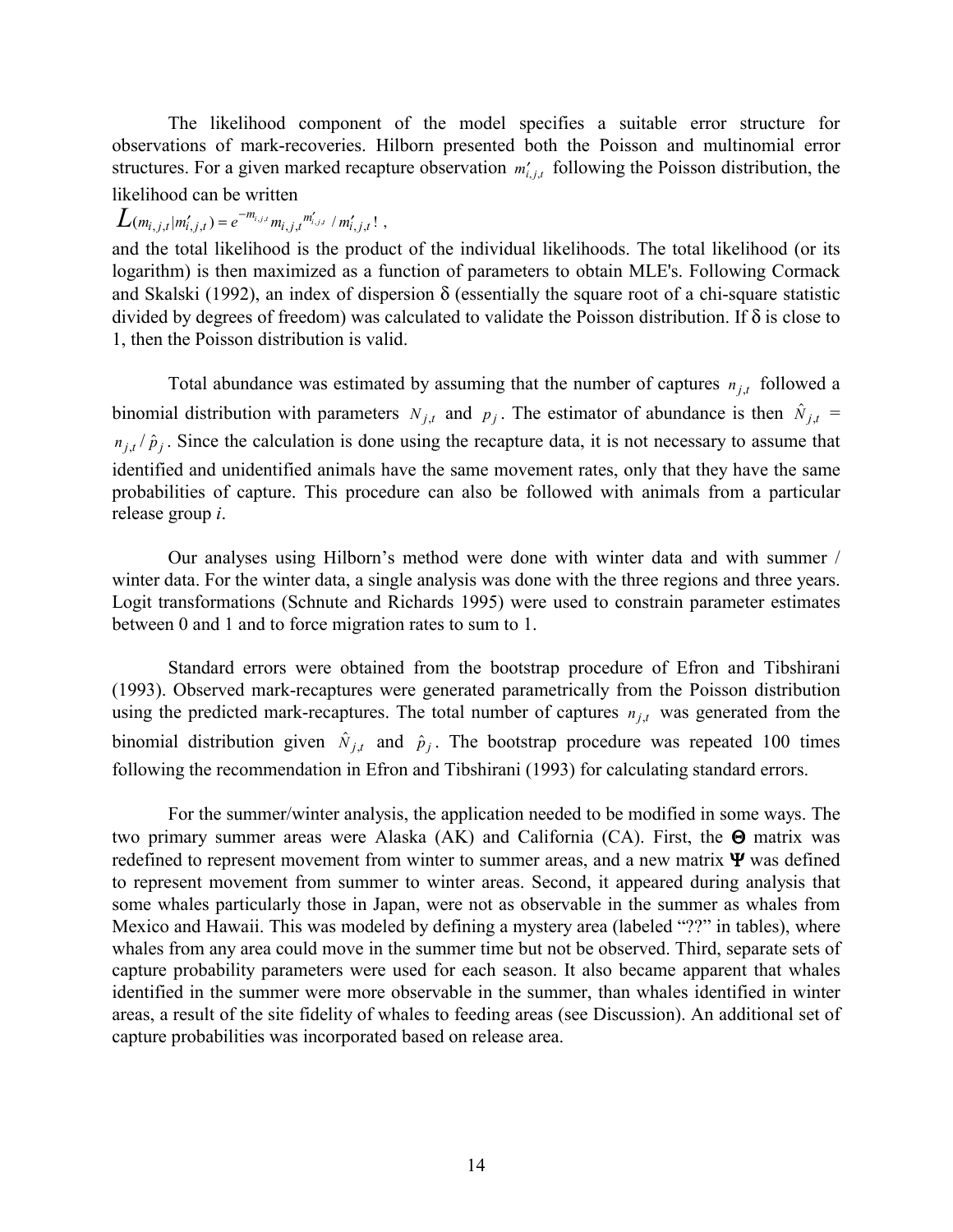#### **Sensitivity to sex ratio**

The capture probability of whales may differ by gender, because whales of a particular sex may be more available to being sighted in particular areas. We investigate the sensitivity to differences in capture probability by constructing a movement model and then showing how estimates of abundance can be obtained.

The following abundance model is for a migratory, closed population for which the capture probabilities of whales differ by gender, so that the number of captured whales also differs by gender. The movement rates are assumed to be the same across sexes. Let  $\gamma$  be the proportion of originally captured population that is female, let *f* denote females, and let *m* denote males. Absence of a subscript denotes summation over that subscript. If  $a_i$  is the number captured at time 1 in area *i*, then the numbers of females and males captured are

$$
a_{if} = a_i \chi
$$
 and  $a_{im} = a_i (1 - \chi)$ .

Assume that the capture probability for sex x in area j is  $p_{ix}$ . If  $\Theta$  is the matrix of movement probabilities, then the number captured in area *j* after movement is

$$
b_{jx} = \sum_{i} a_{ix} \theta_{i \to j}.
$$

and the expected number captured is

$$
m_{jx}=b_{jx}p_{jx}.
$$

The average capture probability over sex is then

$$
\overline{p}_j = \left(b_{jj} p_{jj} + b_{jm} p_{jm}\right) / b_j.
$$

If it is assumed that the ratio of the probabilities of capture by sex is the same as in the original population, then

$$
p_{if} / p_{jm} = \chi / (1 - \chi).
$$

Since  $b_{jj}$  is proportional to  $\chi$  and  $b_{jm}$  is proportional to  $(1 - \chi)$ , then the average capture probability becomes

$$
\overline{p}_j = \left(\chi \frac{\chi}{1-\chi} p_{jm} + (1-\chi) p_{jm}\right) = \frac{2\chi^2 - 2\chi + 1}{1-\chi} p_{jm}.
$$

Solving for the male capture probability yields

$$
p_{jm}=\frac{1-\chi}{2\chi^2-2\chi+1}\,\overline{p}_j,
$$

and hence the female capture probability is

$$
p_{jf}=\frac{\chi}{2\chi^2-2\chi+1}\overline{p}_j.
$$

If the population has a 50:50 sex ratio, then the true average capture probability is  $p_j^* = (p_{j} + p_{jm})/2$ . An unbiased estimate of abundance is then  $N_j^* = n_j / p_j^*$ . This must be applied to the total number captured and not the number of unmarked captured, because the unmarked populations by sex are not the same.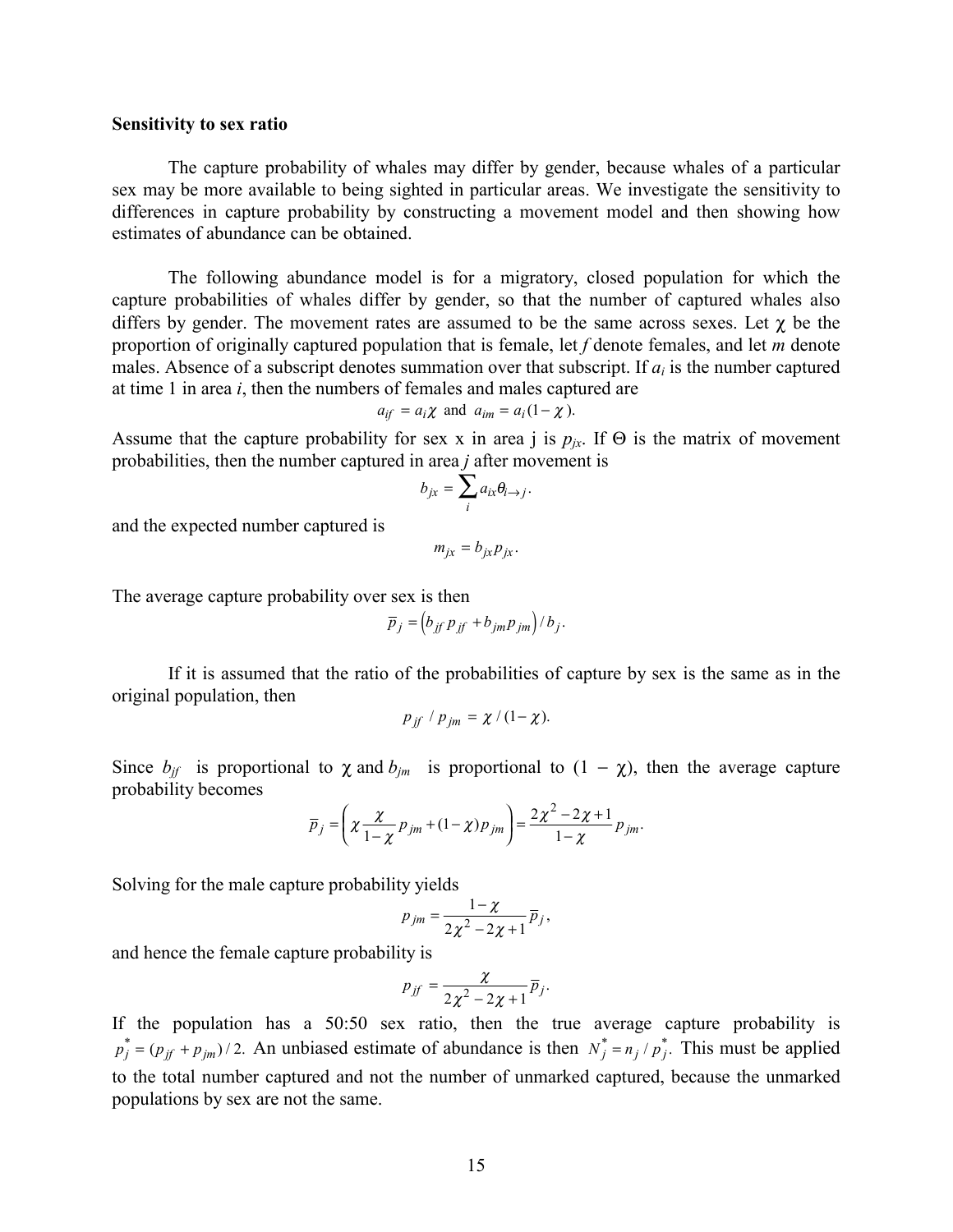#### **Summer-winter Petersen capture-recapture methods**

As an alternate approach to estimating the abundance of humpback whales on the Mexico and Hawaii wintering areas, we used the animals identified on two feeding areas as the marked samples. Humpback whales identified on feeding areas in southeastern Alaska were found to almost exclusively migrate to the three subareas of the Hawaii wintering area (all 63 southeastern Alaska whales that matched a wintering area were to Hawaii). Similarly, humpback whales identified off California, Oregon, and Washington almost exclusively migrated to the Mexican wintering areas (48 of 50 animals from this feeding area matching a wintering area were to Mexico). California-Washington and southeastern Alaska areas were also the two best sampled feeding areas together accounting for almost 75% of the identifications from feeding areas.

Capture-recaptures estimates were generated separately using each of the three sample years as captures and recaptures on the wintering area for the previous and following season (approximately 6 months before and after). This yielded five separate estimates (two for each year except the final year where there was no winter season after the last feeding area sample). For this estimate the partial Mexico sample from 1990 was again pooled with 1991 to provide a single fairly complete sample of this region.

Capture-recapture estimates were conducted using the Petersen estimate with the Chapman modification for sampling without replacement (Seber 1982, Hammond 1986). Each individual was only counted as a mark or recapture once in a sample making the sampling effectively without replacement (Hammond 1986).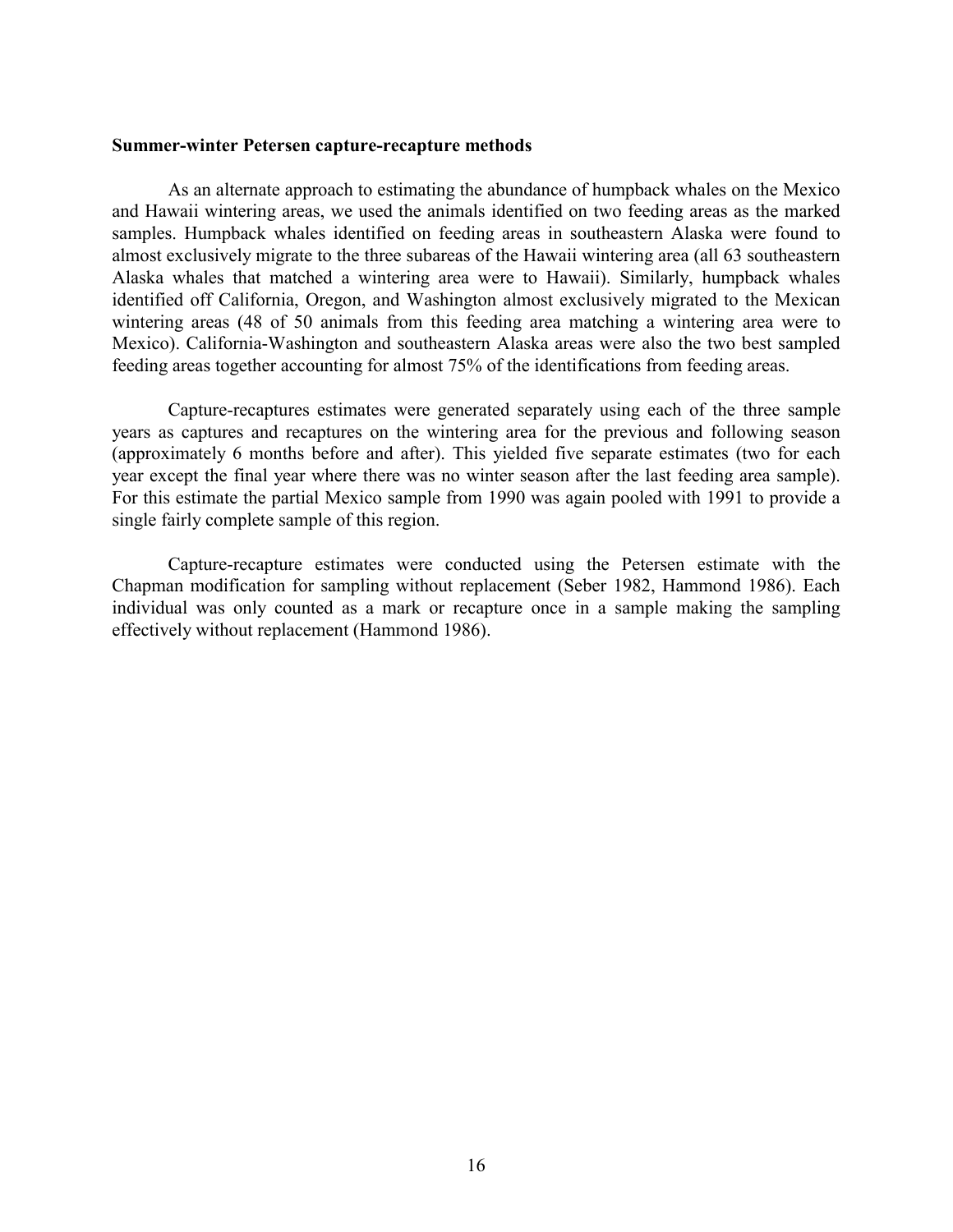#### **RESULTS**

#### **Total matches and unique whales**

Of our sample of 3,650 photographs, 2,712 were unique whales (2,993 without interregional matches). This is the result of 1,241 different matches that were found (by the two teams plus the 21 collaborator matches that were missed). Table 4 summarizes both the internal and inter-region matches found among all regions.

Matches within an area were more common than those between regions and accounted for 808 (65%) of the 1,241 pairs of matches. Because catalogs from each area had been already internally compared and duplicate photographs eliminated, most of these matches were of whales seen in different years in the same area. A disproportionate number of these resightings of the same whale were made at feeding areas (550) compared to wintering areas (258). The rate of resightings within an area (as measured by the interchange index) varied among the areas (Figure 2) with highest resighting rates at the two areas off Japan and most feeding areas (Prince William Sound, southeastern Alaska, British Columbia, and California-Washington). Whales identified off Kodiak and western Gulf of Alaska were the only feeding-area samples with low resighting rates. These rates of inter-year resightings within regions reflect the size of the overall population being sampled and the degree of regional fidelity. In general, these findings show that regional fidelity is higher on the feeding areas. The exceptions probably reflect the abundance of animals using the region. Feeding areas off Kodiak and in the western Gulf of Alaska are probably used by large numbers of whales while wintering regions off Japan appear to be used by a relatively small number (see Abundance Estimates).

#### **Population Structure and Movements**

#### **Interchange among and within wintering regions**

#### *Within-region movements*

Within each wintering region, the degree of interchange among the subareas varied by region (Tables 5-8). For all three regions, the highest interchange index was within the same subarea in different years indicating whales were more likely to return to the same subarea compared to being seen in a different subarea. The magnitude of this pattern was very different for each region, however, with interchange among subareas high off Hawaii and limited in the waters off Japan.

Movements and interchange among the three Hawaii subareas was extensive (Table 4 and 5). The same whales were seen in multiple subareas both in the same year and in different years. The mean interchange index for whales at the same subarea in different years (0.306) was only slightly higher but not statistically different (t-test, p>0.05) than that for different subareas in different years (0.264). This indicates that whales are equally likely to return to a different subarea as they are the same subarea in successive years. Only between-subarea interchange in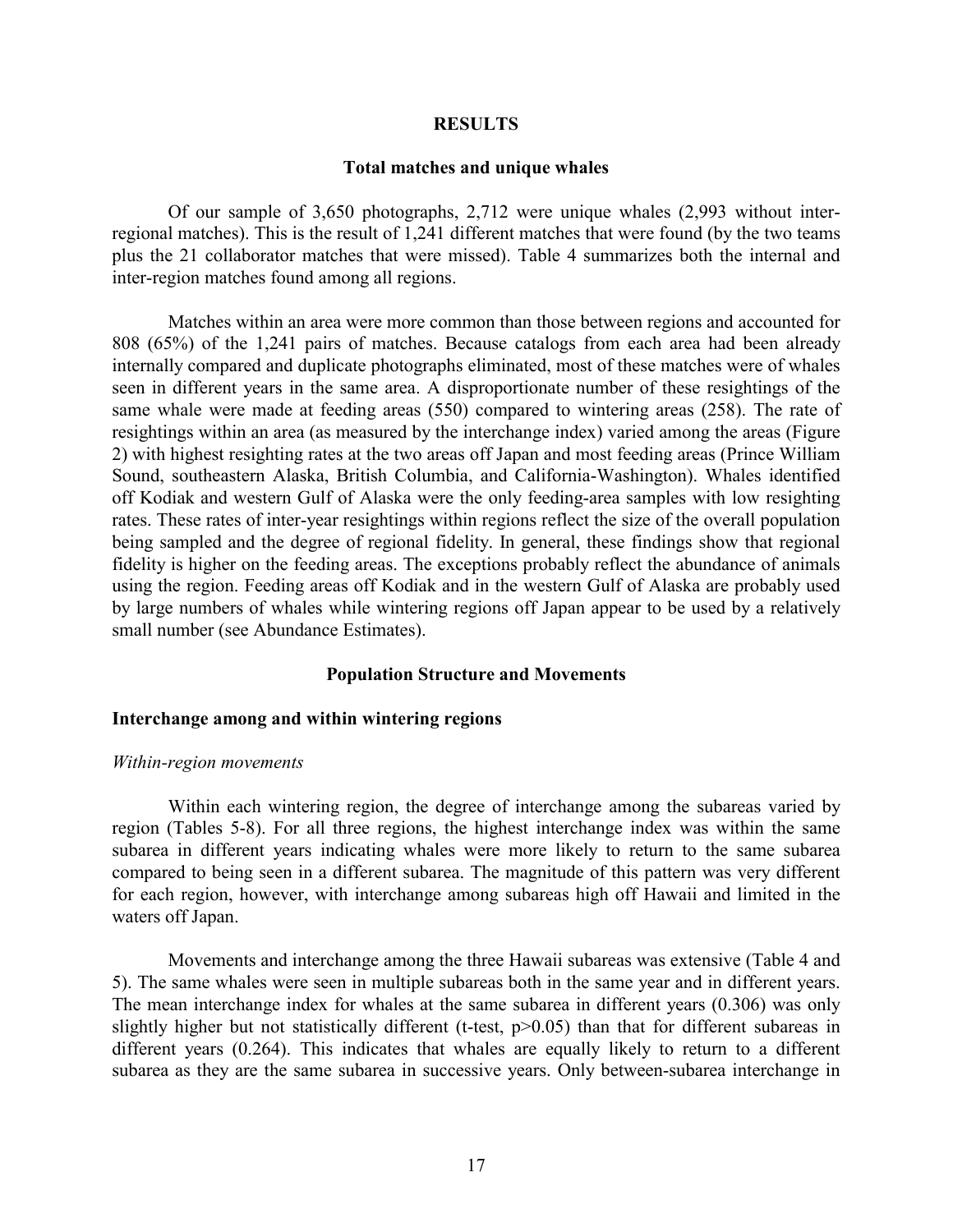the same year was lower (0.138) indicating whales are not as likely to travel to multiple subareas in the same year as they are to return to the same or a different subarea in a different year.

Interchange among the Mexico subareas was less extensive and showed some clear preferred directions for interchange, although sampling among subareas and years was incomplete (Table 6). The highest interchange index values were obtained for whales returning to the same subarea in different years (0.95). No interchange was seen between the mainland Mexico and Revillagigedo subareas although this comparison was confined to a good sample from only a single year for each of these subareas. Interchange among subareas was most common between mainland and Baja, both for the same year (0.355) and between years (0.380). Interchange between the Revillagigedos and Baja was only slightly lower (0.221 and 0.241). This indicates that Baja serves as an area where whales from both Revillagigedo and mainland occur. This makes the Baja subarea more representative of the Mexico wintering area as a whole than either of the other two subareas. The sample from Baja is larger and includes four years (1990- 1993) compared to only large single-year samples from the other two subareas.

Interchange among the two subareas off Japan was different than off Mexico and Hawaii (Table 7). The index of interchange for different years in the same subarea was much higher than seen off Mexico and Hawaii. This was especially true for Okinawa where the index was four times higher than off Ogasawara (11.6 vs. 2.9). Although interchange between these two subareas was seen in both the same year and in different years, the index of interchange was more than order of magnitude lower than for the same subarea in different years. Though interchange occurs frequently among these two subareas, whales are far more likely to return to the same subarea.

#### *Interchange between regions*

Interchange between wintering regions was uncommon. A total of five individual whales were seen in both Mexico and Hawaii and three individuals in both Hawaii and Japan (Figures 3). None of these were seen in more than one wintering region in the same year. No exchange was found between Mexico and Japan. The interchange index among the three broad wintering regions was very low (Table 8). The index of interchange between any two wintering regions were one to two orders of magnitude lower than the between-year rate for the same region (Table 8). Clearly, most whales return to the same wintering region.

## **Interchange among feeding areas**

There was little interchange among different feeding areas (Figure 4). For five of the eight feeding areas, no matches were found with any other feeding area. Interchange among feeding areas was found for only four whales and these were whales among seen among the southeastern Alaska, Prince William Sound, and Kodiak Island areas (Figure 4). Of the 287 whales photographed in southeastern Alaska, two were seen in Prince William Sound (87) and one was seen off Kodiak (69). Additionally, a single whale was seen both off Kodiak and in Prince William Sound. In all but one case, these matches were of whales seen in different years. One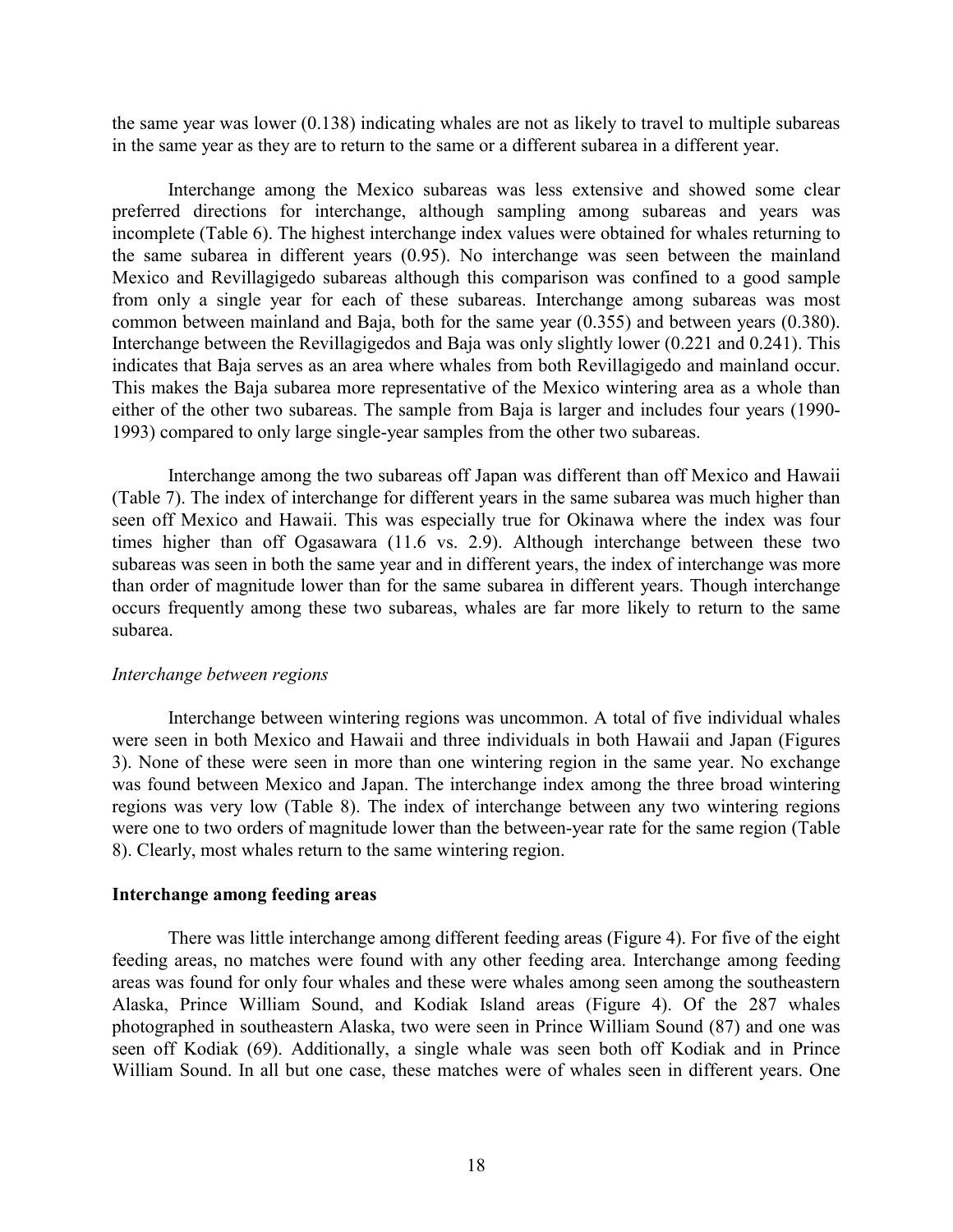animal moved between Prince William Sound and southeastern Alaska in the same year (July and November 1992).

### **Migratory movements**

Whales from the three wintering regions were found at multiple feeding areas in the North Pacific. This is shown in both the number of whales moving between wintering and feeding areas (Figures 5-7) and the interchange index (Figure 8) among these areas. Whales photographed off Mexico tended to be resighted off California (interchange index=0.208) although they were also seen off northern and southern British Columbia, Kodiak and the Aleutian Islands (Figure 6). All but one of these whales were identified off either mainland or Baja Mexico. Of the 159 individuals photographed off the Revillagigedo Archipelago, only one was seen at any feeding region (off California).

Whales identified off Hawaii tended to be seen off southeastern Alaska (interchange index=0.208)(Figures 5 and 8). Most of the Alaskan migratory destinations, consisted of whales that had been identified at all three of the Hawaiian subareas that were sampled. Whales identified off Hawaii were also observed off California, northern British Columbia, southeastern Alaska, Prince William Sound, Kodiak Islands, and the Aleutian Islands (Figure 5). Of the 11 whales that were found to move between Hawaii and the easternmost feeding areas from California to British Columbia, none were from Kauai (the westernmost site sampled along the Hawaiian Island chain).

Only three whales were documented moving between the Japan wintering regions and feeding areas; these consisted of single matches to southern British Columbia, northern British Columbia and Kodiak Island (Figure 7-8). All three of these whales were identified off Ogasawara; we found no matches for whales that had been seen off Okinawa.

Whales identified in a specific feeding area sometimes showed a clear preference for a wintering region (Figure 8). Whales identified in southeastern Alaska showed a high interchange index with Hawaii and were not identified in any other wintering area. Whales identified off California, Oregon, and Washington were almost exclusively identified in Mexico with only a few matches to Hawaii. For most other feeding areas, however, migrations were documented to multiple wintering areas. Whales identified off British Columbia, for example, showed a similar interchange index with all three wintering areas.

## **Differences in color patterns among regions**

There were significant differences in the distribution of fluke coloration types by region (chi-square, p<0.001). The most dramatic differences were between wintering and feeding areas (Figure 9) where these differences were highly significant (chi-square, p<0.001). There was a higher proportion of all black-fluked animals on the feeding area (38%) compared to the wintering areas (24%). Conversely, the proportion of animals with half to mostly white flukes was lower on the feeding areas compared to the wintering areas (40% vs. 51%).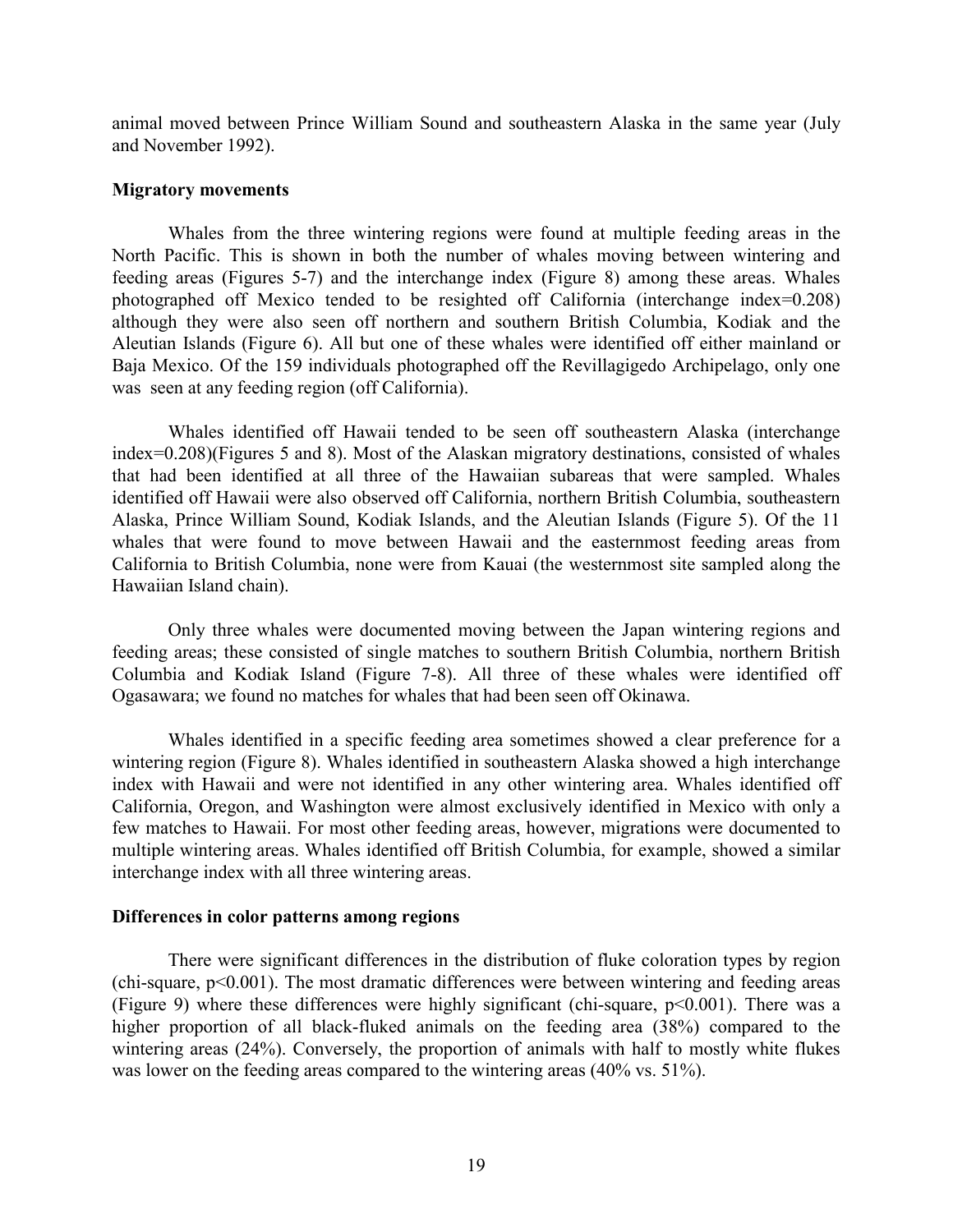Among wintering areas, there were significant differences in the fluke coloration patterns (chi-square, p<0.001). For the two areas off Japan, dark flukes were predominant (Figure 10). The three Mexico subareas had the highest proportion of animals with all white flukes, although the proportion of other coloration types were more mixed. An unusual spread of coloration types was seen for the Maui area of Hawaii which had the highest proportion of coloration 4 (mostly black flukes) and the lowest proportion of coloration 5 (all black flukes). This finding may be an artifact of the photographic processing. This subarea is the only one where photographs were originally taken as slides and then duplicated to black and white negatives. This affected the appearance which caused greater contrast and possibly biased the coding process.

There were also significant differences in coloration types among the feeding areas (chi square, p<0.001). Whales photographed in Prince William Sound deviated the most from the other areas and showed a higher proportion of all white flukes and a dramatically lower proportion of all black-fluked animals (Figure 11). Overall, whales from southeastern Alaska had the darkest flukes, with the highest proportion of all black and mostly back flukes (total of 73% of whales). There were no clear east to west or north to south patterns to the coloration differences among feeding areas.

#### **Abundance estimates**

## **Darroch's Method**

Data and parameter estimates from Darroch's method were calculated using wintering area release-recovery data for three pairs of years (Tables 9a, 9b, and 9c) for 1990/91–1992, 1990/91–1993, and 1992–1993. The estimates of capture probability, migration, and population size were fairly consistent among the three analyses, with some indication of inter-annual variability in migration rates. Average capture probabilities were 4.5%, 10.4%, and 38.4% for Mexico (MX), Hawaii (HI), and Japan (JP), respectively. The only relatively large average migration rates were about 7% from MX to HI and 7% from JP to HI. Average estimated population sizes were about 1,600 (MX), 4,000 (HI), and 400 (JP), for a total of 6,000. The abundance estimates did not vary widely among the three pairs of years (5,654-6,617).

Petersen estimates of population size (without any geographic stratification) shown in Tables 9a–9c are generally smaller than the Darroch estimates. It is well known that heterogeneity in capture probabilities can lead to underestimation of abundance (Seber 1982). For the whale data, there appear to be clear differences in capture probabilities among areas. Chisquare tests (not shown) did not indicate any support for pooling the data to obtain the Petersen estimates, so the Darroch estimates are preferred.

### **Hilborn's Method**

Results from the analysis of winter release and recovery data using Hilborn's method were calculated using all three years of data (Table 10a). The estimates of migration rates and capture probabilities were nearly identical to Darroch's. Average capture probabilities were 4.5%, 9.9%, and 37.4% for MX, HI, and JP, respectively. The only relatively large average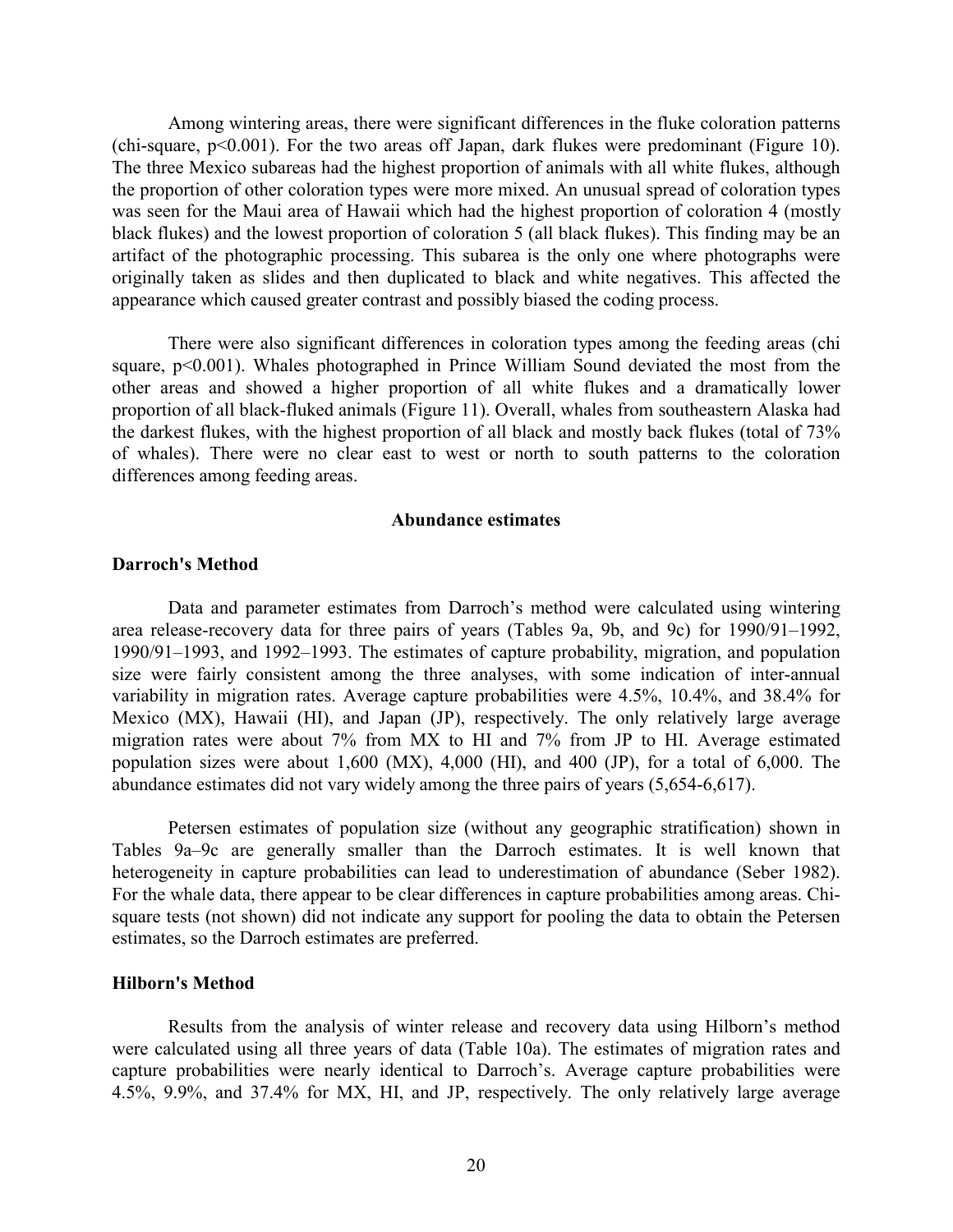migration rates were about 7% from MX to HI and about 6% from JP to HI. The main advantage of Hilborn's method is that it can assimilate the data across years to obtain parameter estimates. Standard errors were similar to Darroch's method, as expected. The index of dispersion δ was 0.90, suggesting that the Poisson distribution was valid.

Estimates of abundance from the Hilborn method by wintering region, totaled for all regions, and averaged across years are given in Table 10b. The abundance estimates were variable by region across the two years, but total abundance was remarkably consistent between the years at about 6,000 (5,937-6,077) with a cv of about 8% and was in close agreement with the Darroch estimates. The average abundances by region were about 1,800 (MX), 3,800 (HI), and 400 (JP) with larger cv's of 19%, 12%, and 9%, respectively (Table 10b). The individual standard errors were somewhat lower than for the Darroch method, perhaps due to performing a unified analysis rather than pair-wise analyses.

Results of analyses using the combination of both wintering and feeding areas were more complex and variable. Estimates of migration rates and capture probabilities from four analyses of winter and summer data are presented in Table 11. There were three years and two seasons for a total of 6 different release/recapture matrices. Model 1 is a baseline model with the three winter regions (MX, HI, JP), 2 pooled summer areas (CA-BC and AK), and constant capture probabilities for whales within each recovery area. Model 2 is the same as model 1, except that the mystery area (labeled "??" in the tables) is included in the summer only for Japan whales the previous winter. Model 3 is the same as Model 2, but all winter areas can contribute whales to the mystery area the following summer. Model 4 is the same as Model 3 except that capture probabilities are different for animals released in the summer (denoted **p**(s)) than in the winter (**p**).

Based on log-likelihood values, each successive model in Table 11 represents a significant improvement. The largest improvement comes from having separate capture probabilities for summer and winter releases. The results show many differences in migration rates depending upon what model is used. There is also variability in capture probabilities. It seems that without further data collected from more complete coverage of all major feeding (summer) areas, the models incorporating data from both winter and summer areas are problematic.

For comparative purposes, however, estimates of abundance were calculated using data from winter and summer areas (Table 11b). For the winter captures, estimates were similar to those in Table 10b using only winter data and yielded estimates of total abundance of about 6,200. For the summer captures, the estimates of abundance were obtained by adding the number of marked whales to an estimate of the number of unmarked whales. Two sets of estimates were calculated, the first assuming that the probability of capture is **p** and the second assuming **p**(s). No estimate could be made of the abundance of whales outside CA and AK, because the capture probability is 0. The estimates of abundance for CA-BC and AK were quite variable across years and depended strongly on the capture probability assumption; the range for the two areas combined is from 1588 to 9392. Because of this lack of consistency, we did not calculate standard errors, because the prime sources of variability were not due to sampling variability.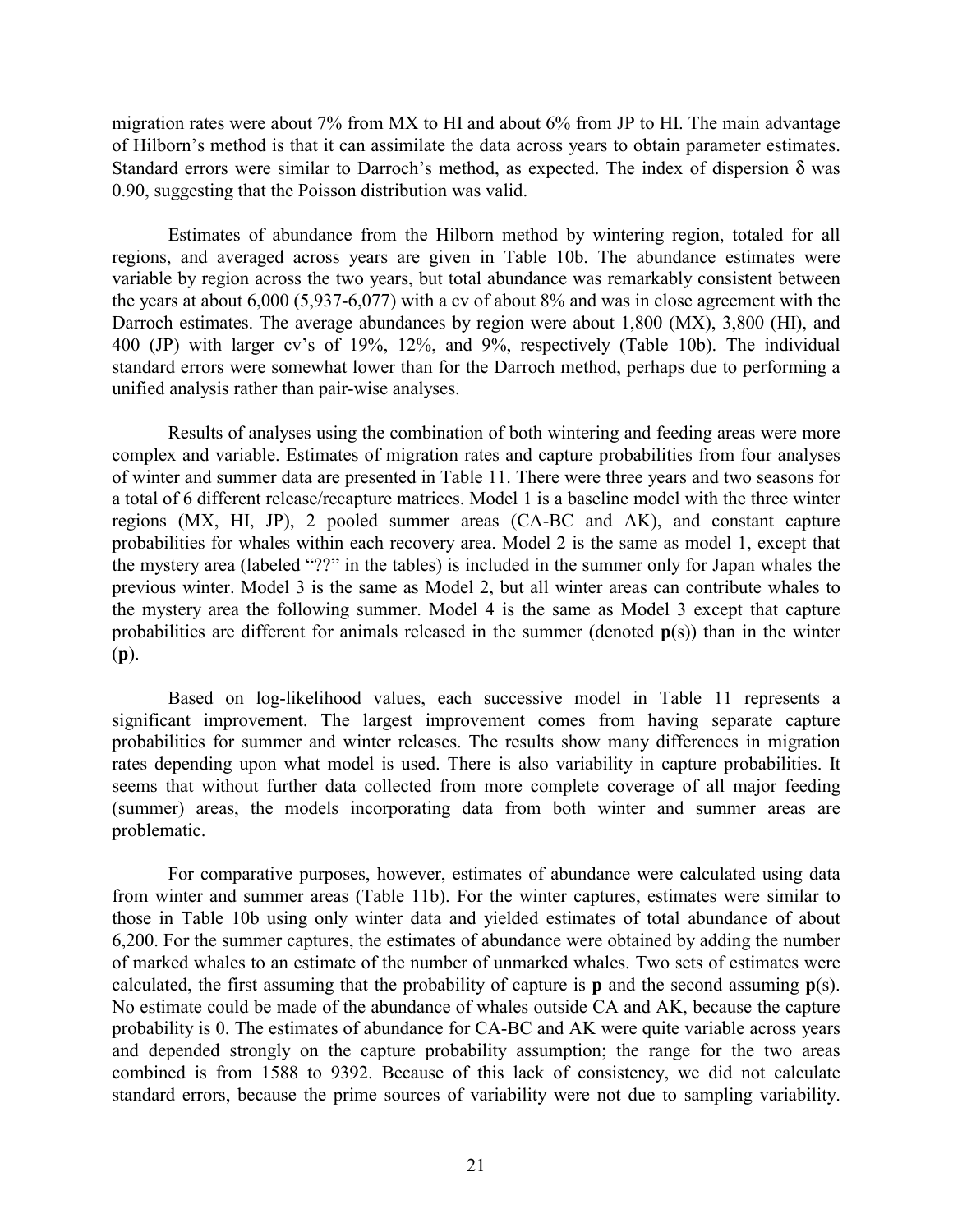Because of the variability and problems with the summer-winter data, we consider the estimate based solely upon winter areas (Table 10b) to be superior.

### **Sensitivity to sex ratio**

We illustrate the bias caused by differences in capture probability by sex and the correction approach derived in the methods section. A hypothetical population of 6000 whales distributed with a 1:1 sex ratio across two areas is constructed, for which 20% of the population is marked at time 1 and 33% of the originally marked population is female. Other population parameters are shown in Table 12a. The expected number marked and unmarked by sex after movement are also given in Table 12a. If data are available by sex, then the Darroch method will clearly provide approximately unbiased estimates of abundance (Table 12b). If the recapture data are not available by sex, then biased estimates will occur by applying the Darroch method to the pooled data (Table 12b). Table 12b shows the details of correcting the estimates as described in the methods section. Application of these calculations to two possible sex biased scenarios of a 2:1 and 3:1 male:female sampled sex ratio, revealed that a correction factor of 1.11 and 1.25, respectively, would need to be multiplied by the abundance estimate to obtain an estimate of the abundance of the entire population. This assumes that the true population, even if not all present on the wintering region at one time, has a sex ratio of 1:1.

## **Petersen estimates from winter-feeding areas samples**

Petersen capture-recapture estimates using whales identified in southeastern Alaska as marks and Hawaii as the recapture locations yielded abundance estimates slightly higher than those obtained for Hawaii using the geographically stratified models for wintering areas described above (Table 13). The five estimates for Hawaii ranged from 3,603 to 8,055 with an average of  $5,151$  (S.D.=1,804). This is higher than the  $4,000$  estimates for Hawaii from the models using only winter region data (Table 14).

Estimates for Mexico were generally much higher using animals seen off California as the marked sample (Table 13). The five estimates ranged from 2,976 to 5,879 with an average of 4,220 (S.D.= 1,225). This is more than twice as high as the 1,600 estimate using only wintering areas (Table 14).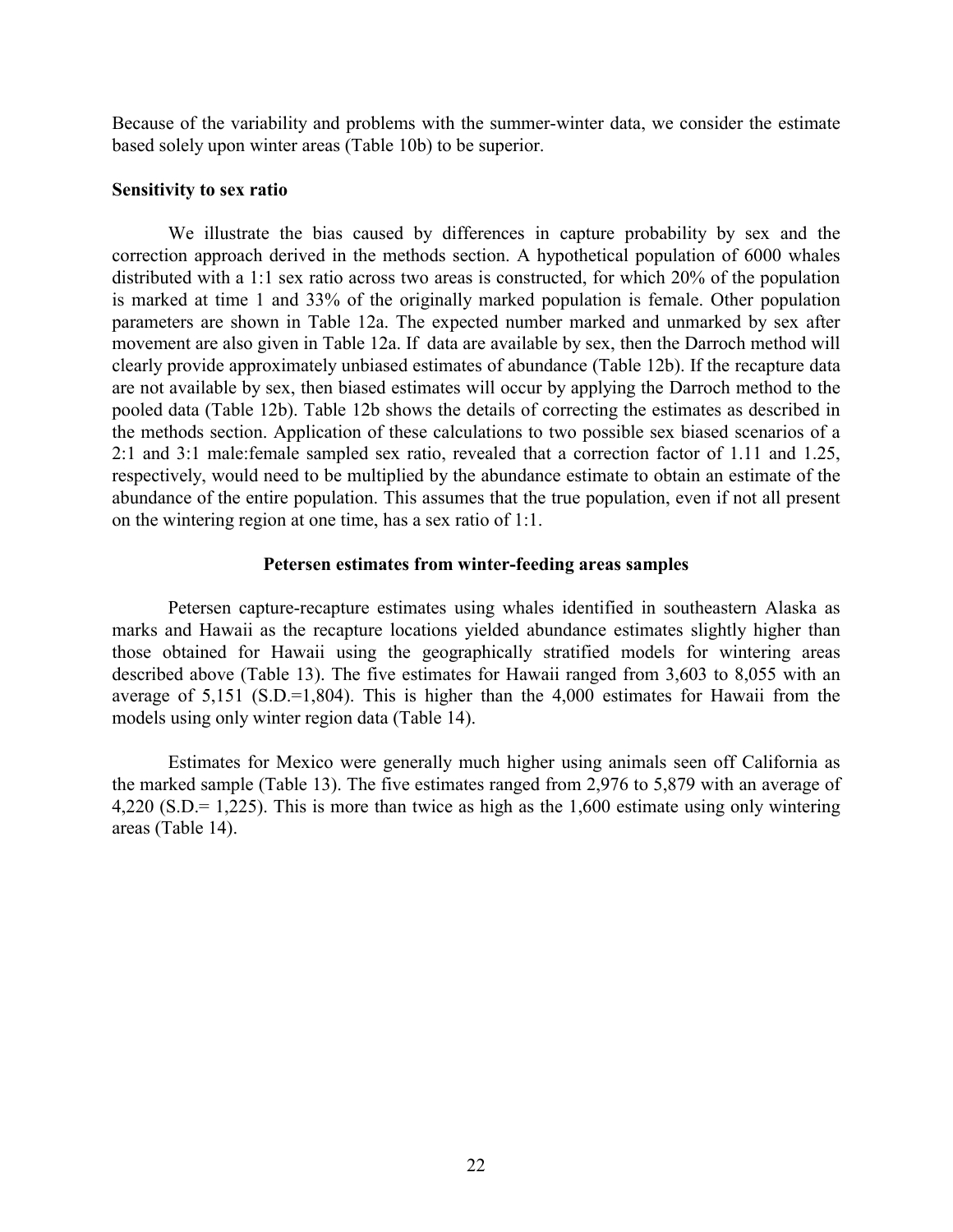#### **DISCUSSION**

#### **Population structure and movements**

## **Site fidelity and movement among wintering areas**

Humpback whales show some degree of site fidelity to specific feeding areas and wintering regions although the extent of this varies. The higher interchange indices within wintering regions (compared to those found between them) show that whales usually return to the same region. Some movement between wintering regions was seen in this study and has been reported previously between Hawaii and Japan (Darling and Cerchio 1993) and Mexico and Hawaii (Darling and Jurasz 1983, Darling and McSweeney 1985, Baker *et al.* 1986, Perry *et al.* 1990). Although not found in this study, one whale has been documented moving between Hawaii and Mexico in the same season (North Pacific Humpback Whale Working Group, Unpubl. data). Exchange among wintering areas occurred at a dramatically lower rate than the return to the same wintering area.

The degree of interchange and movement of whales among the sampled areas within each of the three wintering regions was also variable. Interchange among subareas of the Hawaiian Islands found in this study and reported previously (Baker and Herman 1981, Darling and Morowitz 1986, Darling and McSweeney 1985, Cerchio *et al*. 1994, In prep.) supports our study design, that treats the Hawaiian Islands as one wintering region. For Mexico, movements among subareas were more stratified. Samples from this study were consistent with the larger sample analyzed by Urban *et al.* (1994, In prep.) showing only a low rate of interchange between whales wintering along the mainland and those around the offshore Revillagigedo Islands. The Baja Peninsula, however, may serve as a migratory corridor for animals from both these subareas (Urbán *et al*. 1994, Ladrón de Guevara 1995). Interchange among the two subareas sampled off Japan, reported previously (Darling 1991a, 1991b, Darling and Mori 1993, Uchida *et al*. 1993, Yamaguchi *et al.* 1995) and found in this study, occurred at a lower rate than what would be expected if whales mixed randomly throughout the region.

The more limited interchange among subareas for the wintering areas off Mexico and Japan are problematic for the abundance estimates if the samples from these subareas are not proportional to whale abundance. This would be most extreme where there were wintering regions (or subareas) that were not sampled at all. Humpback whales were hunted during the winter months at numerous other locations in the western North Pacific, even though whale occurrence off Taiwan, the Mariana Islands and the Marshall Islands is currently uncommon or unknown (Darling and Mori 1993). Humpback whales also winter at scattered locations along the Mexican mainland south of the subareas that have been sampled (Urban and Aguayo 1987).

One known wintering region not included in our sample is the coastal waters of Central America, especially Costa Rica and Panama. This region has recently been documented as a area where humpback whales from the North Pacific breed and give birth to calves (Steiger *et al.* 1991, Rasmussen *et al.* 1995, Calambokidis 1997), although no photographs were available from 1991-1993. These areas off Central America appear to be used by a relatively small number of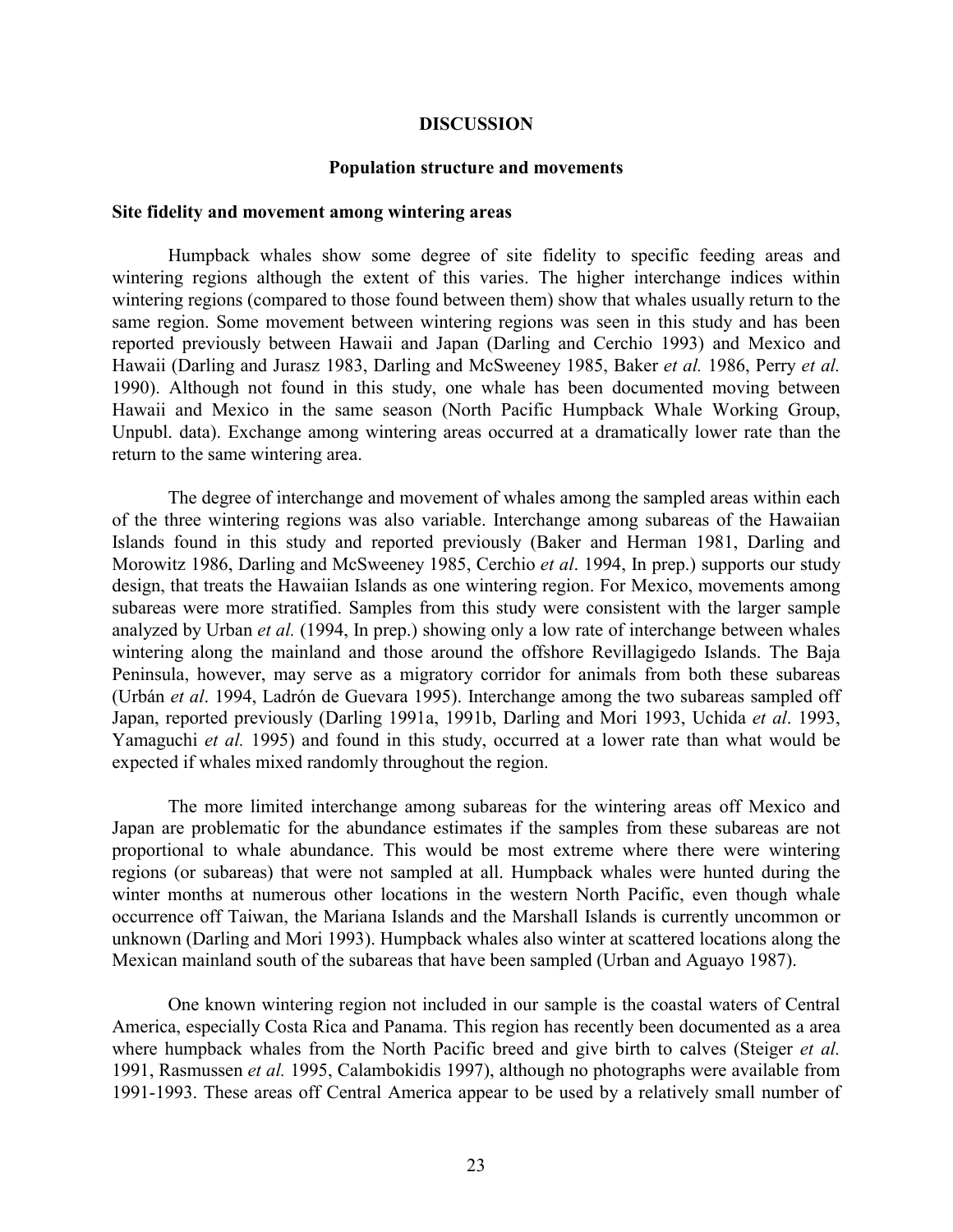humpback whales, that almost exclusively migrate from feeding areas off California and with some interchange with whales wintering off Mexico.

## **Site fidelity and movement among feeding areas**

Site fidelity was strongest at the feeding areas. Resighting rates among years at most feeding areas were high and only limited movements were seen between areas. The low rate of inter-year resightings for a few feeding areas such as off Kodiak and western Gulf of Alaska are probably an indication of the large number of whales of which relatively few have been sampled. Currently, it is impossible to evaluate the number and nature of the division among most of these feeding areas. The areas in the North Pacific where whales feed is large and often remote.

Some interchange has been documented between feeding areas in the North Pacific by past research and the current study including: interchange between California and both British Columbia and southeastern Alaska (Calambokidis *et al.* 1996a, North Pacific Humpback Whale Working Group Unpubl. data), British Columbia and southeastern Alaska (Darling and McSweeney 1985, Straley and Ellis Unpubl. data), and southeastern Alaska and the western Gulf of Alaska including Prince William Sound (Darling and McSweeney 1985, Baker *et al.* 1986, Perry *et al.* 1990, von Ziegesar 1992, Waite and Dahlheim In prep., J. Straley Unpubl. data), and among areas in the western Gulf of Alaska (North Gulf Oceanic Society Unpubl. data, Waite and Dahlheim In prep., Dahlheim and Waite 1993).

Consistent with this study, the interchange among feeding areas documented in past have been at very low rates involving just a few whales. A relatively distinct feeding aggregation of humpback whales has been documented along the coast of California, Oregon, and Washington with little interchange with feeding areas farther north (Calambokidis *et al.* 1996a). Although there was a steep drop in interchange at the Washington-British Columbia border, interchange rates also declined with distance within the aggregations that range off California, Oregon, and Washington (Calambokidis *et al.* 1996a).

## **Migratory movements of whales**

Despite the site fidelity of humpback whales to specific areas, migrations between feeding areas and wintering regions have not generally followed a simple pattern to allow definition of an integrated wintering/feeding area population structure. Results of photoidentification studies conducted in the North Pacific over the past 20 years provide additional insight into migratory destinations of these whales.

The findings in this comparison, combined with those from other comparisons, confirm the dichotomy in the migratory destinations of whales wintering in the different subareas of Mexico. Humpback whales from the Revillagigedos, for which we had only a limited sample and only a single match to a feeding area (California) have been previously documented migrating to feeding areas off California, British Columbia, southeastern Alaska, Prince William Sound, and the Kodiak Island area (Urban *et al.* In prep., Gabriele *et al.* 1996, Calambokidis *et al.* 1996b). Consistent with this study, the rate at which whales from the Revillagigedos were seen at these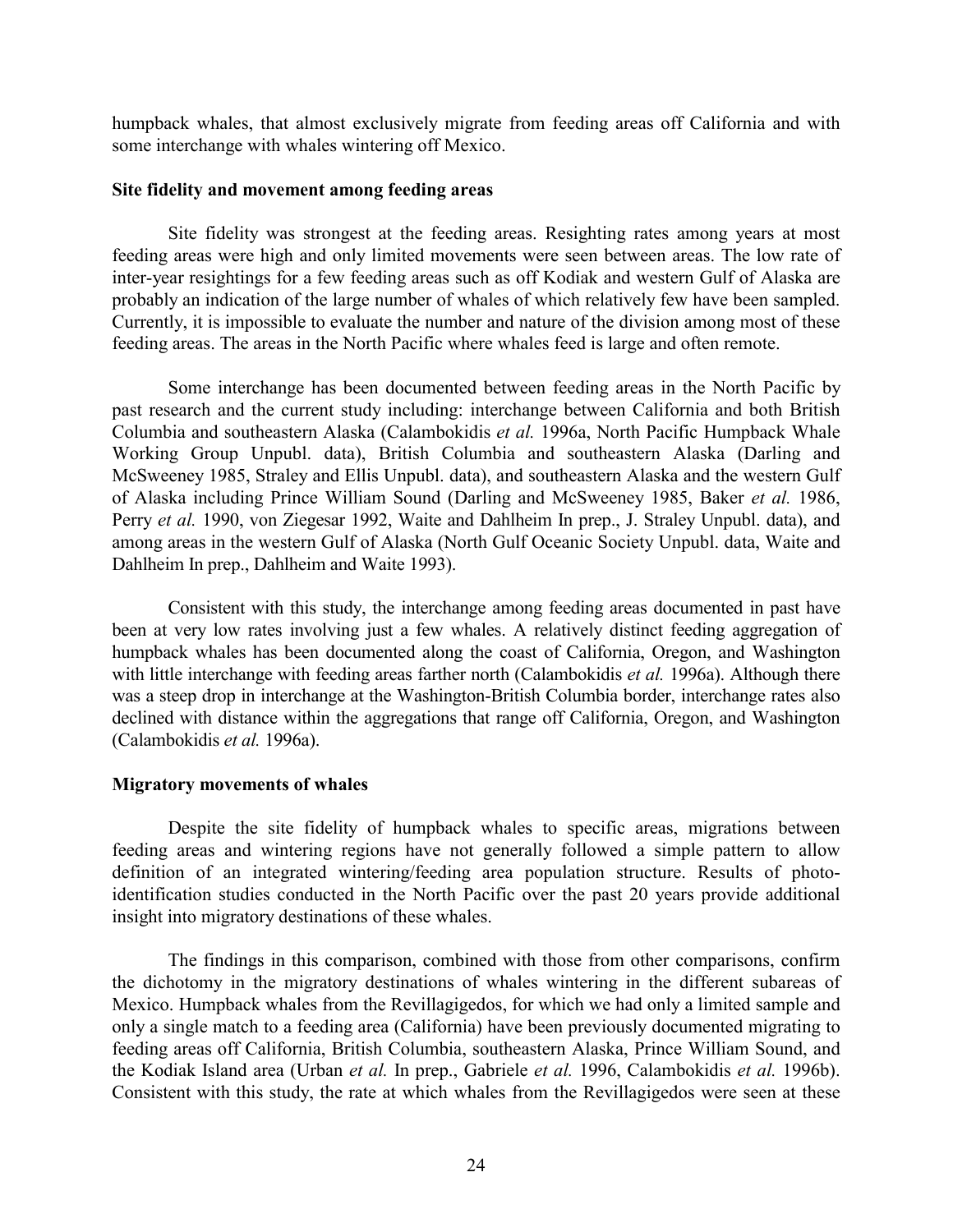different feeding areas was extremely low and suggests that other unsampled feeding areas are likely the primary migratory destination of these whales. Whales wintering off mainland and Baja Mexico, however, have a high rate of interchange with feeding areas especially California-Washington where over 100 matches have been documented; whales have also been seen off British Columbia, southeastern Alaska, Prince William Sound and the western Gulf of Alaska (this study, Baker *et al.* 1986, Urban *et al.* 1987, In prep., Calambokidis *et al.* 1989, Calambokidis and Steiger 1995). Movements between mainland or Baja Mexico and southeastern Alaska were not found in this study but a few have been reported in other comparisons (Urban *et al.* In prep., Perry *et al.* 1990, Baker *et al.* 1986).

Our findings of humpback whales migrations between Hawaii and most of the feeding areas sampled were consistent with past reports. The close connection between whales feeding in southeastern Alaska and those wintering in Hawaii has been documented in several past studies (Darling and McSweeney 1985, Baker *et al.* 1986). A migration time of as short as 39 days has been recorded between these two areas (Gabriele *et al.* 1996). One of the migratory transits between Hawaii and Alaska documented in this study was also very short (36 days) between Kauai and southeastern Alaska.

Some of the migratory destinations of humpback whales wintering in the western North Pacific found in this study have not previously been documented with identified individuals but are consistent with the past findings showing extensive migrations of these animals. A whale documented in this study that migrated between the Ogasawara, Japan, and a feeding area off southern British Columbia is the same individual reported by Darling *et al.* (1996). Our finding of a second whale that migrated between Ogasawara and northern British Columbia indicates such eastwest migrations may not be uncommon. Other migrations of whales from these wintering areas have come from whaling records. Discovery tag recaptures have indicated movement of whales between Ogasawara and Okinawa and feeding areas in the Bering Sea, on the southern side of the Aleutian Islands, and in the Gulf of Alaska (Nishiwaki 1966, Omura and Ohsumi 1964, Ohsumi and Masaki 1975). One whale tagged off Ogasawara in March was captured in June of the same year west of northern Japan, possibly indicating movement up towards the Kuril Islands (Nishiwaki 1966). Given these movement patterns, the movements to feeding areas near Kodiak Island and northern British Columbia found in this study are not surprising.

## **Coloration differences**

Coloration differences among regions could indicate phenotypic variations among regions and provide insight to population structure. Coloration differences between northern and southern hemisphere populations of humpback whales have been reported from whaling data (Pike 1953). Rosenbaum *et al.* (1995) examined differences in fluke coloration of humpback whales from northern and southern hemisphere humpback whales including a sample (smaller than used in this study) from the three primary wintering regions in the North Pacific. They found significant differences between northern and southern hemisphere populations but no significant differences among the three North Pacific wintering areas. Despite the lack of significance in their sample, they found a similar pattern for the North Pacific as we found here (generally darker flukes for Japan and lightest flukes for Mexico).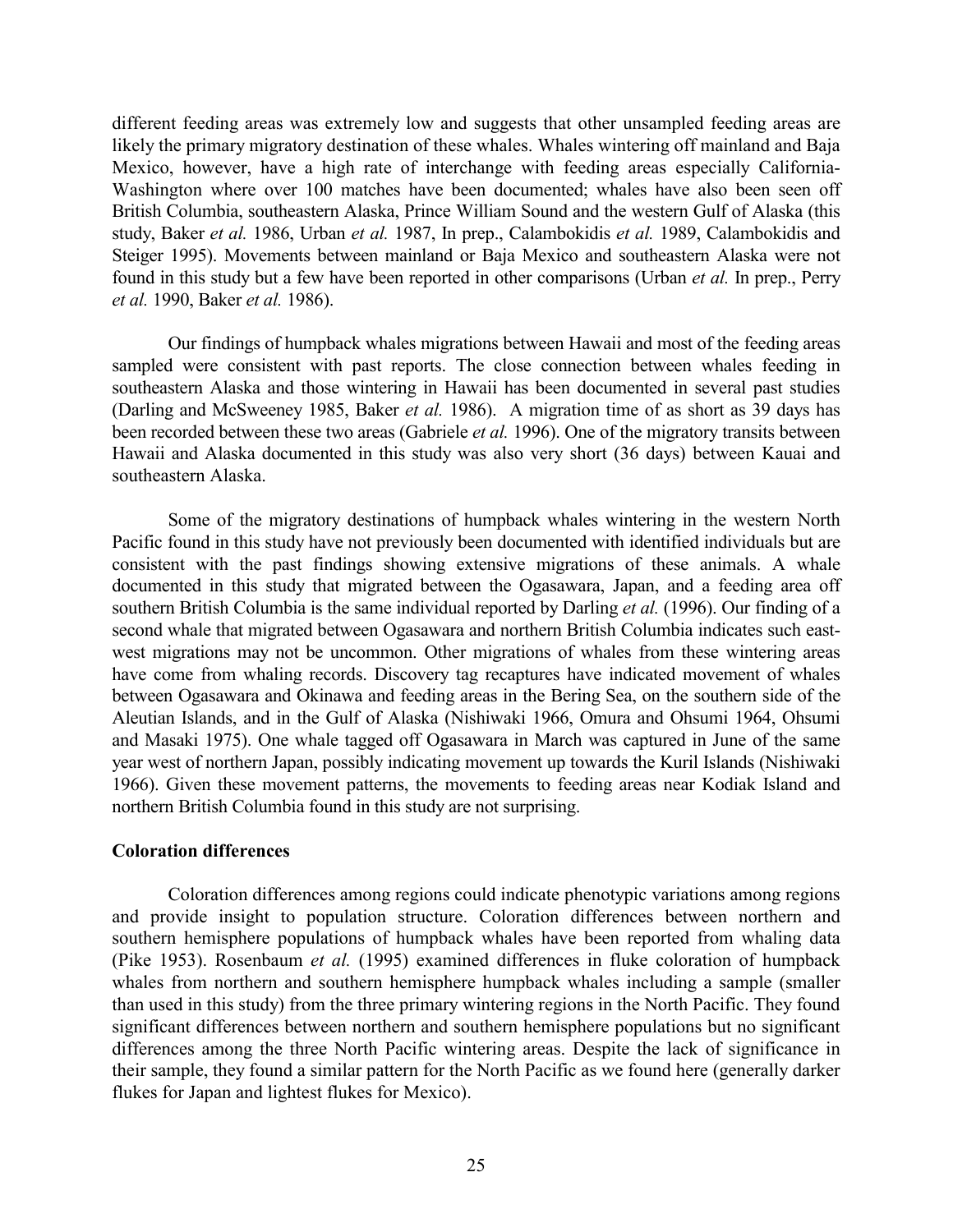The differences in fluke coloration patterns between wintering and feeding areas we found may reflect the higher proportion of males than females being sampled on the wintering areas (see Results and Discussion sections on sex ratio). Pike (1953) reported that male humpback whales caught in commercial whaling off British Columbia tended to have more white on their flukes than females. In the North Atlantic, animals with all dark flukes tended to disproportionately be females and those with light flukes tended to disproportionately be males (Allen *et al.* 1994). This supports our assumption that males were over-represented in out wintering-region sample. Although Allen *et al.* (1994) found significant differences in fluke coloration between males and females, they did not find significant differences between wintering and feeding areas in the North Atlantic. It was unclear if there was a strong bias towards males in their wintering area sample.

Our incomplete sampling of feeding areas also may have contributed to the differences between wintering and feeding areas. This would have occurred if unsampled feeding areas were used by whales with a predominate fluke coloration different than whales in the feeding areas we did sample.

Although we found differences among regions in fluke coloration, they did not follow the clinal patterns that have been reported in the past. Baker *et al.* (1986) reported a longitudinal cline in fluke coloration among feeding areas in the North Pacific with western-most locations had the highest proportion of white flukes and eastern-most areas had the most dark flukes. Sample sizes for the regions that were farthest east and west were very small (8 and 15 animals, respectively) and without these two locations, there would not have been a significant cline. In our sample, the proportion of flukes in the western-most regions (Kodiak-Bering Sea, n=101) tended to be no lighter than the eastern-most region (California-Washington, n=694).

## **Genetic differences**

Patterns of mtDNA and nuclear DNA in North Pacific humpback whales have also differed among whales from different regions, particularly among feeding areas. Significant differences in mtDNA haplotypes were found between 38 humpback whales biopsied in southeastern Alaska and 20 from central California, suggesting a long-term migration rate of less than one female per generation (Baker *et al.* 1990, 1994). However, differences in nuclear DNA were not found between humpback whales off California and southeastern Alaska (Baker *et al.* 1993, Palumbi and Baker 1994), suggesting some reproductive interchange, recent or historical. A larger analysis of samples from 205 humpback whales from an expanded number of areas in the North Pacific revealed highly significant differences in mtDNA among both feeding and wintering areas and weaker, although still significant differences in nuclear actin intron alleles (Baker *et al.* In prep.). The differences in alleles were significant when tested based on two presumed "stocks" which compared the wintering and feeding areas of the eastern North Pacific (Mexico and California) against those from the central North Pacific (Hawaii and Alaska). Medrano *et al*. (1995) reported weak but significant differences in mtDNA haplotypes between humpback whales wintering off the Revillagigedos and those off the Mexican coast.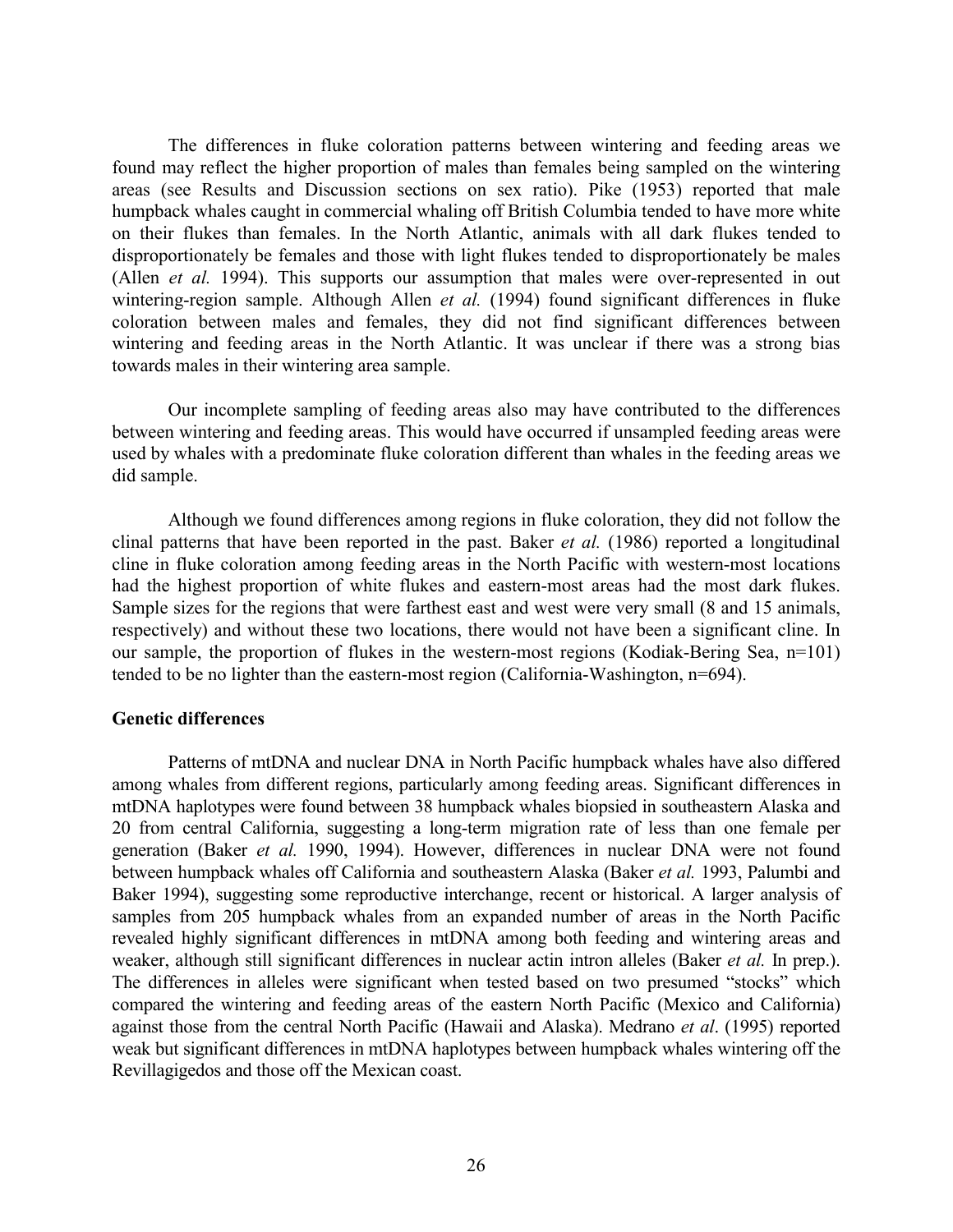The occurrence of distinct feeding aggregations, as indicated by photographic identification and mtDNA, does not necessarily indicate an absence of some interbreeding among whales from these different groups. Because mtDNA is maternally transmitted, mtDNA differences among feeding grounds may only indicate that offspring return to their mothers' feeding ground. Mattila *et al.* (1989) and Clapham *et al.* (1993) have reported that breeding groups in the West Indies have included males and females from different feeding areas. Similarly, humpback whales from feeding areas in both Alaska and California migrate to both Hawaii and Mexico although with very different frequencies (Darling and McSweeney 1985, Baker *et al.* 1986, Perry *et al.* 1990, Urbán *et al.* 1987, Calambokidis *et al.* 1989), hence, the opportunity exists for whales to interbreed. Although the frequencies of mtDNA haplotypes on Mexican and Hawaiian wintering regions are significantly different, they are not as marked as between California and Alaska (Baker *et al.* 1994). This may reflect the mixing of whales from different feeding areas on the wintering regions or migration from as yet unsampled feeding areas (Medrano *et al.* 1995).

## **Population structure**

An understanding of population structure of humpback whales in the North Pacific is crucial to determining and interpreting abundance estimates. Unfortunately, the population structure of humpback whales in the North Pacific is complex. The limited movements and genetic differences (both mtDNA and nuclear DNA) among whales utilizing different feeding areas as well as less dramatic but still significant differences among wintering regions make it inappropriate to treat the North Pacific as a single population.

Humpback whales appear to show a greater degree of site fidelity to feeding areas; movements among these areas are often limited and genetic differences are most pronounced. Although the boundaries and nature of one distinct feeding ground in the North Pacific has been defined off California, Oregon, and Washington (Calambokidis *et al.* 1996a) these boundaries may not be as easily defined in other areas. The nearly continuous distribution of humpback whales along their feeding range around the North Pacific, may make setting exact borders for feeding aggregations impossible even though animals might show a high degree of site fidelity. The pattern of decreasing interchange with distance seen among the sampled subareas along the coast of California, Oregon, and Washington (Calambokidis *et al.* 1996a) may be a typical pattern all along their feeding range and there may be few clear borders. Genetic and photographic identifications have only been conducted in a few limited feeding areas. Very little research has been conducted on humpback whales at some of their major feeding areas in the Gulf of Alaska and along the Aleutian Islands.

Defining populations based on wintering grounds is less ambiguous than for feeding areas because they interbreed in these regions, are separated geographically by large distances, and most of these areas have been sampled and compared by photo-identification and genetic methods. Movements between wintering regions were uncommon in this study and significant differences in mtDNA exists at least for whales off Hawaii and Mexico. We conclude that there are at least three populations of humpback whales in the North Pacific (those wintering off Hawaii, Japan, and Mexico); the data from subareas of Mexico and Japan were not substantial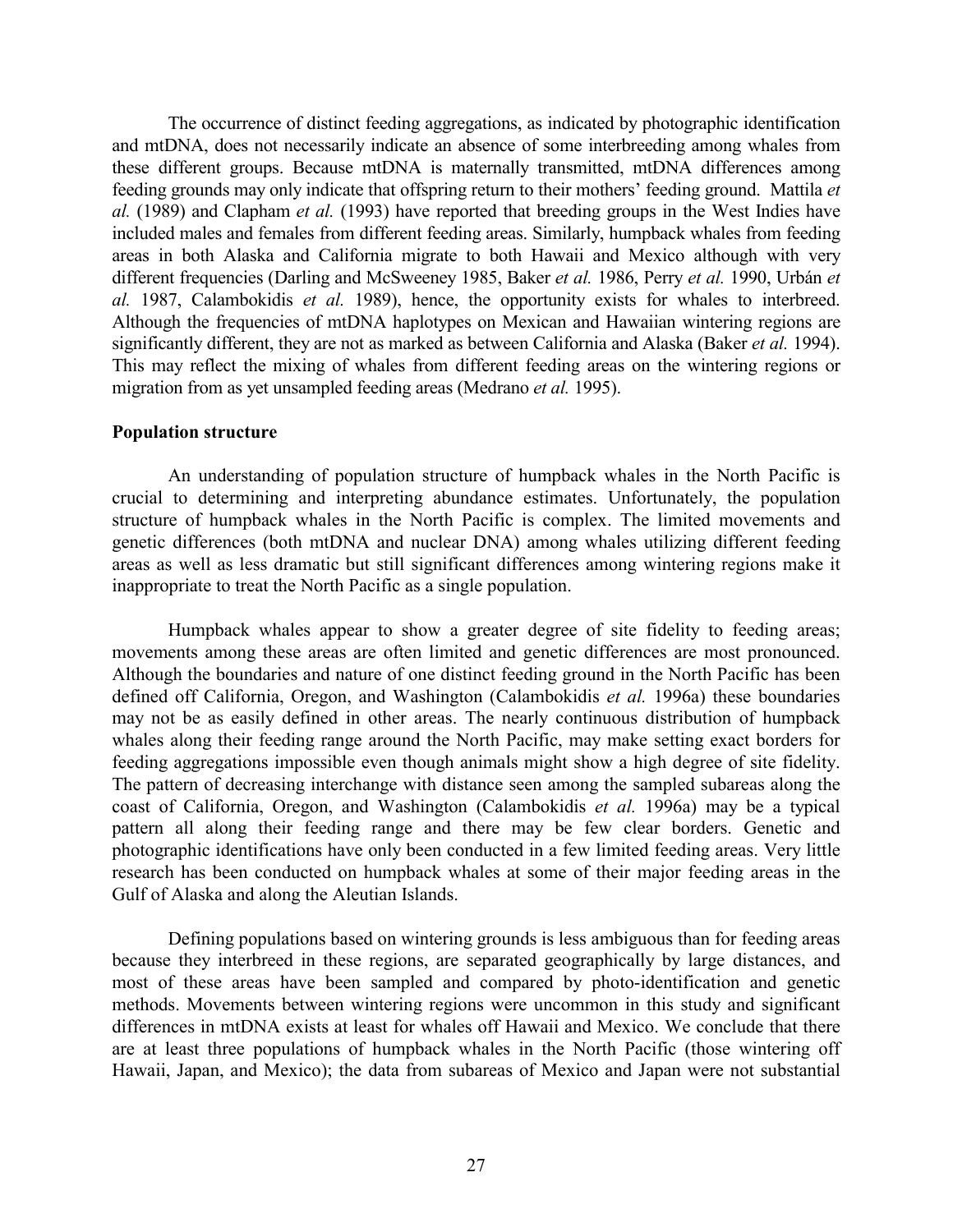enough to assess the possibility of further dividing populations wintering in these regions. The abundance calculations we conduct are based on this premise.

The complexity of defining the population structure of humpback whales results from the difficulty in integrating the wintering and feeding areas into a single population structure. This is problematic currently because of the varied and sometimes unusual pattern of migratory destinations and the lack of information from many feeding areas. Even though defining populations based on wintering regions is the most defensible currently, it is important to not lose sight of the strong site fidelity to specific feeding grounds. Commercial whaling off California and Washington in the early 1900s provided a demonstration of the management implications of this fidelity. During an eight-year period, 2,473 humpback whales were killed from three stations off California and Washington (Clapham *et al.* 1997). Even though this depleted the population in this feeding area as evidenced by a dramatic decline in catch rates, such a decline was not as apparent off Mexico because that wintering region is the migratory destination of whales from multiple feeding areas (Clapham *et al.* 1997).

#### **Abundance estimates**

## **Heterogeneity of capture probabilities due to sex proportion**

Males were probably more likely to be sampled on the wintering regions than females. Migrations of humpback whales to wintering areas off Australia were biased toward males by 2.4:1 apparently as a result of some females not migrating to the wintering areas every year (Brown *et al.* 1995). Chittleborough (1965) reported that early whaling catches on several wintering areas in the Southern Hemisphere were predominately males, although the ratio changed over time as males were depleted from these populations. Using genetically tagged humpback whales (*i.e.*, whales with known gender) sampled in the West Indies, Palsboll *et al*. (1997) obtained higher abundance estimates for males than females. Humpback whales identified at several locations in Hawaii had an apparent sex ratio of 1.8:1 to 2.7:1 (Mizroch *et al.* 1996). Biopsy samples from five wintering areas in the North Pacific including whales off Mexico, Hawaii, and Japan showed a 2.8:1 ratio of males to females (n=96) with males outnumbering females in all five samples (Baker *et al.* In prep.).

Other factors specifically related to photographic identification could also bias identifications toward one gender. Male and female humpback whales exhibit different behaviors, affiliations, and arrival and departure times on the wintering regions (Gabriele 1992). Active surface groups of whales on the wintering grounds are often easier to spot and identify photographically; these groups are typically composed of mostly males (Medrano *et al*. 1994). This could easily result in preferential sampling of males.

The samples from the wintering regions used in this study are likely skewed towards males by perhaps 2:1 to 3:1. The degree of bias introduced by a disproportionate number of males in the sample would depend partly on the dynamics of the female migrations. If females only made the migration or were photographed in alternate years, this would bias inter-year estimates upward. If they were absent only for a series of consecutive years while they were not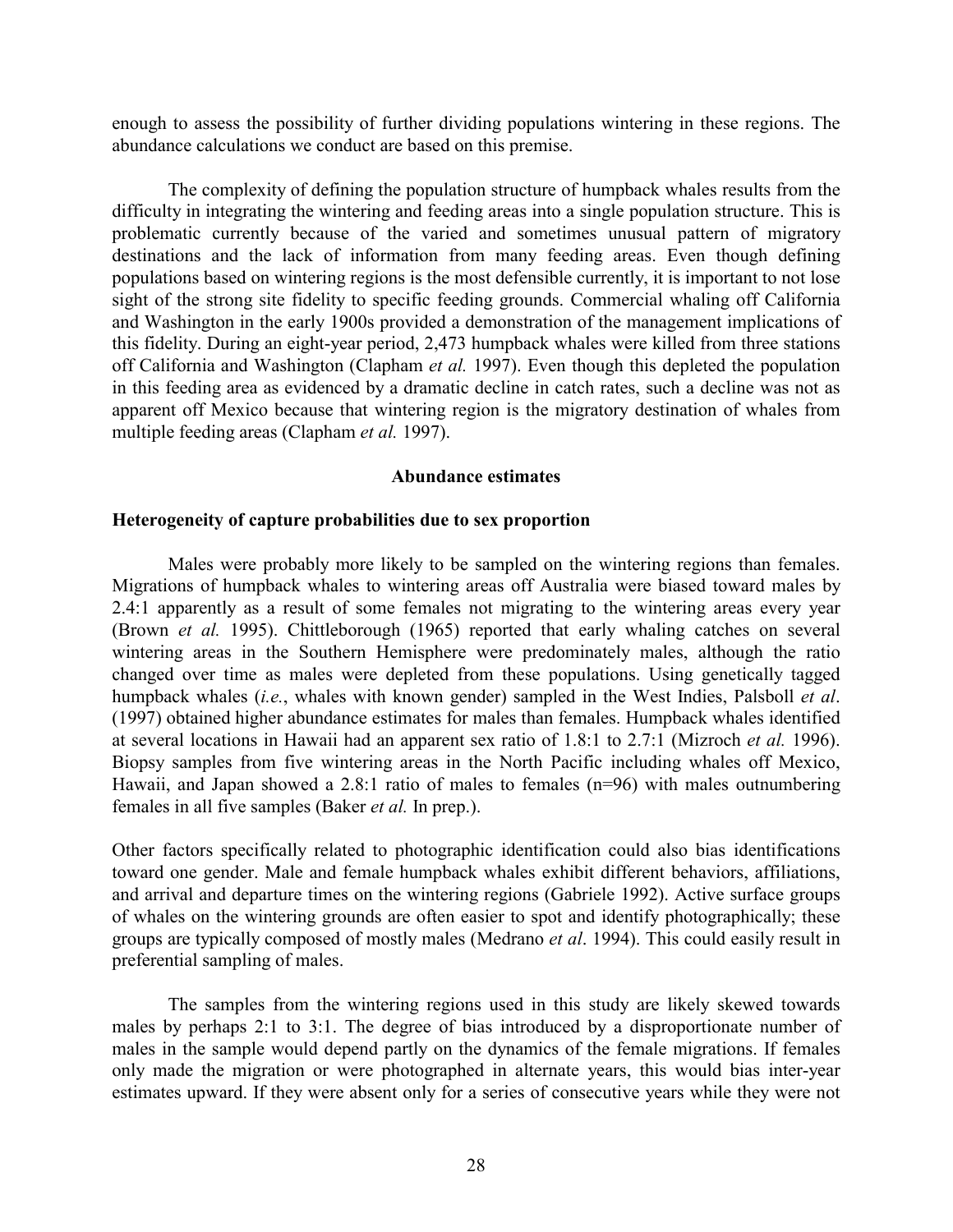sexually mature, it could bias the estimate downward because they would be largely excluded from the estimated population. Estimates based on feeding to winter areas matches would not be as affected by this bias and this may be one reason those estimates yielded higher abundances than estimates based solely on wintering area samples.

The magnitude of the bias introduced to the abundance estimates relying on inter-year winter region samples is relatively small  $(25%)$  even for the most extreme 3:1 skewed sex ratio. Effects of these ratios and how they may account for some of the differences in abundance estimates are discussed below (see Total estimate of abundance). Additionally, research will be needed on the degree and dynamics of sex bias in photo-identification samples to determine a more accurate correction factor.

## **Heterogeneity of capture probabilities due to geographic sampling bias**

While whales (in the sample used for this study) photographed off Hawaii showed almost random mixing among subareas between years, this was not the case for the subareas off Mexico and Japan. Humpback whales wintering off Mexico have been sampled in three primary subareas; the Mexican mainland, Baja Peninsula, and the Revillagigedo Archipelago (Urban and Aguayo 1987). Most samples used in this study came from Baja; samples from the other two subareas were limited primarily to only one year. Humpback whales were more likely to return to the same subarea than be seen in a different subarea. The lowest rate of interchange among these subareas was between the Revillagigedo Archipelago and mainland Mexico (Landron 1995, Urban *et al.* 1994). Similarly, interchange among the two sampled subareas off Japan was more limited than the inter-year return rate at either site.

For this study, we pooled subareas into three primary wintering areas (Mexico, Hawaii, and Japan). Because the photographs from Baja dominated the sample from Mexico, the abundance estimates (based on inter-year samples of wintering areas) could be biased downwards. This would be due to the increased probability of resampling whales off Baja. Conversely, the single-year samples from mainland Mexico and the Revillagigedos may have reduced the chance of recaptures and biased the estimates for Mexico upwards. If there were unsampled subareas off Japan (in addition to the ones that were included in this study), the results would underestimate of the abundance of animals using these waters.

## **Other sources of bias**

A variety of other factors potentially alter the "catchability" of some whales and create heterogeneity of capture probabilities. These include behavioral differences that might alter an animal's chance of being seen during a boat survey or being successfully photo-identified if seen. The degree of bias introduced by these factors is also a function of the sampling strategy employed, which varied among the different researchers who provided photographs for the current study.

The Petersen estimates of abundance using animals marked on specific feeding areas and recaptured on wintering regions may be biased upward by the movement of some of these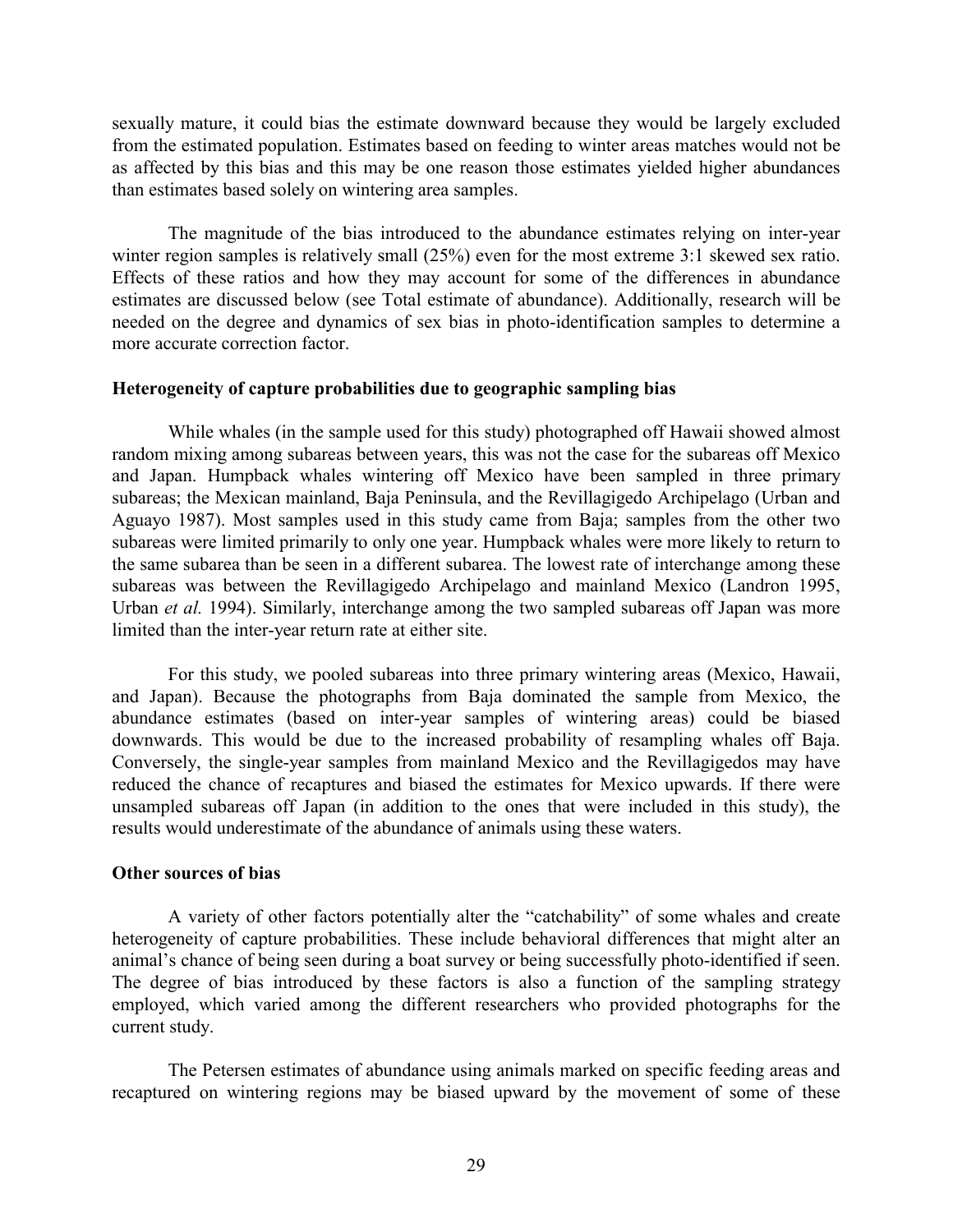animals to secondary wintering areas. That estimate assumed that all whales from southeastern Alaska migrated to Hawaii and all whales from California-Washington migrated to Mexico. Although this was the principal trend, it was not universally true; some southeastern Alaska whales migrate to Mexico and not Hawaii (see Discussion section on migratory movements) and similarly, some humpback whales that feed off California migrate to Hawaii. Whatever portion of the whales treated as marked from these feeding areas that migrated to the secondary wintering areas would be unavailable for recapture and would bias the estimate upward by a similar proportion. This probably contributed to the higher abundances obtained from those estimates compared to the wintering area models.

## **Comparison to previous estimates of abundance**

There have been relatively few estimates of humpback whale abundance for the entire North Pacific Basin. This species was thought to have numbered approximately 15,000 in the North Pacific prior to commercial exploitation in the twentieth century (Rice 1978), although this was determined using a rough back-calculation based on animals killed and estimates of life history parameters. At the end of commercial whaling for humpback whales in 1966, estimates were about 1,400 (Gambell 1976) and 1,200 (Johnson and Wolman 1984). These were based on either crude estimates from censuses of wintering areas or on sighting rates on feeding areas and rough estimates of line transect parameters. Most of the past estimates of abundance have been for specific regions and recently have been based primarily on capture-recapture techniques using photographically identified individuals. Barlow (1994) concluded that the North Pacific humpback whale population was greater than 3,000 based on separate minimum assessments of different wintering areas.

A number of past estimates of abundance have been made for the Hawaii wintering region and these have generally been considerably lower than our estimates of 4,000-5,000. Rice and Wolman (1980) estimated 550-790 humpback whales using the shallow waters around the Hawaiian Island chain based on line transect surveys from 1976 to 1979. Darling and Morowitz (1986) estimated that 1,000 (single season) and 2,100 (over five seasons) humpback whales inhabited Hawaii waters based on capture-recapture of identified whales from 1977-81 off Maui. Baker and Herman (1987) considered this estimate high and concluded more reasonable estimates were 635-1,536 based on analysis of their similar though separate dataset from off Maui for 1980-83. These estimates were lower than those made here, probably because of both an increase that has occurred over the 10 years separating these estimates, as well as the reliance of those samples on a single subarea. It would require a relatively high rate of increase of 7% per year for humpback whale abundance to double in a ten-year period. The use of samples from a single subarea of Hawaii for these past estimates may have resulted in heterogeneity of capture probabilities biasing the estimates downward (Hammond 1986). However, because we did not see a noticeable tendency for whales to return to the same subarea of Hawaii between years this bias was probably not large. Though an increase in whale abundance over time and biases in the earlier estimates may not individually explain the differences among the estimates they might in combination account for the difference.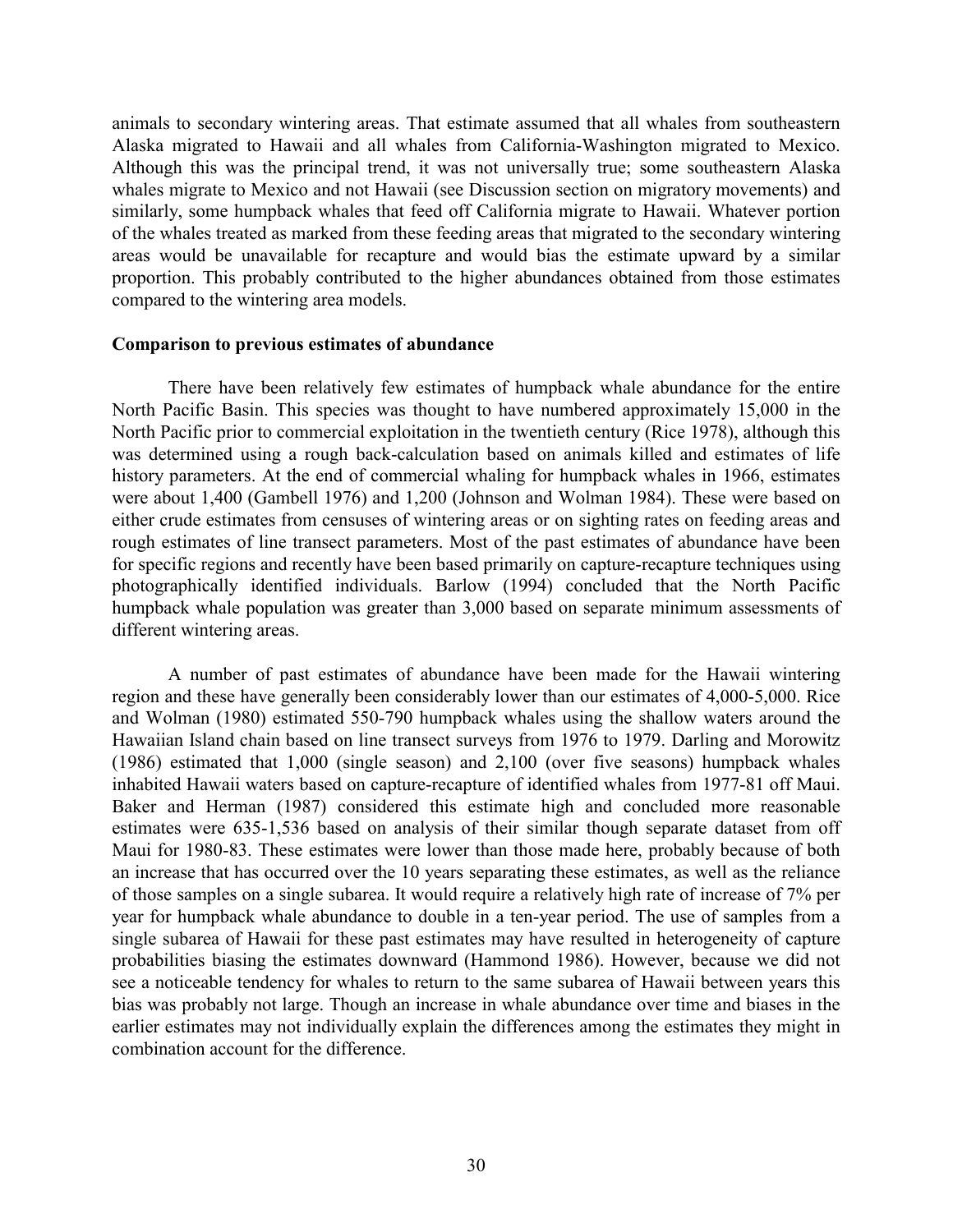A more contemporaneous estimate to those reported here was based on samples from Kauai for 1989-93 that yielded estimates of 2,500-5,000 (Cerchio 1994). The sample we used in this study for Kauai for 1991-93 period was the same included in that analysis. The primary differences between our analysis and that reported by Cerchio (1994) was the smaller number of years included in this study, our inclusion of three different sub-areas of Hawaii, and our use of a geographically stratified model. Despite these differences, our estimate of abundance for Hawaii was within the range reported by Cerchio (1994).

Although past estimates for the Mexico wintering area were more limited, recent estimates by Urban *et al.* (1994, In prep.) may provide a more accurate abundance estimate than this study. The 1990-93 sample for Mexico used for our estimates did not provide good coverage of the different subareas in most years. This is likely the reason for the highly variable estimates of 1,600 to 4,200 in our study. Urban *et al.* (In prep.) estimated approximately 2,700 humpback whales for the combined mainland and Revillagigedo Archipelago in 1991-92. This estimate is still likely biased downward from the bias toward males in samples from the wintering areas.

The number of whales killed during several periods of commercial whaling whales in the waters off Ogasawara and Okinawa indicates these populations were certainly larger than the current estimates from this study. A total of 3,277 humpback whales were reported killed in commercial whaling in the coastal waters of Japan between 1910 and 1965 (Rice 1978, Nishiwaki 1959). Of these, 970 were taken in the waters around the Okinawa (Ryukyu Islands) with the majority (764) in a four year period between 1958 and 1961. A total of 817 whales were killed in the waters around Ogasawara (Bonin Islands) though these were taken primarily from 1924 to 1944.

Estimates of the abundance of humpback whales have also been made for a number of feeding areas although these are not as easy to compare to the results of the current study. Estimates of the abundance of humpback whales off California have ranged from 300 to 700 based on capture-recapture of identified whales and line-transects methods (Dohl *et al*. 1993, Barlow *et al.* 1995 Barlow 1995, Barlow and Gerrodette 1996, Barlow and Calambokidis 1995, Forney *et al.* 1995, Calambokidis *et al.* 1990, 1993, Calambokidis and Steiger 1995). Abundance in southeastern Alaska has been estimated at 270-372 for 1979-83 (Baker *et al.* 1985), 547 for 1986 (Baker *et al*. 1992), and 404 for 1985-92 (Straley 1994). A minimum estimate (uncorrected for animals missed on the transect line) of 1,247 (SE=392) humpback whales was made from vessel surveys in 1987 in the northwestern Gulf of Alaska encompassing shelf waters from the Kenai Peninsula west to Unimak Pass (Brueggeman *et al.* 1988). Estimates from these feeding areas total far less than our estimates of wintering areas and reflect the lack of data from many feeding areas used by humpback whales in the North Pacific.

## **Total estimate of abundance**

The Darroch and Hilborn methods yielded virtually identical estimates of abundance (Table 14). We consider the estimate from the Darroch method as the best estimate because its variance estimates were lower by region and for the total (Table 14). This makes the best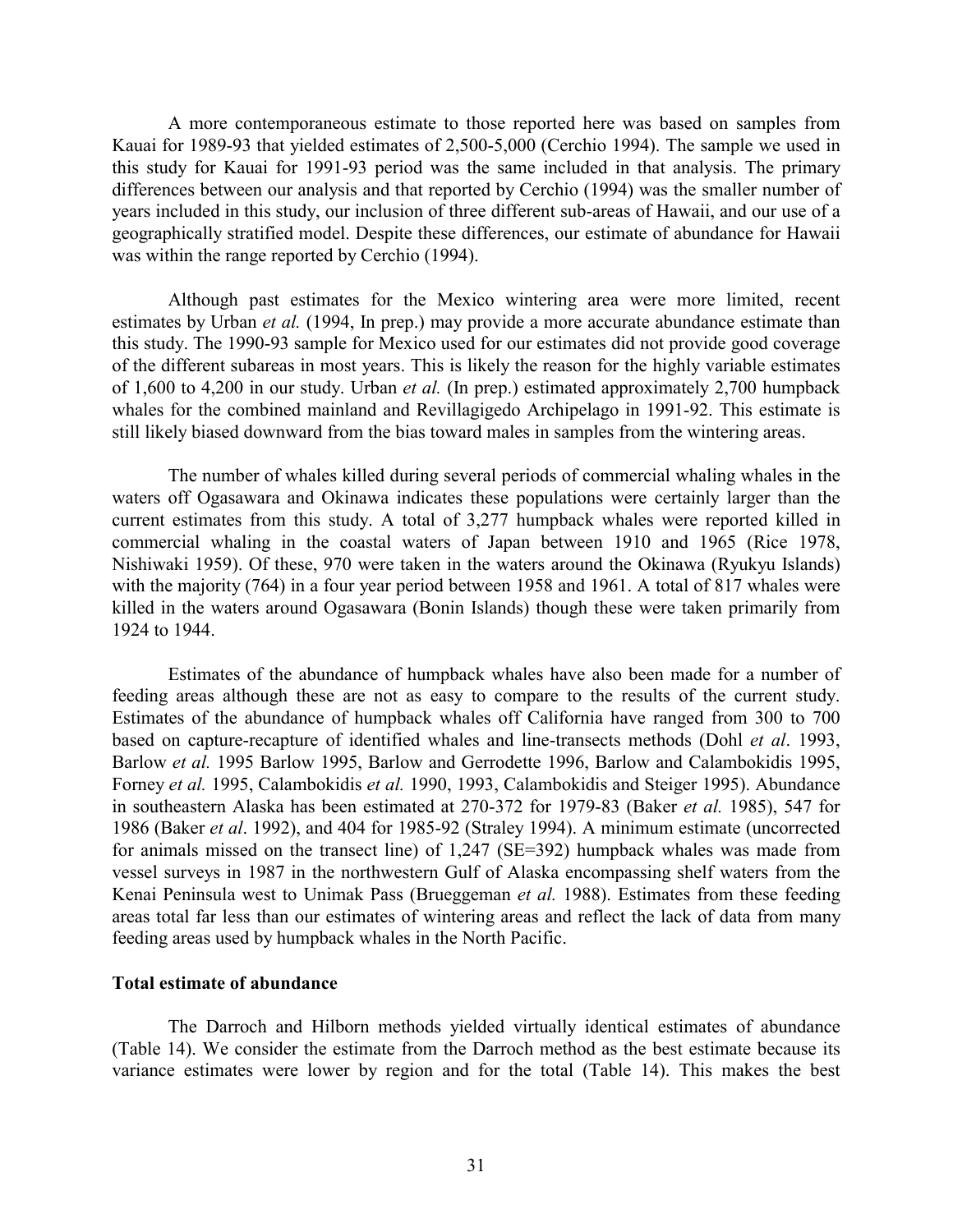estimate of the North Pacific humpback whale population, as determined from our data, to be 6,010 (SE=474).

There are several reasons this estimate from our study is likely an underestimate of the true population. Most violations of assumptions of capture-recapture models (such as heterogeneity of capture probabilities due to geographic sampling patterns or sex ratio) generally result in a downward bias in estimates of abundance. Several factors that cannot be evaluated with current data (such as the use of wintering areas other than those sampled) could also result in a downward bias in estimates of abundance.

Although the primary methods used in this study indicate an abundance of about 6,000 humpback whales in the North Pacific, we can calculate some alternate abundance estimates adjusting for a primary source of bias and employing the alternate estimate for Mexico made by other researchers using a larger dataset. Adjusting our estimate of Hawaii and Japan (4,400) for a 3:1 male biased sex ratio on the wintering would increase these estimates to 5,500. Abundance estimates for Mexico, which ranged from 1,600 to 4,200 in this study, are likely in between this range and perhaps near the value of 2,200-2,800 estimated by Urban *et al.* (1994, In prep.) using a wider range of years. Use of the estimates adjusted for sex bias for Hawaii and Japan and the estimates from Urban *et al.* for Mexico would yield a total North Pacific abundance of about 8,000. Although this higher estimate may be more realistic, it is based on an imprecise understanding of the degree of sex bias so it is impossible to calculate a variance estimate for this calibration. This study clearly demonstrates that the North Pacific humpback whale population is well above the rough estimates of 1,400 that were made at the end of whaling in the 1960s, although it is still half the rough estimate of 15,000 for pre-exploitation.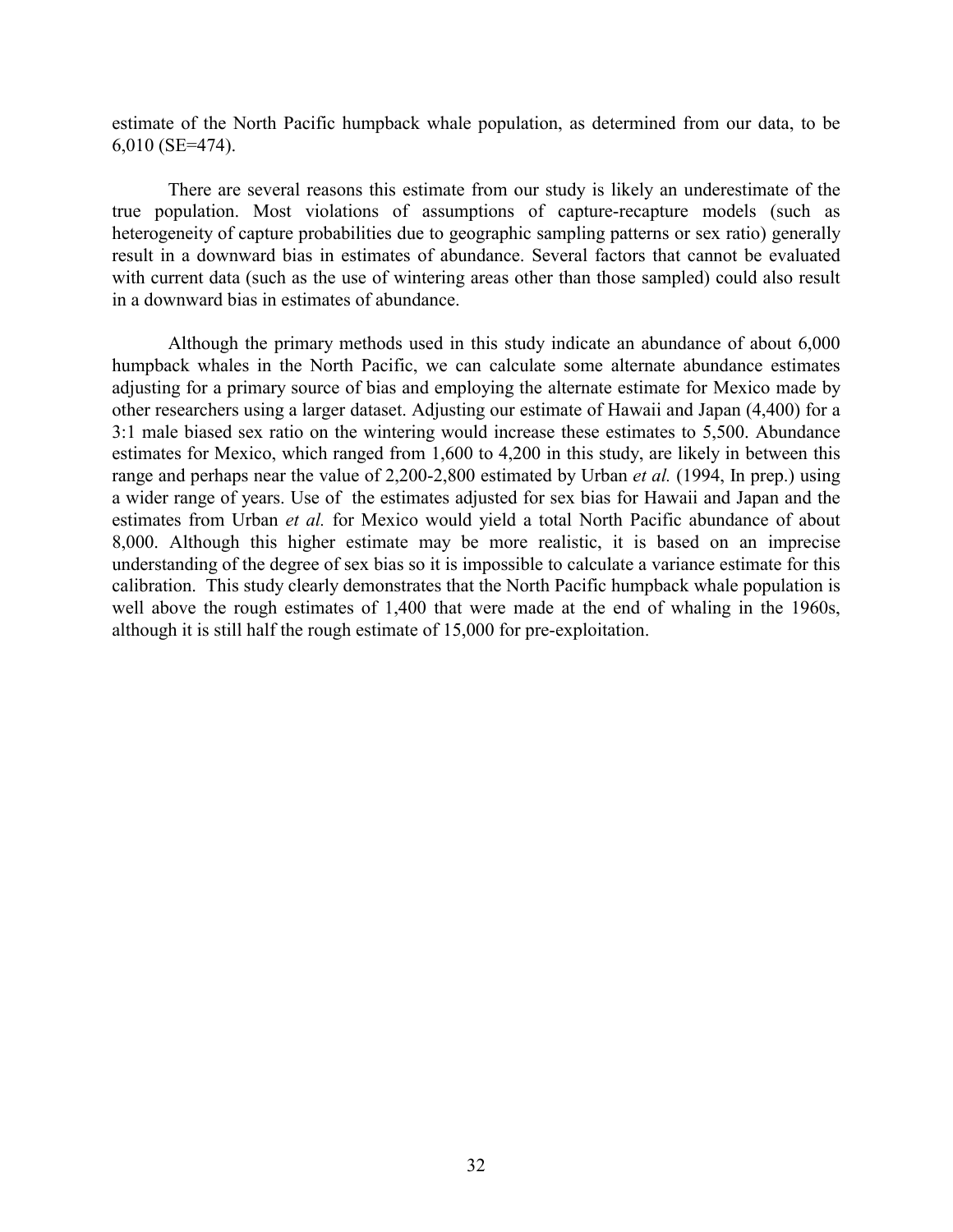### **ACKNOWLEDGEMENTS**

The work of many people went into this large project that integrated the data of sixteen research organizations from four countries. It was supported by Southwest Fisheries Science Center and the National Marine Mammal Laboratory; Jay Barlow and Douglas DeMaster served as COTRs. This project would not be possible without the collaboration of many researchers who generously agreed to provide their data. Organizations supporting these researchers included Kewalo Basin Marine Mammal Laboratory (Univ. of Hawaii), Hawaii Whale Research Foundation, Moss Landing Marine Laboratory, Universidad Autonoma de Baja California Sur, Universidad Nacional Autonoma de Mexico, Ogasawara Marine Center, Okinawa Expo Aquarium, WWF-Japan, Cascadia Research Collective, Center for Whale Research, Vancouver Aquarium, Glacier Bay National Park, J. Straley Investigations, North Gulf Oceanic Society, National Marine Mammal Laboratory and Southwest Fisheries Science Center.

In addition to the authors, a number of people had key roles in the collecting or cataloging photographs used in this study. They included: Graeme Ellis at the Pacific Biological Station (Canadian Dept. of Fisheries and Oceans), Janice Waite at the National Marine Mammal Lab, Mario Salinas at the Universidad Nacional Autonoma de Mexico, Kyoichi Mori currently with the Ogasawara Whale Watching Association, Diane Claridge and Prentice Bloedel at the Center for Whale Research, and Craig Matkin with the Gulf Coast Oceanic Society.

Many other people and organizations assisted in the funding and collection of data in the individual studies, including *at the Revillagigedos*: the Secreteria de la Armada Mexicana (Sector Naval, Isla Socorro), Whale and Dolphin Conservation Society, W. Rossiter and the Cetacean Society International, E. Connors, M. Cannava, C. Olivera, L. Sarti, M. Rivas and M. Arias; *off mainland Mexico*: the Consejo Nacional de Ciencia y Tecnologia (CONSCyT); *off Baja*: Consejo Nacional de Ciencia y Tecnología (CONACyt), Instituto Nacional de Ecología (INE-SEMARNAP, Earthwatch (1990), A. Jaramillo, S. Chávez, J. C. Salinas and E. Vázquez; *off Ogasawara*: the Ogasawara Village; *off Maui:* Whale Aid, Captain Zodiac, Southern Illinois University at Edwardsville, Jill Mickelsen, David Glickman and Doug Perrine; *off Kauai*: Whale Aid, the American Cetacean Society, the Animal Behavior Society, Sigma Xi, and the American Museum of Natural History, the Myers Foundation for Marine Research, the Packard Foundation and (in 1993) ATOC, T. F. Norris, D. Shapiro, T. Jennsen, G. Kent, J. Lemire, and others; *off Kodiak and western Gulf of Alaska*: K. Balcomb-Bartok, B. Caruso, T. Chandler, K. Chumbley, D. Ellifrit, J. Evenson, C. Hutchinson, J. Jacobsen, J. Lerczak. B. Mathews, B. Miller, R. Osborne, R. Ream, J. Sease, F. Sharpe, J. Stern, M. Strick, J. Swenson and R. Towell; *off California*: Pacific Cetacean Group, Moss Landing Marine Laboratory, Southwest Fisheries Science Center, Oceanic Society Expeditions and Shearwater Journeys and included N. Black, T. Chandler, K. Flynn, Z. Thomas, P. Rudolph, A. Reitsch, D. Meister, J. Quan, L. Randolph, Z. Schwartz, A. Rebollo, A. Randle, T. Kieckhefer, P. Howorth, R. Smith, E. Martin and others.

Photograph grading and matching was completed with the help of Darcy Bristow, Dave Ellifrit, Cherish Morrison-Price, Jennifer Quan, Joy Sales and Emily Walton. René DeVito assisted with the preparation of the report. We thank all of the people and organizations.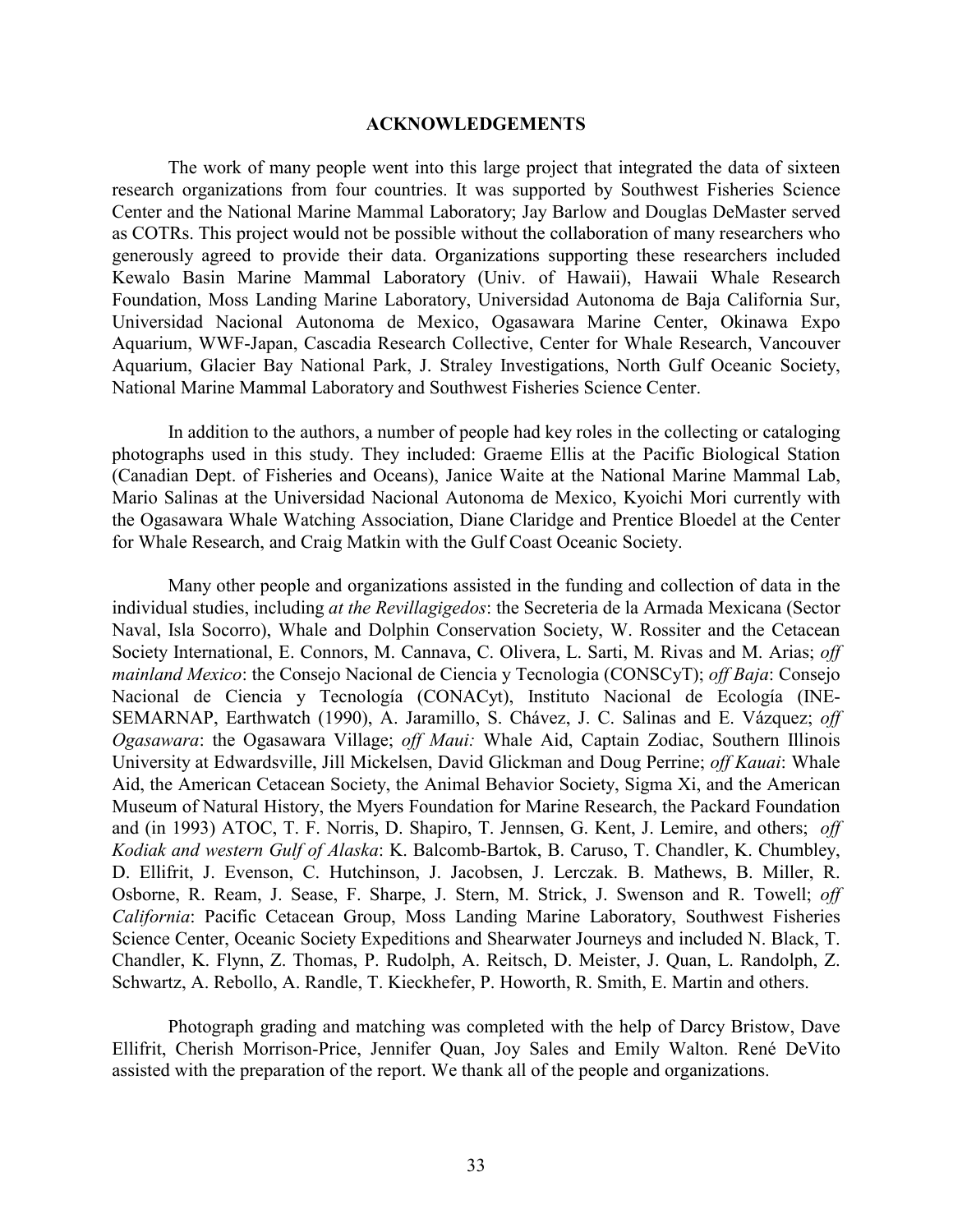#### **REFERENCES**

- Allen, J. M., H. C. Rosenbaum, S. K. Katona, P. J. Clapham, and D. K. Mattila. 1994. Regional and sexual differences in fluke pigmentation of humpback whales (*Megaptera novaeangliae*) from the North Atlantic Ocean. Canadian Journal of Zoology 72:274-279.
- Alvarez, C., A. Aguayo, R. Rueda, and J. Urban. 1990. A note on the stock size of humpback whales along the Pacific coast of Mexico. Reports of the International Whaling Commission (Special Issue 12):191-193.
- Anganuzzi, A., R. Hilborn, and J. R. Skalski. 1994. Estimation of size selectivity and movement rates from mark-recovery data. Canadian Journal of Fisheries and Aquatic Sciences 51: 734-742.
- Baker, C. S. and L. M. Herman. 1981. Migration and local movement of humpback whales (*Megaptera novaeangliae*) through Hawaiian waters. Canadian Journal of Zoology 59:460-469.
- Baker, C. S. and L. M. Herman. 1987. Alternative population estimates of humpback whales (*Megaptera novaeangliae*) in Hawaiian waters. Canadian Journal of Zoology 65:2818- 2821.
- Baker, C. S., L. M. Herman, A. Perry, W. S. Lawton, J. M Straley and J. H. Straley. 1985. Population characteristics and migration of summer and late-season humpback whales (*Megaptera novaeangliae*) in southeastern Alaska. Marine Mammal Science 1:304-323.
- Baker, C. S., L. M. Herman, A. Perry, W. S. Lawton, J. M. Straley, A. A. Wolman, G. D. Kaufman, H. E. Winn, J. D. Hall, J. M. Reinke and J. Östman. 1986. Migratory movement and population structure of humpback whales (*Megaptera novaeangliae*) in the central and eastern North Pacific. Marine Ecology Progress Series 31:105-119.
- Baker, C. S., S. R. Palumbi, R. H. Lambertson, M. T. Weinrich, J. Calambokidis and S. J. O'Brien. 1990. Influence of seasonal migration on geographic distribution of mitochondrial DNA haplotypes in humpback whales. Nature (London) 344:238-240.
- Baker, C. S., J. M. Straley and A. Perry. 1992. Population characteristics of individually identified humpback whales in southeastern Alaska: summer and fall 1986. Fisheries Bulletin 90:429- 437.
- Baker, C. S., D. A. Gilbert, M. T. Weinrich, R. Lambertsen, J. Calambokidis, B. McArdle, G. K. Chambers and S. J. O'Brien. 1993. Population characteristics of DNA fingerprints in humpback whales (*Megaptera novaeangliae*). Journal of Heredity 84:281-290.
- Baker, C. S., R. B. Slade, J. L. Bannister, R. B. Abernethy, M. T. Weinrich, J. Lien, J. Urbán-R., P. Corkeron, J. Calambokidis, O. Vasquez and S. R. Palumbi. 1994. Hierarchical structure of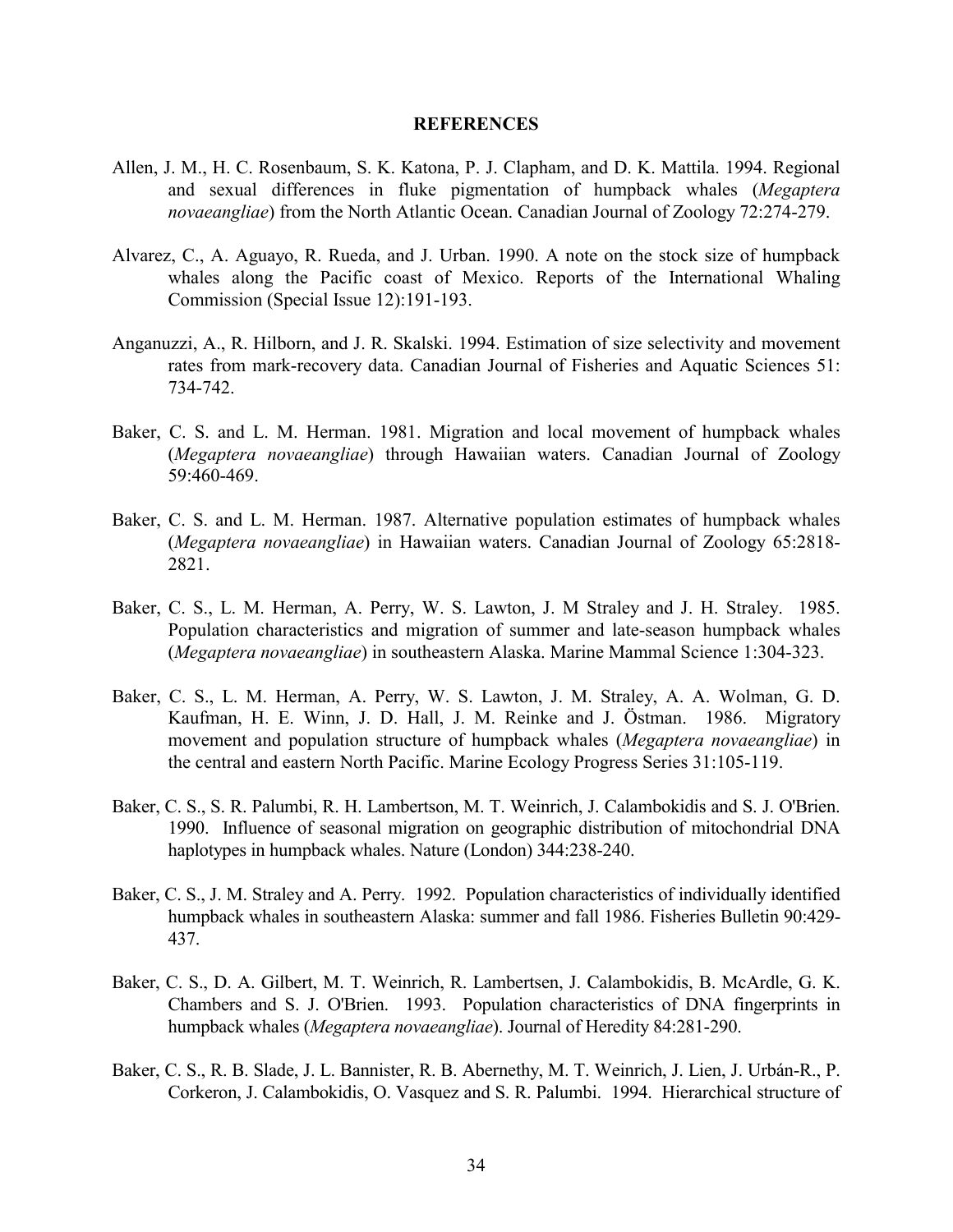mitochondrial DNA gene flow among humpback whales, world-wide. Molecular Ecology 3:313-327.

- Baker, C. S., J. Calambokidis, L. Medrano, A. Perry, H. Rosenbaum, J. M. Straley, J. Urban, M. Yamaguchi, and O. von Ziegesar. In prep. Population structure of nuclear intron and mitochondrial DNA variation among North Pacific humpback whales described by diagnostic PCR-RFLP.
- Barlow, J. 1994. Recent information on the status of large whales in California waters. NOAA Tech. Memo. NOAA-TM-NMFS-SWFSC-203. 27pp.
- Barlow, J. 1995. The abundance of cetaceans in California waters. Part I: Ship surveys in summer and fall of 1991. Fishery Bulletin 93:1-14.
- Barlow, J., and J. Calambokidis. 1995. Abundance of blue and humpback whales in California a comparison of mark-recapture and line-transect estimates. Page 8 *in:* Abstracts of the Eleventh Biennial Conference on the Biology of Marine Mammals, Orlando, Florida, 14-18 December 1995. Society for Marine Mammalogy, Lawrence, Kansas.
- Barlow, J., and T. Gerrodette. 1996. Abundance of cetaceans in California waters based on 1991 and 1993 ship surveys. NOAA Tech. Memo. NOAA-TM-NMFS-SWFSC-233.
- Barlow, J., R. L. Brownell, Jr., D.P. DeMaster, K. A. Forney, M. S. Lowry, S. Osmek, T. J. Ragen, R. R. Reeves, and R. J. Small. 1995. U.S. Pacific marine mammal stock assessments. NOAA Tech. Memo. NMFS NOAA-TM-NMFS-SWFSC-219. 162pp.
- Berzin, A. A. and A. A. Rovnin. 1966. The distribution and migrations of whales in the northeastern part of the Pacific, Chuckchee and Bering Seas. pages 179-207 *in:* K.I. Panin, ed. Soviet research on marine mammals in the Far East.
- Brown, M.R., P.J. Corkeron, P.T. Hale, K.W. Schultz, and M.M. Bryden. 1995. Evidence of sexsegregated migration in the humpback whale (*Megaptera novaeangliae*). Proceedings of the Royal Society of London B. Biological Sciences 259:229--234.
- Brueggeman, J.J., G.A. Green, R.W. Tressler, and D.G. Chapman. 1988. Shipboard surveys of endangered cetaceans in the northwestern Gulf of Alaska. Report to Minerals Management Service, Alaska OCS Office.
- Calambokidis, J. 1997. The humpbacks of Costa Rica: Humpback whales and the California-Costa Rica connection. Whale, Journal of the Oceanic Society. Fall 1997:4-10.
- Calambokidis, J. and G.H. Steiger. 1995. Population estimates of humpback and blue whales made through photo-identification from 1993 surveys off California. Report to Southwest Fisheries Science Center, National Marine Fisheries Service, La Jolla, CA. 36pp.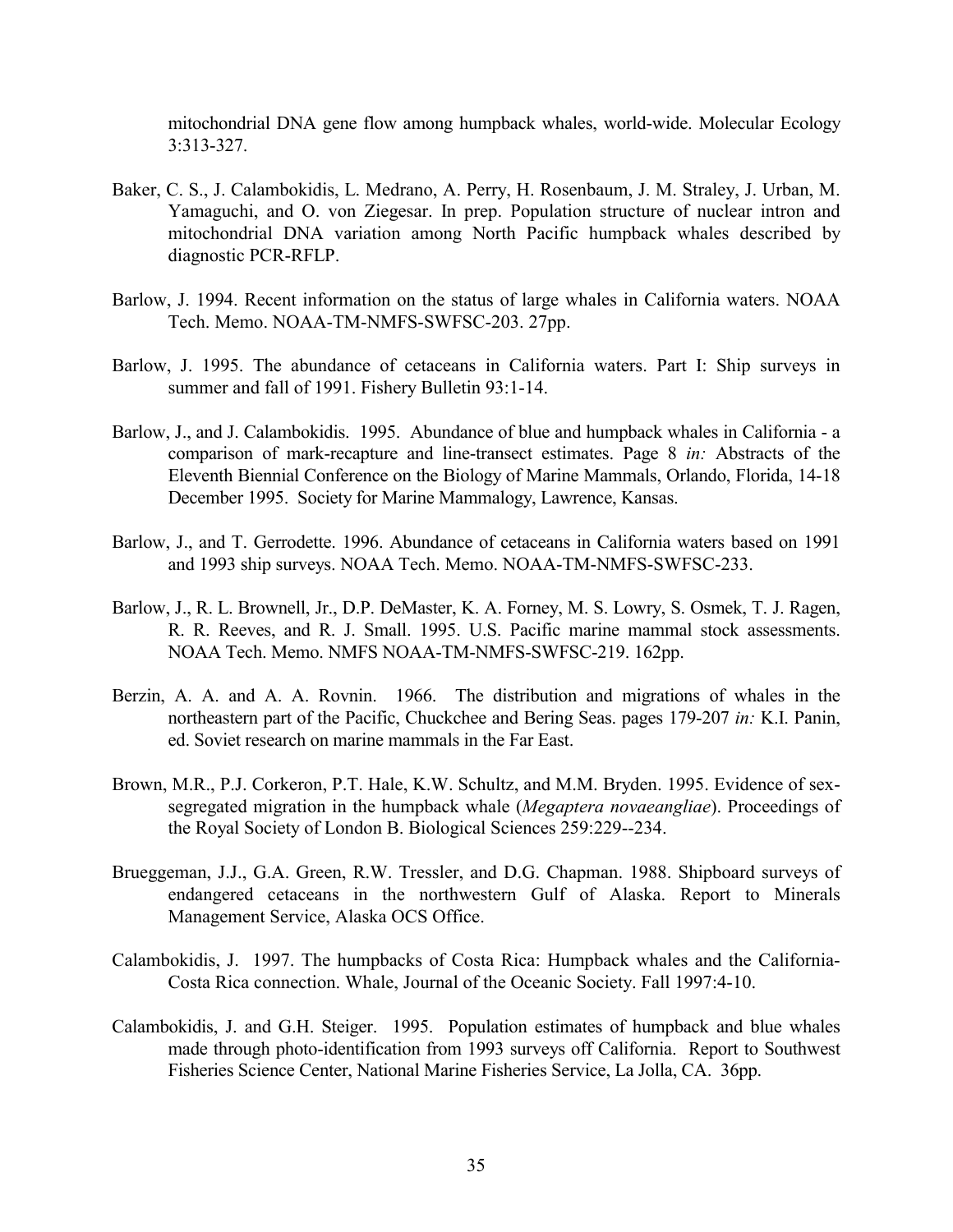- Calambokidis, J., G. H. Steiger, J. C. Cubbage, K. C. Balcomb and P. Bloedel. 1989. Biology of humpback whales in the Gulf of the Farallones. Final report to Gulf of the Farallones National Marine Sanctuary, San Francisco, California by Cascadia Research Collective, 218½ West Fourth Avenue, Olympia, WA. 93pp.
- Calambokidis, J., J. C. Cubbage, G. H. Steiger, K. C. Balcomb and P. Bloedel. 1990. Population estimates of humpback whales in the Gulf of the Farallones, California. Reports of the International Whaling Commission (Special Issue 12):325-333.
- Calambokidis, J., G. H. Steiger and J. R. Evenson. 1993. Photographic identification and abundance estimates of humpback whales off California in 1991-92. Final report 50ABNF110137 to the Southwest Fisheries Science Center, National Marine Fisheries Service, P.O. Box 271, La Jolla, CA. 67pp.
- Calambokidis, J., G. H. Steiger, J. R. Evenson, K. R. Flynn, K. C. Balcomb, D. E. Claridge, P. Bloedel, J. M. Straley, C. S. Baker, O. von Ziegesar, M. E. Dahlheim, J. M. Waite, J. D. Darling, G. Ellis and G. A. Green. 1996a. Interchange and isolation of humpback whales off California and other North Pacific feeding grounds. Marine Mammal Science 12:215- 226.
- Calambokidis, J., G.H. Steiger, and K. Rasmussen. 1996b. Humpback and blue whale photographic identification: Report of research in 1995. Report to National Marine Sanctuaries and Southwest Fisheries Science Center. Cascadia Research, Olympia, WA. 37pp.
- Cerchio, S. 1993. Geographic variations and cultural evolution in songs of humpback whales (*Megaptera novaeangliae*) in the eastern North Pacific. M.S. Thesis, Moss Landing Marine Laboratories, Moss Landing, CA. 72pp.
- Cerchio, S. 1994. Abundance estimates of humpback whales (*Megaptera novaeangliae*) off Kauai, Hawaii, 1989 to 1993, using mark-recapture techniques. Report to Sanctuaries and Reserves Division, NOAA. 31pp.
- Cerchio, S., C.M. Gabriele, and L.M. Herman. 1994. Movements of humpback whales between Kauai and Hawaii, 1989-1991: Implications on population structure and abundance estimation in the Hawaiian Islands. Report to Sanctuaries and Reserves Division, NOAA. 28pp.
- Chittleborough, R. G. 1965. Dynamics of two populations of the humpback whale, *Megaptera novaeangliae* (Borowski). Australian Journal of Marine Freshwater Research 16:33-128.
- Clapham, P. J., D. K. Mattila and P. J. Palsboll. 1993. High-latitude-area composition of humpback whale competitive groups in Samana Bay: further evidence for panmixis in the North Atlantic population. Canadian Journal of Zoology 71:1065-1066.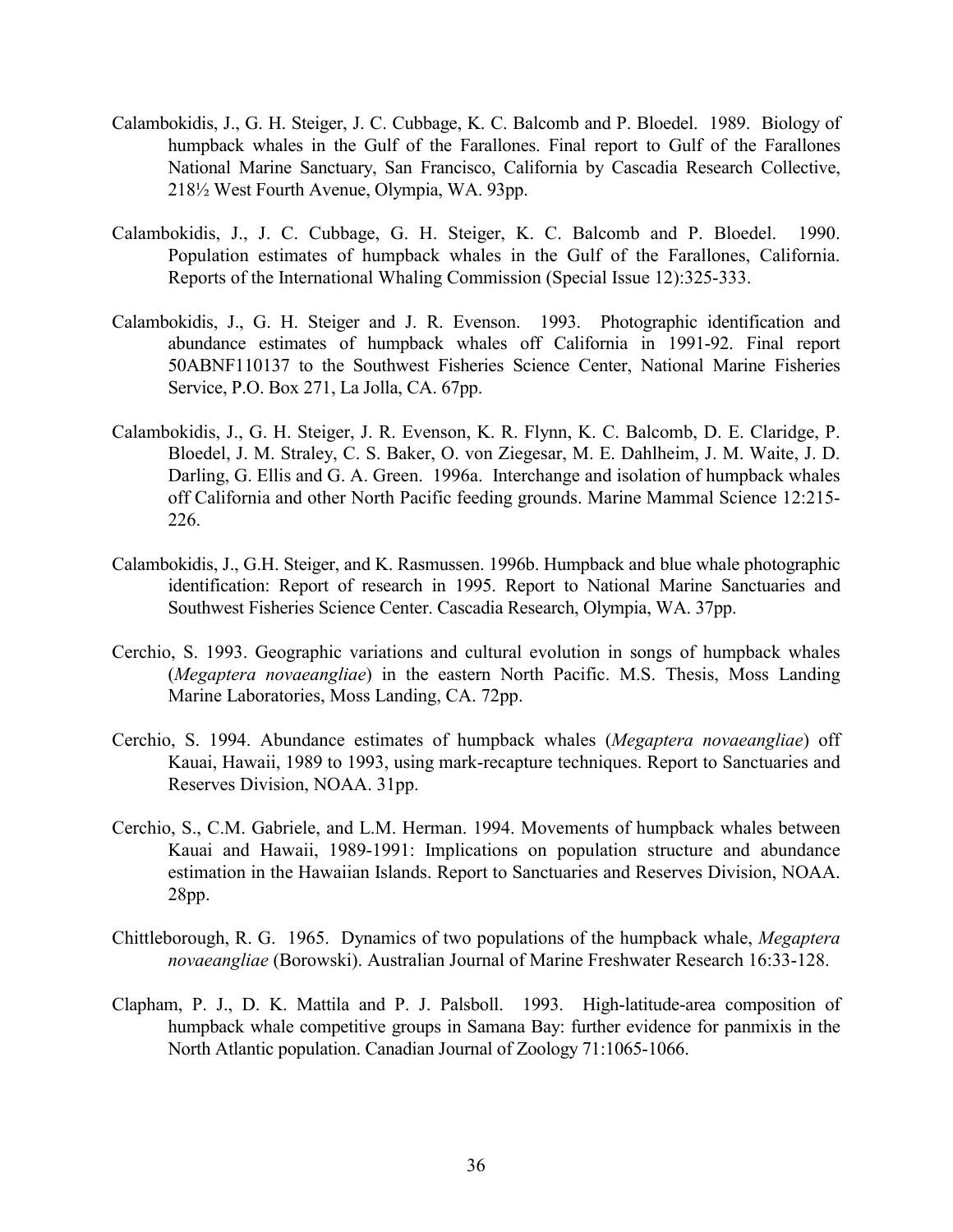- Clapham, P.J., S. Leatherwood, I. Szczepaniak, and R.L. Brownell, Jr. 1997. Catches of humpback and other whales from shore stations at Moss Landing and Trinidad, California, 1919-1926. Marine Mammal Science 13:368-394.
- Cormack, R.M., and J.R. Skalski. 1992. Analysis of coded wire tag returns from commercial catches. Canadian Journal of Fisheries and Aquatic Sciences 49: 1816—1825.
- Dahlheim, M. E. and J. M. Waite. 1993. Abundance and distribution of killer whales (*Orcinus orca*) in Alaska, 1992. National Marine Fisheries Service Report, 7600 Sand Point Way NE, Seattle, WA. 32pp.
- Darling, J.D. 1991a. Humpback whales in Japanese waters. Report for World Wildlife Fund for Nature Japan, Tokyo, Japan.
- Darling, J.D. 1991b. Rediscovering Japan's humpback whales. Whalewatcher 25(2):3-11.
- Darling, J. D. and S. Cerchio. 1993. Movement of a humpback whale (*Megaptera novaeangliae*) between Japan and Hawaii. Marine Mammal Science 9:84-89.
- Darling, J. D. and C. M. Jurasz. 1983. Migratory destinations of North Pacific humpback whales (*Megaptera novaeangliae*). Pages 359-368 *in* R. Payne, ed. Communication and behavior of whales. Westview Press, Boulder, CO.
- Darling, J. D. and D. J. McSweeney. 1985. Observations of the migrations of North Pacific humpback whales (*Megaptera novaeangliae*). Canadian Journal of Zoology 63:308-314.
- Darling, J. D. and K. Mori. 1993. Recent observations of humpback whales (*Megaptera novaeangliae*) in Japanese waters off Ogasawara and Okinawa. Canadian Journal of Zoology 71:325-333.
- Darling, J.D. and H. Morowitz. 1986. Census of "Hawaiian" humpback whales (*Megaptera novaeangliae*) by individual identification. Canadian Journal of Zoology 64:105-111.
- Darling, J. D., J. Calambokidis, K. C. Balcomb, P. Bloedel, K. Flynn, A. Mochizuki, K. Mori, F. Sato, H. Suganuma and M. Yamaguchi. 1996. Movement of a humpback whale (*Megaptera novaeangliae*) from Japan and British Columbia and return. Marine Mammal Science 12:281-287.
- Darroch, J.N. 1961. The two-sample capture-recapture census when tagging and sampling are stratified. Biometrika 48: 241--260.
- Deriso, R.B., R.G. Punsley, and W.H. Bayliff. 1991. A Markov movement model of yellowfin tuna in the Eastern Pacific Ocean and some analyses for international management. Fisheries Research 11: 375--395.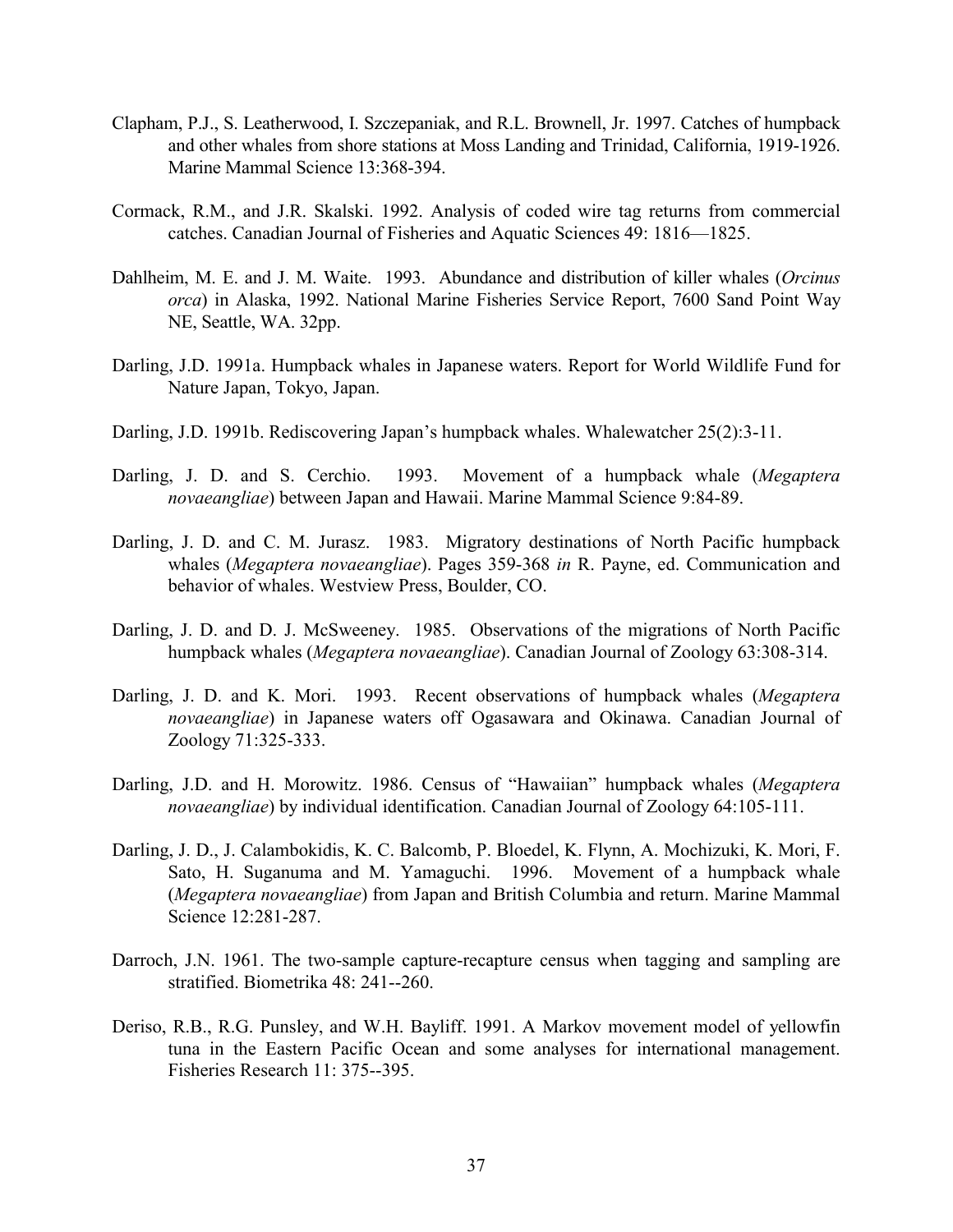- Dohl, T. P., R. C. Guess, M. L. Duman and R. C. Helm. 1983. Cetaceans of central and northern California, 1980-1983: status, abundance, and distribution. Final report for contract 14-12- 0001-29090, OCS Study MMS 84-0045, to the Minerals Management Service by Center for Marine Studies, Univ. of California, Santa Cruz.
- Donovan, G.P. 1991. A review of IWC stock boundaries. Reports of the International Whaling Commission (Special Issue 13):39-68.
- Efron, B., and R.J. Tibshirani. 1993. An Introduction to the Bootstrap. Chapman and Hall, New York, NY.
- Forney, K. A., J. Barlow and J. V. Carretta. 1995. The abundance of cetaceans in California waters. Part II: aerial surveys in winter and spring of 1991 and 1992. Fisheries Bulletin 93:15-26.
- Gabriele, C. M. 1992. The behavior and residence characteristics of reproductive classes of humpback whales (*Megaptera novaeangliae*) in the Hawaiian Islands. M.A. Thesis, University of Hawaii. 99pp.
- Gabriele, C. M., J. M. Straley and C. S. Baker. 1995. The variability of humpback whale counts in Glacier Bay and Icy Strait. *In* D. R. Engstrom (ed.) Proceedings of the Third Glacier Bay Science Symposium, 1993.
- Gabriele, C. M., J. M. Straley, L. M. Herman, and R. J. Coleman. 1996. Fastest documented migration of a North Pacific humpback whale. Marine Mammal Science 12:457-464.
- Gambell, R. 1975. World whale stocks. Mammal Review 6:41-53.
- Hammond, P.S. 1986. Estimating the size of naturally marked whale populations using capture-recapture techniques. Reports of the International Whaling Commission (special issue 8):252-282.
- Heifetz, J., and J.T. Fujioka. 1991. Movement dynamics of tagged sablefish in the northeastern Pacific. Fisheries Research 11: 355--374.
- Helweg, D.A., L.M. Herman, S. Yamanmoto, and P.H. Forestell. 1990. Comparison of songs of humpback whales (*Megaptera novaeangliae*) recorded in Japan, Hawaii, and Mexico during the winter of 1989. Scientific Reports to the Cetacean Research Institute 1:1-12.
- Hilborn, R. 1990. Determination of fish movement patterns from tag recoveries using maximum likelihood estimators. Canadian Journal of Fisheries and Aquatic Sciences 47: 635--643.
- Ivashin M.V. and A.A. Rovnin. 1967. Some results of the Soviet whale marking in the waters of the North Pacific. Norsk Hvalfangst-Tidende 57(6):123-129.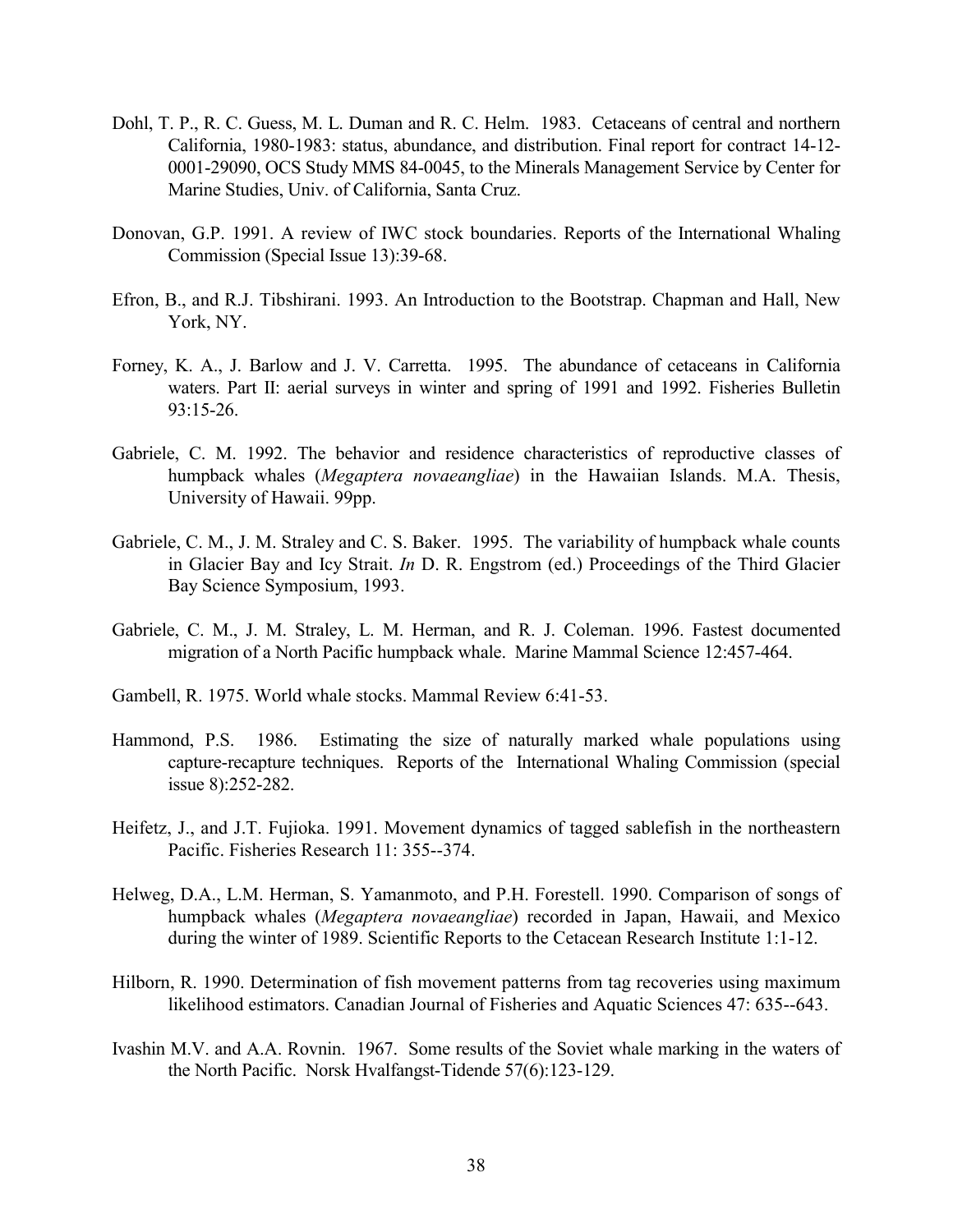- Johnson, J.H. and A.A. Wolman. 1984. The humpback whale, *Megaptera novaeangliae*. Marine Fisheries Review 46:30-37.
- Katona, S. K. and J. A. Beard. 1990. Population size, migrations and feeding aggregations of the humpback whale (*Megaptera novaeangliae*) in the western North Atlantic. Reports of the International Whaling Commission (Special Issue 12):295-305.
- Kellogg, R. 1928. What is known about the migrations of some of the whalebone whales. Pages 467-494 *in* Annual Report of the Smithsonian Institution, Washington D.C.
- Ladrón de Guevara P., P. 1995. La ballena jorobado, (*Megaptera novaeangliae*) (Borowski 1781) en la Bahia de Banderas, Mayarit-Jalisco, México (Cetacea: Balaenopteridae). Thesis, Facultad de Ciencias, Universidad Nacional Autónoma de México.
- Mattila, D. K., P. J. Clapham, S. K. Katona and G. S. Stone. 1989. Population composition of humpback whales, *Megaptera novaeangliae*, on Silver Bank, 1984. Canadian Journal of Zoology 67:281-285.
- Medrano, L., M. Salinas, I. Salas, P. Ladrón de Guevara, A. Aguayo, J. Jacobsen and C. S. Baker. 1994. Sex identification of humpback whales, Megaptera novaeangliae, on the wintering grounds of the Mexicon Pacific Ocean. Canadian Journal of Zoology 72:1171-1174.
- Medrano-González, L., A. Aguayo-Lobo, J. Urbán-Ramirez and C. S. Baker. 1995. Diversity and distribution of mitochondrial DNA lineages among humpback whales, *Megaptera novaeangliae*, in the Mexican Pacific Ocean. Canadian Journal of Zoology 73:1735-1743.
- Medrano, L., J. Urbán and C. S. Baker. 1995. Short and long term population structure of humpback whales in the eastern North Pacific: the definition of management units and evolutionary significant units revisited. Page 35 *in* XX Reunion Internacional para el Estudio de los Mamiferos Marinos, 18-22 April 1995, La Paz, Mexico.
- Mizroch, S. A., J. A. Beard and M. Lynde. 1990. Computer assisted photo-identification of humpback whales. Reports of the International Whaling Commission (special issue 12): 63- 70.
- Mizroch, S. A., D. Glockner-Ferrari, D. Salden, H. Bernard, J. Mobley, and L. Baraff. 1996. Report of a pilot study to estimate abundance, within-season residency, and rate and direction of movement of humpback whales in Hawaiian waters, Winter 1995. Pages 131-161 *in* Annual reports of research carried out on the population biology of marine mammals by the National Marine Mammal Laboratory, Seattle, WA.
- Nishiwaki, M. 1959. Humpback whales in Ryukyuan waters. Scientific Reports of the Whales Research Institute 14: 49-87.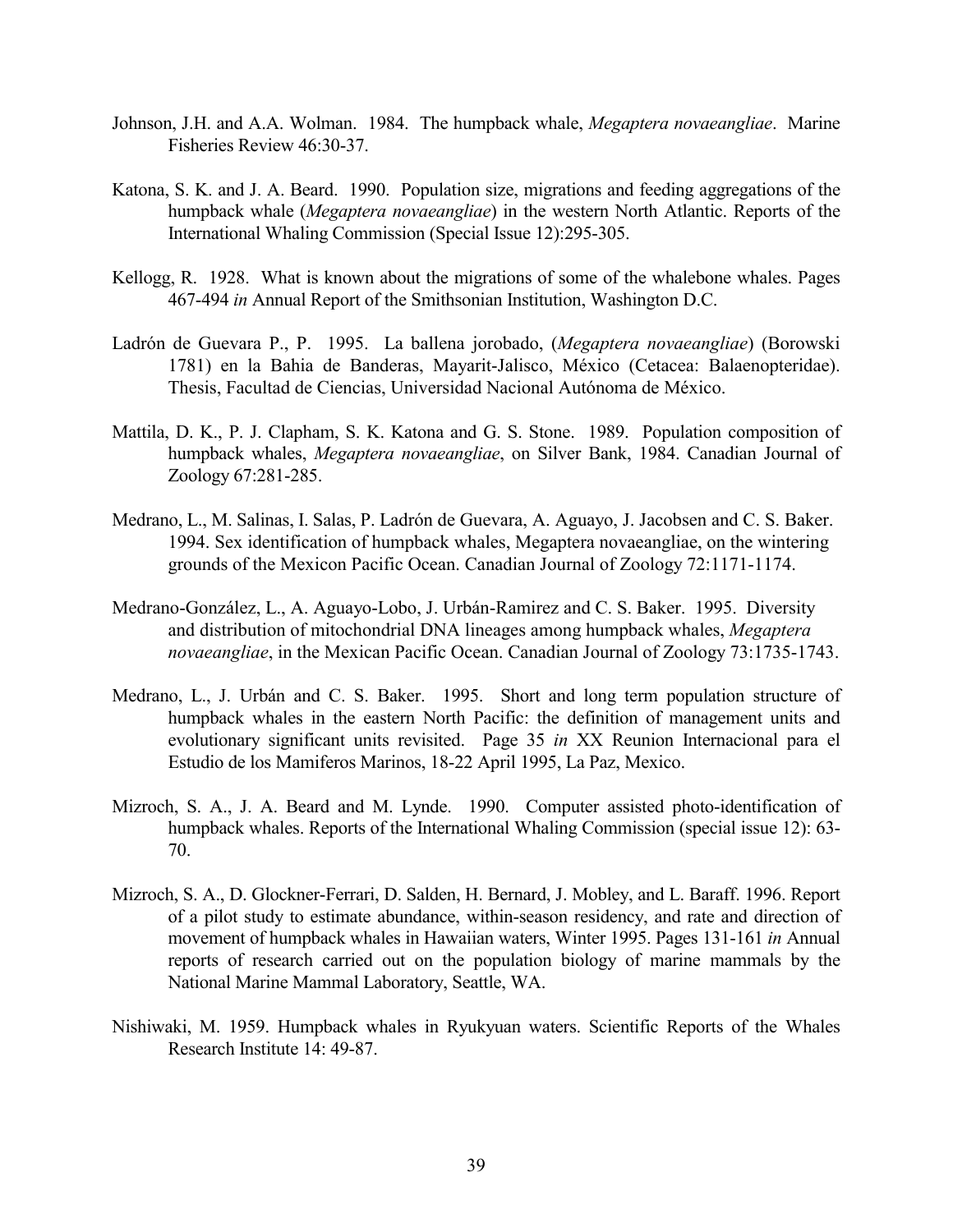- Nishiwaki, M. 1966. Distribution and migration of the larger cetaceans in the North Pacific as shown by Japanese whaling results. Pages 171-191 *in* K. S. Norris, ed. Whales, dolphins, and porpoises. University of California Press, Berkeley, CA.
- Ohsumi, S. and Y. Masaki. 1975. Japanese whale marking in the North Pacific, 1963-1972. Bull. Far Seas Fish. Res. 12:171-219.
- Omura, H. and S. Ohsumi. 1964. A review of Japanese whale marking in the North Pacific to the end of 1962, with some information on marking in the Antarctic. Norsk Hvalfangst-Tidende 4:90-112.
- Palsboll, P. J., J. Allen, M. Bérube, P. J. Clapham, T. P. Feddersen, P. S. Hammond, R. R. Hudson, H. Jorgensen, S. Katona, A. H. Larsen, F. Larsen, J. Lien, D. K. Mattila, J. Sigurjonsson, R. Sears, T. Smith, R. Sponer, P. Stevick and N. Oien. 1997. Genetic tagging of humpback whales. Nature 388:767-769.
- Palumbi, S. R. and C. S. Baker. 1994. Contrasting population structure from nuclear intron sequences and mtDNA of humpback whales. Molecular Biology and Evolution 11:426-435.
- Payne R.S. and L.N. Guinee. 1983. Humpback whale (*Megaptera novaeangliae*) songs as an indicator of "stocks". Pages 333-358 *in* R. Payne (Ed.). Communication and Behavior of Whales. Westview Press, Boulder, CO.
- Perry, A., J. R. Mobley, Jr., C. S. Baker and L. M. Herman. 1988. Humpback whales of the central and eastern North Pacific. A catalog of individual identification photographs. University of Hawaii Sea Grant Program, Honolulu, HA.
- Perry, A., C. S. Baker and L. M. Herman. 1990. Population characteristics of individually identified humpback whales in the central and eastern North Pacific: a summary and critique. Reports of the International Whaling Commission (Special Issue 12):307-317.
- Pike, G.C. 1953. Colour pattern of the humpback whales from the coast of British Columbia. Journal of the Fisheries Research Board of Canada 171:1-54.
- Quinn, T.J., II, and R.B. Deriso. *In press*. Quantitative Fish Dynamics. Oxford University Press, New York, NY.
- Rasmussen, K., G.H. Steiger, and J. Calambokidis. 1995. Evidence of a humpback whale wintering area in Costa Rica. Page 93 *in* Abstracts of the Eleventh Biennial Conference on the Biology of Marine Mammals, Orlando, FL. Society for Marine Mammalogy, Lawrence, KS.
- Rice, D.W. 1978. The humpback whale in the North Pacific: Distribution, exploitation, and numbers. Pages 29-44 *in* K.S. Norris and R.R. Reeves (Eds.). Report on a workshop on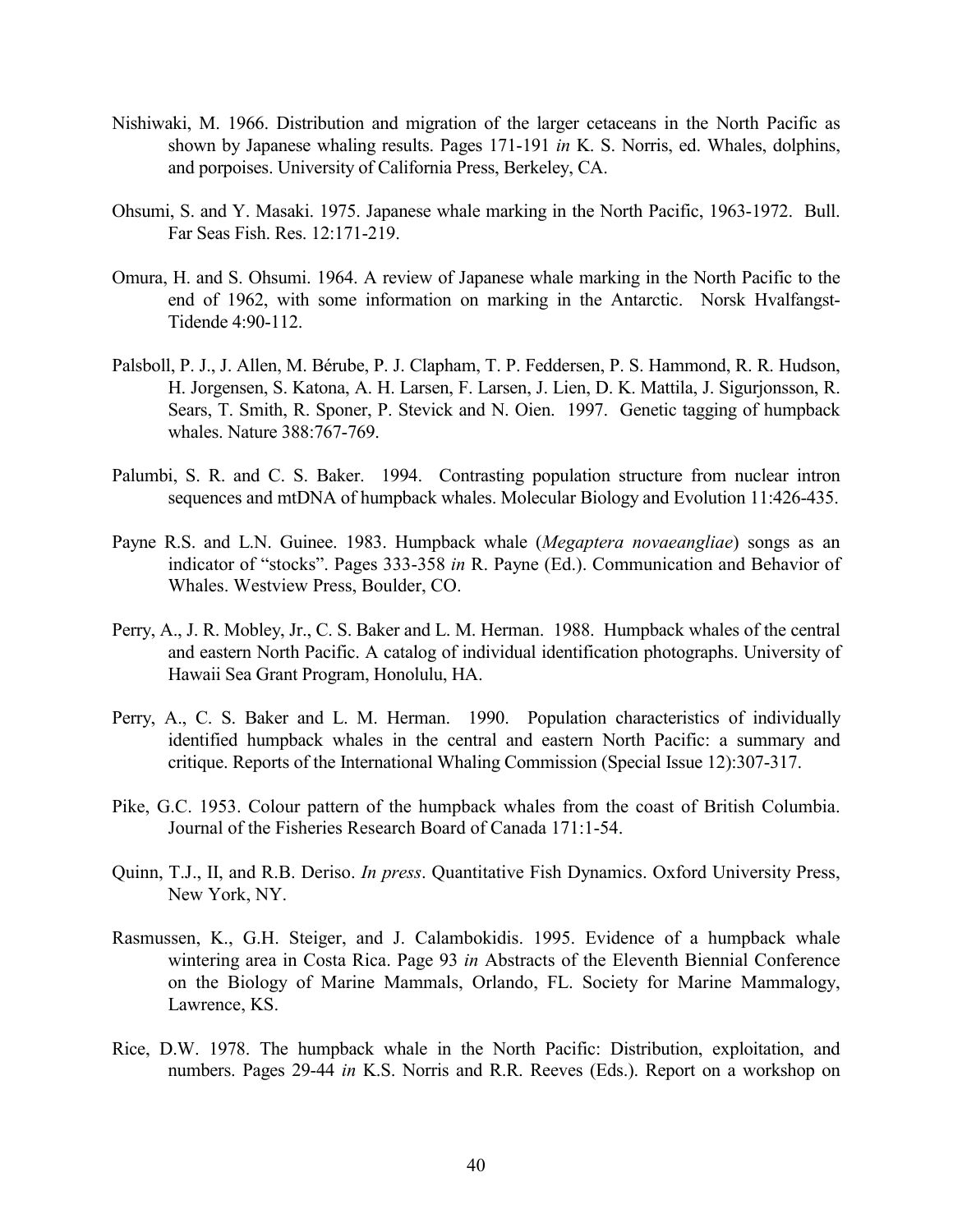problems related to humpback whales (*Megaptera novaeangliae*) in Hawaii. Rep. MMC-77/03 to U.S. Marine Mammal Commission, Washington D.C. (NTIS #PB280 794).

- Rice, D. W. and A. A. Wolman. 1980. Census of humpback whales wintering around the Hawaiian Islands 1976-1979. International Whaling Commission Doc# SC/31/38.
- Rosenbaum, H. C., P. J. Clapham, J. Allen, M. Nicole-Jenner, C. Jenner, L. Florez-González, J. Urbán R., P. Ladrón G., K. Mori, M. Yamaguchi and C. S. Baker. 1995. Geographic variation in ventral fluke pigmentation of humpback whale *Megaptera novaeangliae* populations worldwide. Marine Ecology Progress Series 124:1-7.
- Salinas Z., M., P. Ladrón de Guevara P., J. K. Jacobsen, I. Salas R., A. Aguayo L. and N. Vargas N. 1993. The humpback whale (*Megaptera novaeangliae*) at Isla Socorro, Archipielago Revillagigedo, México, 1986-1992. Page 95 *in* Abstracts of the Tenth Biennial Conference on the Biology of Marine Mammals, Galveston, TX. Society for Marine Mammalogy, Lawrence, KS.
- Schnute, J.T., and L.J. Richards. 1995. The influence of error on population estimates from catch-age models. Canadian Journal of Fisheries and Aquatic Sciences 52: 2063--2077.
- Seber, G.A.F. 1982. The Estimation of Animal Abundance, Second Ed., Griffin, London.
- Steiger, G. H. and J. Calambokidis. In press. Low reproductive rates of humpback whales off California. Marine Mammal Science.
- Steiger, G. H., J. Calambokidis, R. Sears, K. C. Balcomb and J. C. Cubbage. 1991. Movement of humpback whales between California and Costa Rica. Marine Mammal Science 7:306- 310.
- Straley, J. M. 1990. Fall and winter occurrence of humpback whales (*Megaptera novaeangliae*) in southeastern Alaska. Reports of the International Whaling Commission (Special Issue 12):319-323.
- Straley, J.M. 1994. Seasonal characteristics of humpback whales (*Megaptera novaeangliae*) in southeastern Alaska. M.S. Thesis, University of Alaska Fairbanks, AK. 121pp.
- Tomilin, A. G. 1957. Mammals of the USSR and adjacent countries. Volume 9. Akademii Nauk SSSR, Moskow (translated by the Israel Program for Scientific Translations, Jerusalem, 1967). 717pp.
- Uchida, S., N Higashi and A. Takemura. 1993. Preliminary report of humpback whale of Okiniwa, Japan. International Marine Biological Research Institute, Kamogawa, Japan. IBI Reports:57-67.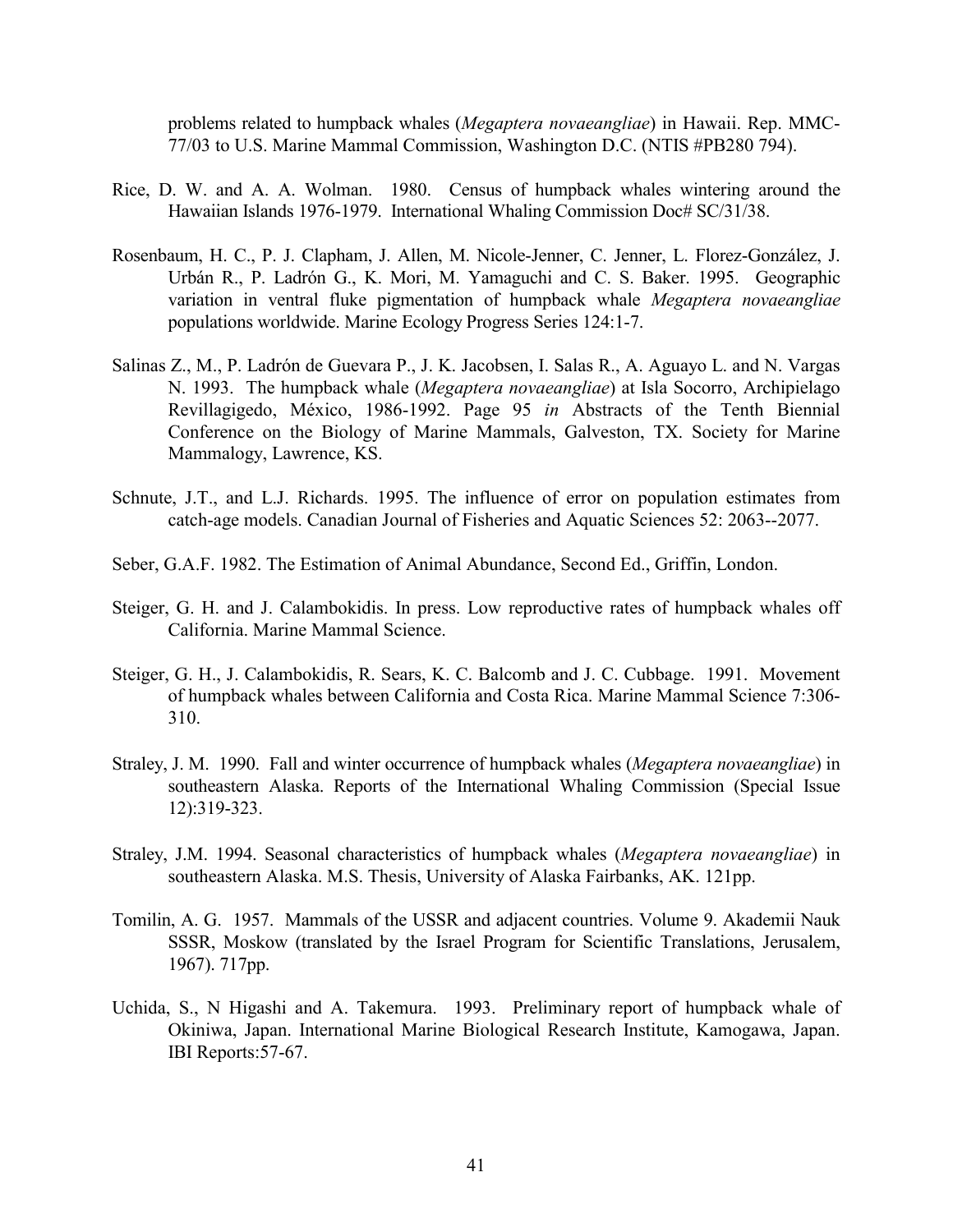- Urbán, J. and A. Aguayo. 1987. Spatial and seasonal distribution of the humpback whale, *Megaptera novaeangliae*, in the Mexican Pacific. Marine Mammal Science 3:333- 344.
- Urbán, J., K. C. Balcomb, C. Alvarez, P. Bloedel, J. Cubbage, J. Calambokidis, G. Steiger and A. Aguayo. 1987. Photo-identification matches of humpback whales (*Megaptera novaeangliae*) between Mexico and central California. Abstract of the Seventh Biennial Conference of the Biology of Marine Mammals, Miami, Florida. Society of Marine Mammalogy, Lawrence, KS.
- Urbán, J., A. Jaramillo, M. Salinas, J. Jacobsen, K. Balcomb, P. Laron de Guevara, and A. Aguayo. 1994. Population size of the humpback whale (*Megaptera novaeangliae*) in the Mexican Pacific. Working Paper SC/46/NP4 to the International Whaling Commission.
- von Ziegsar, O. 1992. A catalogue of Prince William Sound humpback whales identified by fluke photographs between the years of 1977 and 1991. North Gulf Oceanic Society, P.O. Box 15244, Homer, AK 99603.
- von Ziegesar, O., E. Miller and M. E. Dahlheim. 1994. Impacts on humpback whales in Prince William Sound. Pages 173-191 *in* T. R. Loughlin, ed. Marine mammals and the Exxon Valdez. Academic Press, San Diego, CA.
- Yamaguchi, M., H. Suganuma, Y. Miyamura, M. Sato, and K. Mori. 1995. The interchanges of humpback whales between wintering grounds in the western North Pacific: The Ogasawara Islands and the Kerama Islands, Ryukyu Archipelago. Page 124 *in* Abstracts of the Eleventh Biennial Conference on the Biology of Marine Mammals, Orlando, FL. Society for Marine Mammalogy, Lawrence, KS.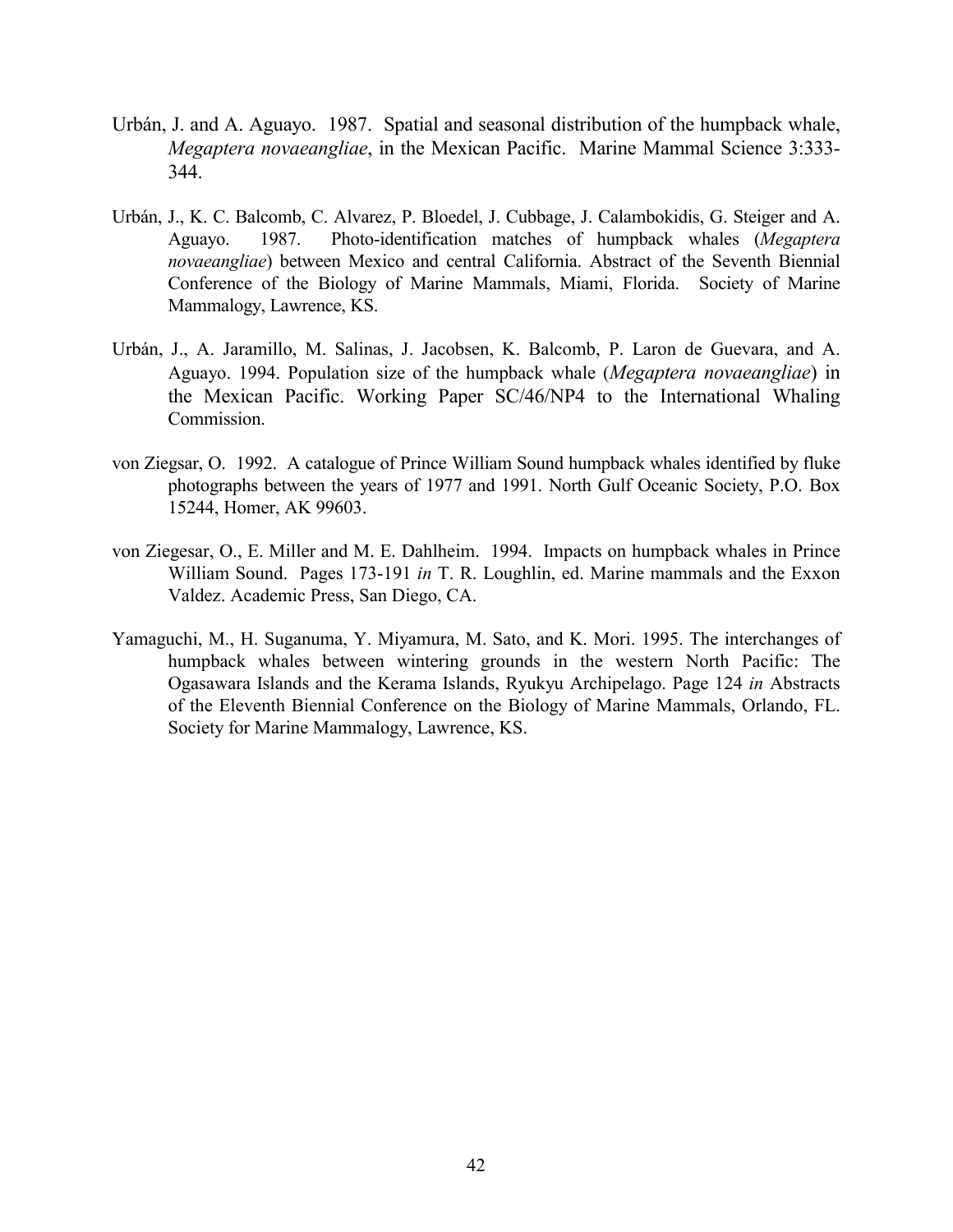| <b>Region</b> |                                             |                       | <b>Photos</b> | <b>Photos</b> | Unique     | Year* |                |                |                |                |          | <b>Color Category</b> |     |       |
|---------------|---------------------------------------------|-----------------------|---------------|---------------|------------|-------|----------------|----------------|----------------|----------------|----------|-----------------------|-----|-------|
| Code          | <b>Region</b>                               | <b>Collector</b>      | submitted     | selected      | <b>IDs</b> | 90    | 91             | 92             | 93             |                | 2        | 3                     | 4   | 5     |
|               | Revillagigedo                               | Jacobsen, UNAM, UABCS | 250           | 168           | 159        |       | 158            | 10             | $\overline{0}$ | 11             | 46       | 26                    | 47  | 38    |
|               | <b>Mainland Mexico</b>                      | UNAM, CWR, UABCS      | 193           | 139           | 138        | 131   | 4              | $\overline{4}$ | $\theta$       |                | 25       | 35                    | 36  | 36    |
| 3             | Baja                                        | <b>UABCS</b>          | 408           | 255           | 233        | 43    | 56             | 100            | 56             | 30             | 75       | 39                    | 45  | 66    |
|               | Hawaii- Big Island                          | <b>KBMML</b>          | $1,184$ **    | 433           | 401        |       | 175            | 74             | 184            | 20             | 78       | 120                   | 111 | 104   |
| 5             | Hawaii- Maui                                | <b>HWRF</b>           | 744           | 393           | 368        |       | 117            | 114            | 162            | 17             | 58       | 111                   | 138 | 69    |
| 6             | Hawaii- Kauai                               | S. Cerchio            | 929 **        | 386           | 375        |       | 101            | 137            | 148            | 17             | 79       | 103                   | 91  | 96    |
|               | Ogasawara                                   | OMC                   | 576           | 360           | 257        |       | 110            | 136            | 114            | 13             | 99       | 87                    | 68  | 93    |
| 8             | Okinawa                                     | OEA, WWF              | 129           | 88            | 63         |       | 30             | 23             | 35             | 2              | 16       | 26                    | 18  | 26    |
| 9             | California & Washington                     | <b>CRC</b>            | 917           | 694           | 454        |       | 190            | 316            | 188            | 21             | 112      | 175                   | 124 | 262   |
| 10            | Southern British Columbia                   | CWR, CRC              | 17            | 13            | 14         |       | 11             | $\Omega$       | $\overline{2}$ |                | 3        |                       | 3   | 5     |
| 11            | Northern British Columbia                   | G. Ellis              | 76            | 64            | 59         |       | $\overline{2}$ | 23             | 39             | $\overline{2}$ | 8        | 14                    | 15  | 25    |
| 12            | Southeast Alaska                            | GBNP, J. Straley      | 670           | 421           | 287        |       | 148            | 158            | 115            | 17             | 54       | 43                    | 119 | 188   |
| 13            | Prince William Sound                        | <b>NGOS</b>           | 180           | 135           | 87         |       | 45             | 64             | 26             | 9              | 41       | 30                    | 28  | 27    |
| 14            | Kodiak                                      | NMML, NGOS            | 116           | 79            | 76         |       |                | 43             | 35             | 3              | 17       | 16                    | 16  | 27    |
| 15            | Shumagin Islands                            | NMML                  | 18            | 15            | 15         |       | $\Omega$       | 4              | 11             | $\Omega$       | $\Omega$ | 3                     |     | 5     |
| 16            | Bering                                      | <b>NMML</b>           |               |               |            |       | $\theta$       |                | $\theta$       |                | $\theta$ | $\theta$              |     | 3     |
|               | Total                                       |                       | 6,414         | 3,650         | 2,993      | 174   | 1,148          | 1,213          | 1,115          | 170            | 711      | 829                   | 870 | 1,070 |
|               | Total Unique (after between-region matches) |                       |               |               | 2,712      |       |                |                |                |                |          |                       |     |       |

Table 1. Summary of photographs received and used by region for North Pacific comparison.

\* Year code reflects 1990-93 except for some SEAK early winter sightings kept with their respective field season. Only Mexico samples added for 1990.

\*\* Includes several hundred within-year duplicates.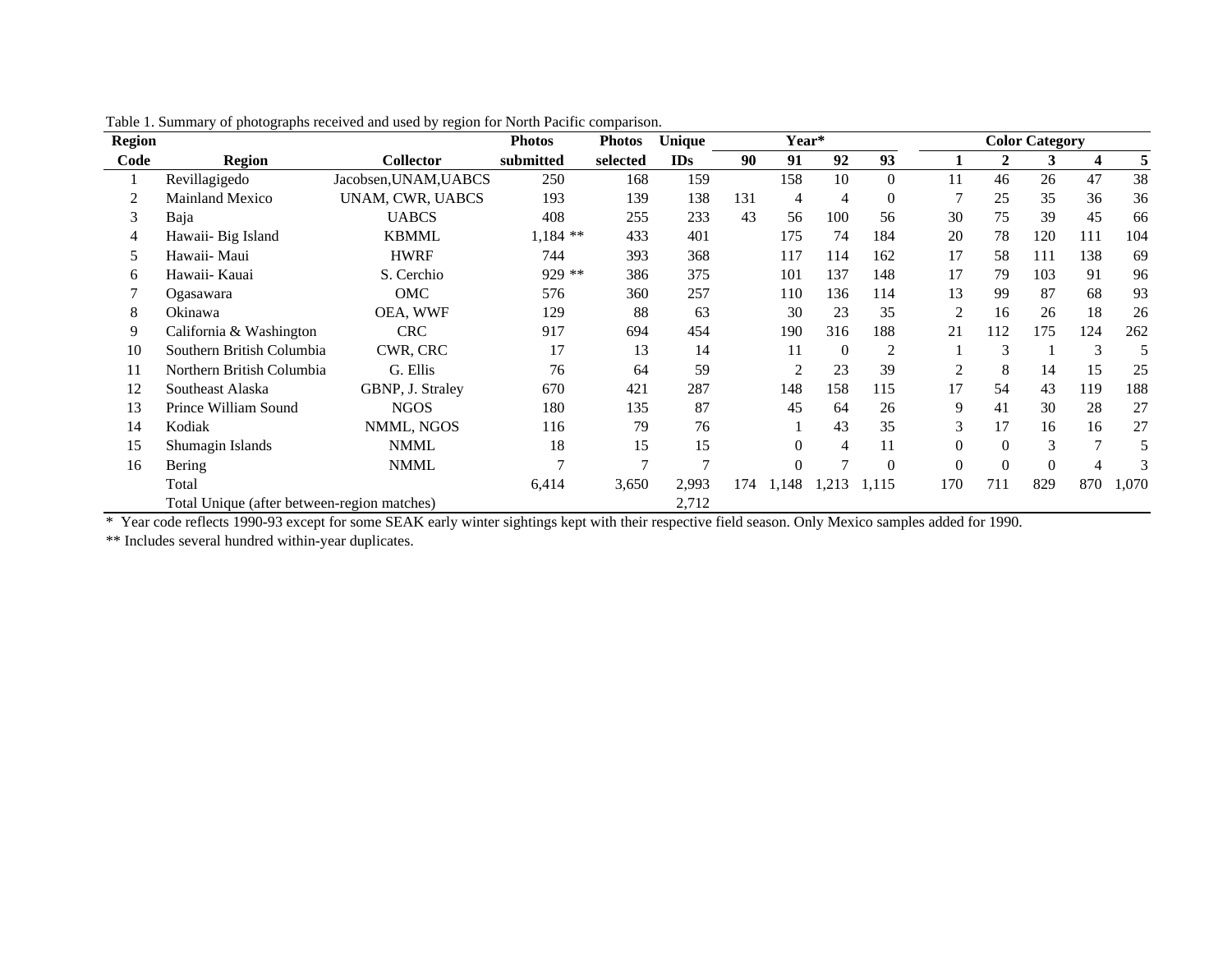|                                            | <b>Matches</b> | <b>Found</b> | <b>Found</b> | <b>Found by</b> | <b>Total</b> | <b>Missed by</b> |
|--------------------------------------------|----------------|--------------|--------------|-----------------|--------------|------------------|
|                                            | found          | by team 1    | by Team 2    | both teams      | matches*     | both teams*      |
| Primary comparison (1991-93)               |                |              |              |                 |              |                  |
| Matches using                              | 1098           | 1032         | 1036         | 970             | 1102         | $\overline{4}$   |
| independent teams                          | 100%           | 94%          | 94%          | 88%             | 100%         | 0%               |
| Contributor matches                        | 546            |              |              |                 | 563          | 17               |
|                                            | 97%            |              |              |                 | 100%         | 3%               |
| <b>Mexico 1990 supplemental comparison</b> |                |              |              |                 |              |                  |
| Matches using                              | 122            | 117          | 105          | 100             | 123          |                  |
| independent teams                          | 99%            | 95%          | 85%          | 81%             | 100%         | 1%               |
| Contributor matches                        | 53             | 50           | 48           | 45              | 57           | $\overline{4}$   |
|                                            | 93%            | 88%          | 84%          | 79%             | 100%         | 7%               |

| Table 2. Success rate finding matches based on two independent teams and known contributor matches. |  |  |  |  |
|-----------------------------------------------------------------------------------------------------|--|--|--|--|
|                                                                                                     |  |  |  |  |

\*Total and missed matches for the two independent teams computed using mark-recapture.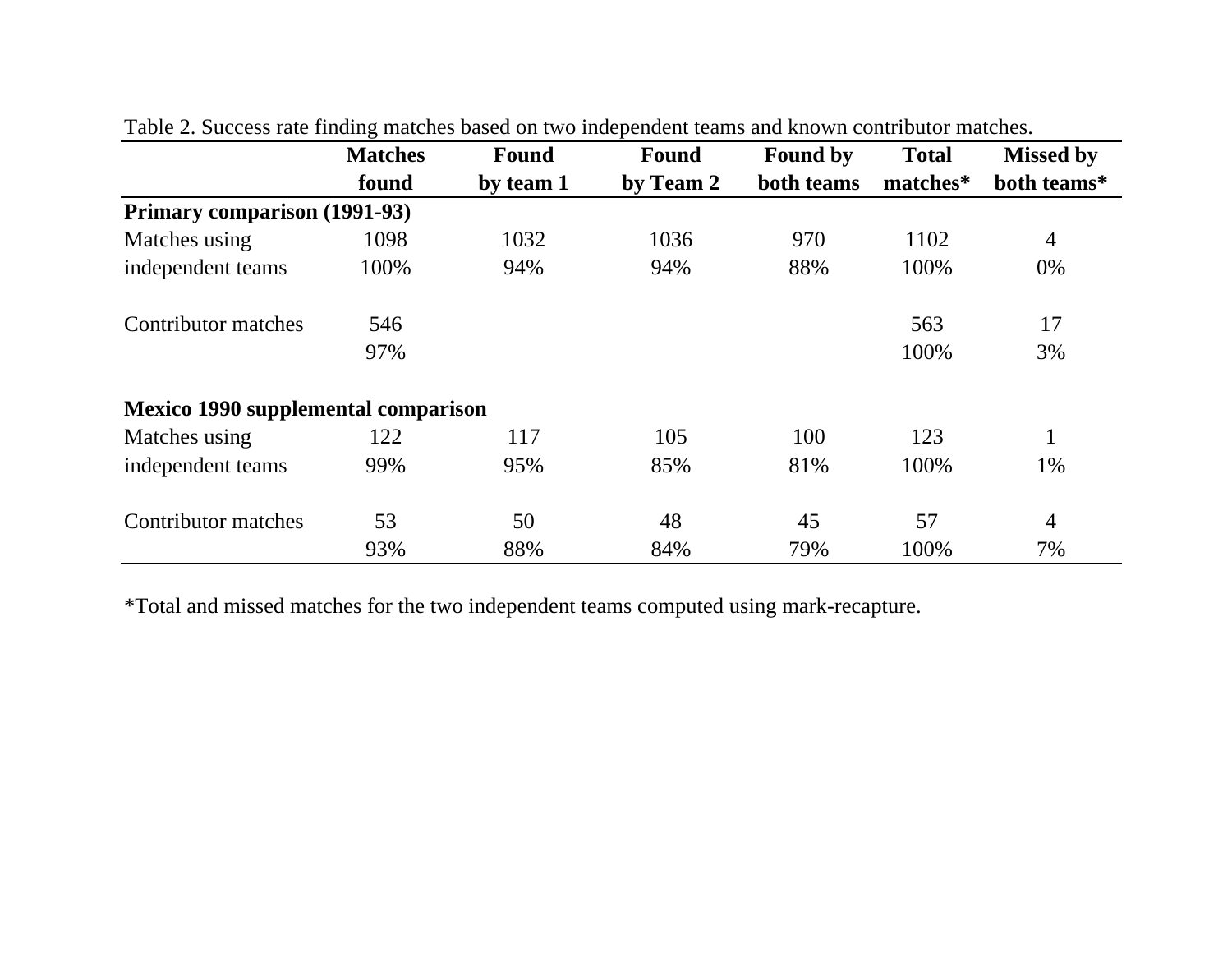Table 3. Evaluation of reasons why whales were missed by one or both teams. Because each missed match was compared twice (for each whale in the pair), the number of misses and explanations is double the number of matches.

|                |                                                   |              |                           |                    |                  | Number of times a match was missed in each category |             |               |               |                      |
|----------------|---------------------------------------------------|--------------|---------------------------|--------------------|------------------|-----------------------------------------------------|-------------|---------------|---------------|----------------------|
|                |                                                   |              |                           | B                  | $\mathbf C$      | D                                                   | E           |               | G             | H                    |
| <b>Team</b>    | <b>Matches</b>                                    | <b>Times</b> | Photos never compared due | <b>Both photos</b> | <b>Change in</b> | Difference in                                       | No specific | One photo     | <b>Photos</b> | <b>Photo printed</b> |
|                | missed                                            | missed       | to subcategory separating | marginal           | markings         | lighting                                            | reason      | poor quality  | not compared  | backwards            |
|                | Matches found by one team but missed by the other |              |                           |                    |                  |                                                     |             |               |               |                      |
|                | 66                                                | 132          | 35                        | 10                 | 5                | 22                                                  | 38          | 18            | 2             | 2                    |
|                |                                                   |              | 26.5%                     | 7.6%               | 3.8%             | 16.7%                                               | 28.8%       | 13.6%         | 1.5%          | 1.5%                 |
| $\overline{2}$ | 62                                                | 124          | 21                        | 14                 | 10               | 22                                                  | 49          | $\mathcal{I}$ |               | $\overline{0}$       |
|                |                                                   |              | 16.9%                     | 11.3%              | 8.1%             | 17.7%                                               | 39.5%       | 5.6%          | 0.8%          | $0.0\%$              |
| Total          | 128                                               | 256          | 56                        | 24                 | 15               | 44                                                  | 87          | 25            | 3             | 2                    |
|                |                                                   |              | 21.9%                     | 9.4%               | 5.9%             | 17.2%                                               | 34.0%       | 9.8%          | 1.2%          | 0.8%                 |
|                | Contributor matches missed by both teams          |              |                           |                    |                  |                                                     |             |               |               |                      |
| Both teams     | 17                                                | 68           | 45                        | $\Omega$           | 5                | 6                                                   | 12          | $\Omega$      | $\Omega$      | $\Omega$             |
|                |                                                   |              | 66.2%                     | $0.0\%$            | 7.4%             | 8.8%                                                | 17.6%       | $0.0\%$       | $0.0\%$       | $0.0\%$              |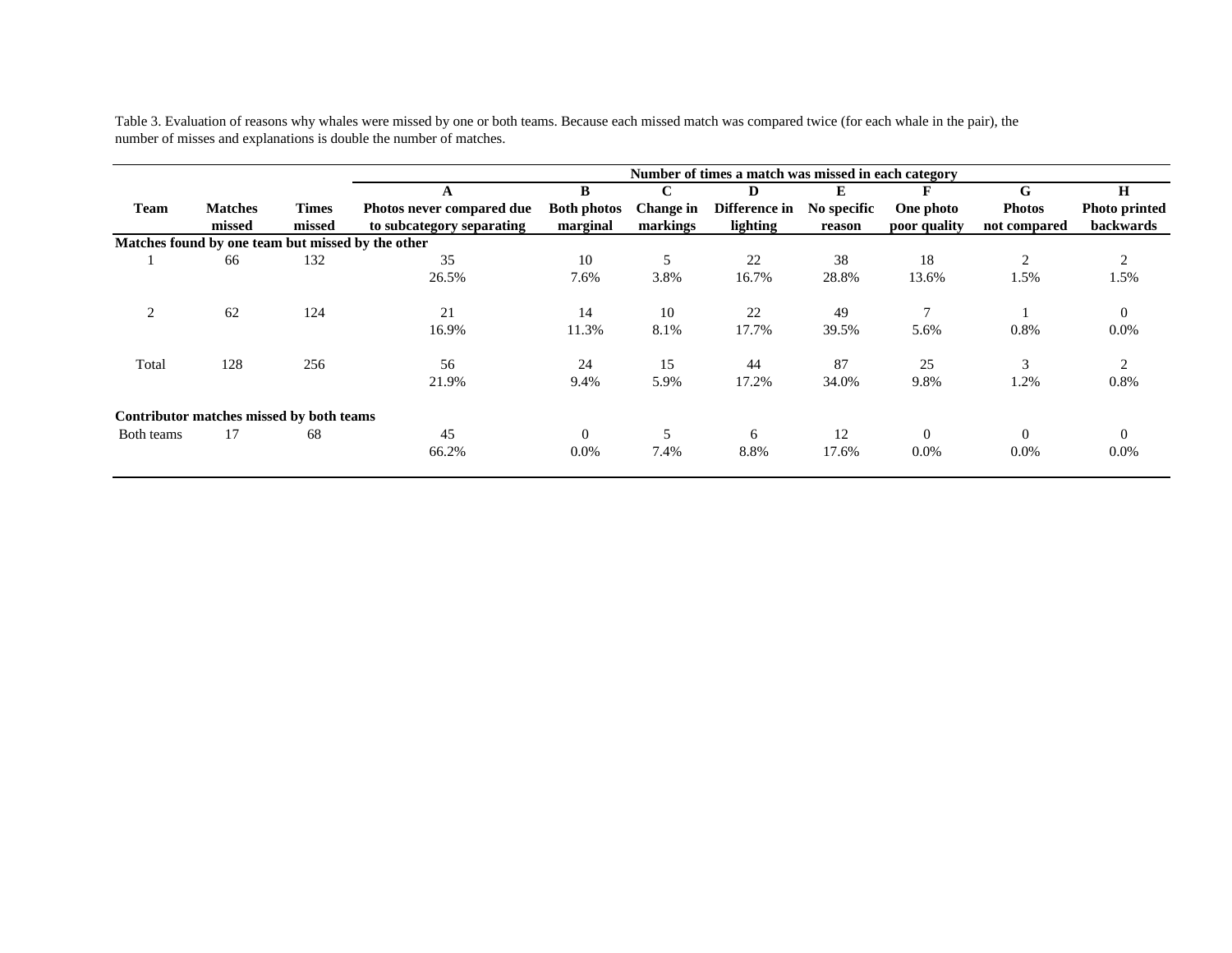| Region                   | Abrev.      | Photo       | IDs   | Rev.         | Mnl.        | Baja           | Big Is         | Maui           | Kuai        | Ogas.        | Okin. CA-WA |     | <b>SBC</b>     | <b>NBC</b> | <b>SEAK</b> | <b>PWS Kodiak</b> | Aleut.      | Ber. |
|--------------------------|-------------|-------------|-------|--------------|-------------|----------------|----------------|----------------|-------------|--------------|-------------|-----|----------------|------------|-------------|-------------------|-------------|------|
| Revillagigedo            | Rev.        | 168         | 159   | 9            |             |                |                |                |             |              |             |     |                |            |             |                   |             |      |
| <b>Mainland Mexico</b>   | Mnl.        | 139         | 138   | 0            |             |                |                |                |             |              |             |     |                |            |             |                   |             |      |
| Baja                     | Baja        | 255         | 233   | 9            | 12          | 19             |                |                |             |              |             |     |                |            |             |                   |             |      |
| Hawaii- Big Island       | Big Is      | 433         | 401   | $\mathbf 1$  | 0           | $\overline{2}$ | 31             |                |             |              |             |     |                |            |             |                   |             |      |
| Hawaii- Maui             | Maui        | 393         | 368   | 0            | 0           | $\mathbf 0$    | 40             | 24             |             |              |             |     |                |            |             |                   |             |      |
| Hawaii- Kauai            | Kuai        | 386         | 375   | 2            | 0           | $\mathbf 0$    | 19             | 32             | 10          |              |             |     |                |            |             |                   |             |      |
| Ogasawara                | Ogas.       | 360         | 257   | 0            | $\mathbf 0$ | $\mathbf 0$    | 3              |                | 0           | 82           |             |     |                |            |             |                   |             |      |
| Okinawa                  | Okin.       | 88          | 63    | 0            | $\mathbf 0$ | $\mathbf 0$    | 0              | 0              | $\mathbf 0$ | 7            | 22          |     |                |            |             |                   |             |      |
| California-Washington    | CA-WA       | 694         | 454   | $\mathbf{1}$ | 32          | 19             | $\mathbf{1}$   | $\overline{2}$ | $\mathbf 0$ | 0            | $\mathbf 0$ | 197 |                |            |             |                   |             |      |
| S British Columbia       | <b>SBC</b>  | 15          | 13    | 0            | 0           | 1              | 0              | 0              | 0           | 1            | 0           | 0   | $\overline{2}$ |            |             |                   |             |      |
| N British Columbia       | <b>NBC</b>  | 62          | 60    | 0            | 0           | 1              | 6              | 4              | 0           | 1            | 0           | 0   | 0              | 2          |             |                   |             |      |
| Southeast Alaska         | <b>SEAK</b> | 421         | 287   | 0            | 0           | 0              | 25             | 23             | 18          | 0            | 0           | 0   | 0              | 0          | 97          |                   |             |      |
| Prince William Sound     | <b>PWS</b>  | 135         | 87    | 0            |             | 0              | 6              | 5              | 3           | 0            | 0           | 0   | 0              | 0          | 2           | 37                |             |      |
| Kodiak                   | Kodiak      | 79          | 76    | 0            | 0           | 1              | 3              | 5              | 3           | $\mathbf{1}$ | 0           | 0   | 0              | 0          |             | 3                 |             |      |
| Shumagin Is. (Aleutians) | Aleut.      | 15          | 15    | 0            | 0           | $\mathbf 0$    | $\overline{2}$ | 0              | $\mathbf 0$ | 0            | 0           | 0   | 0              | 0          | 0           | 0<br>0            | 0           |      |
| Bering                   | Ber.        |             |       | 0            | 0           | 1              | 0              | 0              | 0           | 0            | 0           | 0   | 0              | 0          | 0           | 0<br>0            | $\mathbf 0$ | 0    |
| Total                    |             | 3,650 2,993 |       |              |             |                |                |                |             |              |             |     |                |            |             |                   |             |      |
| Total unique             |             |             | 2,712 |              |             |                |                |                |             |              |             |     |                |            |             |                   |             |      |

Table 4. Number of individual whales seen multiple times in the same region or in more than one region. Number of acceptable quality photographs used (Photo) and unique identifications (IDs) is shown.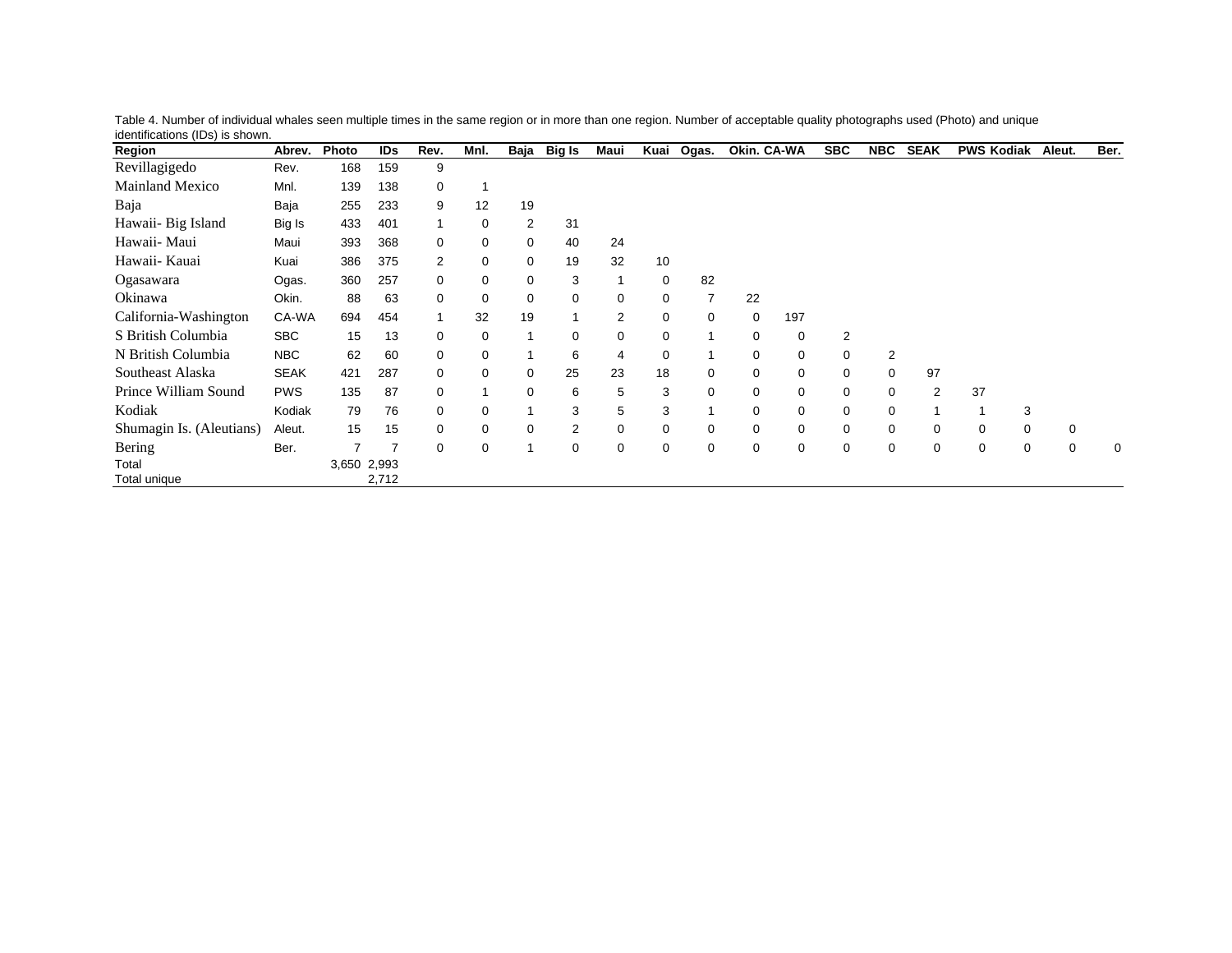| <b>Samples</b>               | $\mathbf n$ | Mean  | Std. dev. |
|------------------------------|-------------|-------|-----------|
| Same area in different years | 9           | 0.306 | 0.114     |
| Big Island                   | 3           | 0.271 | 0.041     |
| Maui area                    | 3           | 0.395 | 0.154     |
| Kauai                        | 3           | 0.253 | 0.094     |
| Different areas in same year | 9           | 0.138 | 0.127     |
| Big Island - Maui            | 3           | 0.254 | 0.099     |
| Maui - Kauai                 | 3           | 0.108 | 0.135     |
| Big Island - Kauai           | 3           | 0.053 | 0.062     |
| Different areas and years    | 18          | 0.264 | 0.183     |
| Big Island - Maui            | 6           | 0.306 | 0.250     |
| Maui - Kauai                 | 6           | 0.276 | 0.152     |
| Big Island - Kauai           | 6           | 0.211 | 0.152     |
| All                          | 36          | 0.243 | 0.164     |

Table 5. Interchange indices for different combinations of years and regions for the three subareas in Hawaii 1991-93.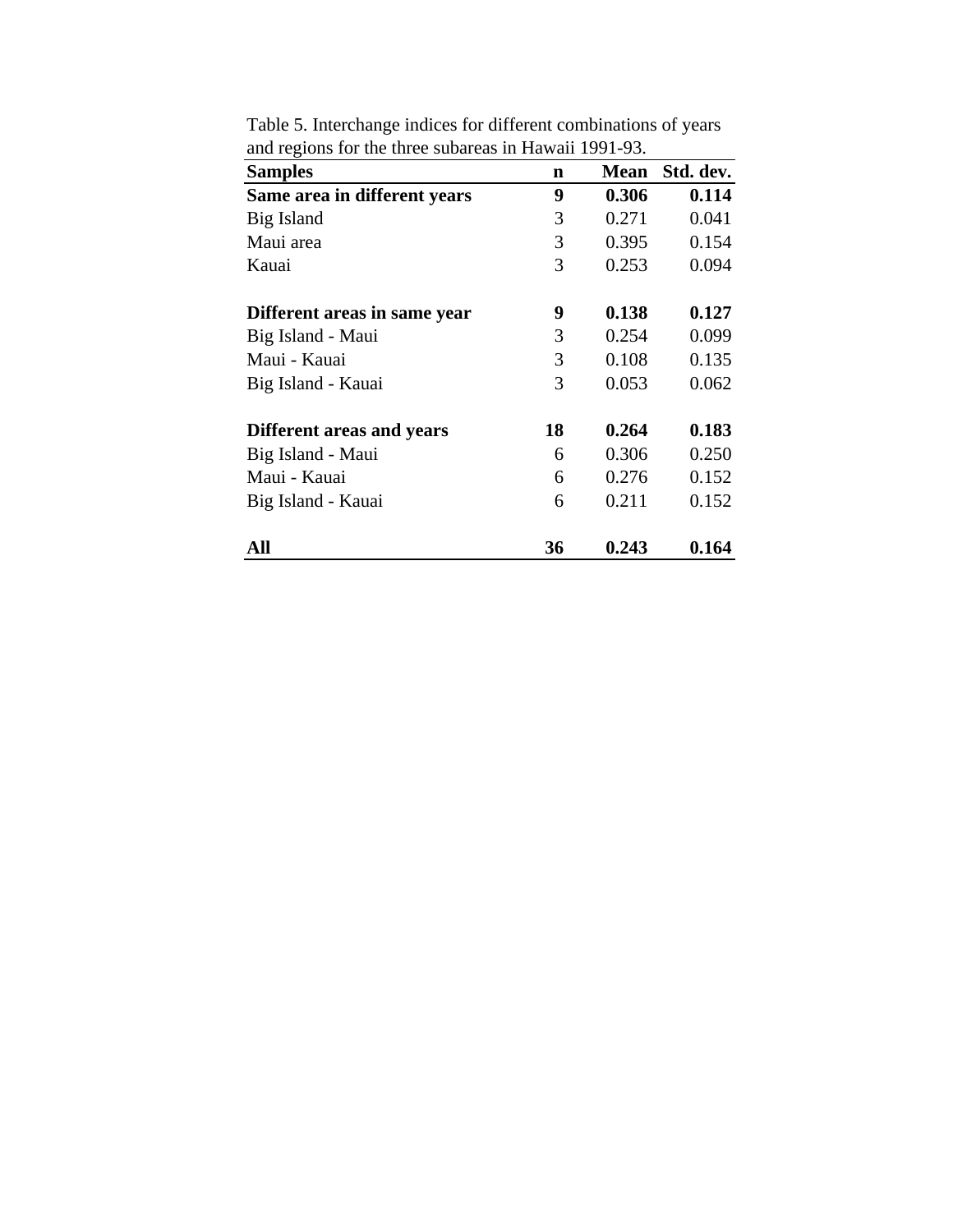| <b>Samples</b>               | $\mathbf n$ | <b>Mean</b> | Std. dev. |
|------------------------------|-------------|-------------|-----------|
| Same area in different years | 9           | 0.950       | 0.676     |
| Mainland                     | 2           | 0.954       | 1.349     |
| Revillagigedos               | 1           | 0.662       |           |
| Baja                         | 6           | 0.997       | 0.589     |
| Different areas in same year | 2           | 0.298       | 0.081     |
| Mnld-Baja                    | 1           | 0.355       |           |
| Rev-Baja                     | 1           | 0.241       |           |
| Different areas and years    | 7           | 0.258       | 0.168     |
| Mnld-Baja                    | 3           | 0.380       | 0.152     |
| Rev-Baja                     | 3           | 0.221       | 0.059     |
| Rev-Mnld                     | 1           | 0.000       |           |
| All                          | 18          | 0.608       | 0.591     |

Table 6. Interchange indices for different combinations of years and regions for the three subareas in Mexico 1990-93. Small samples only used for within-region calculations.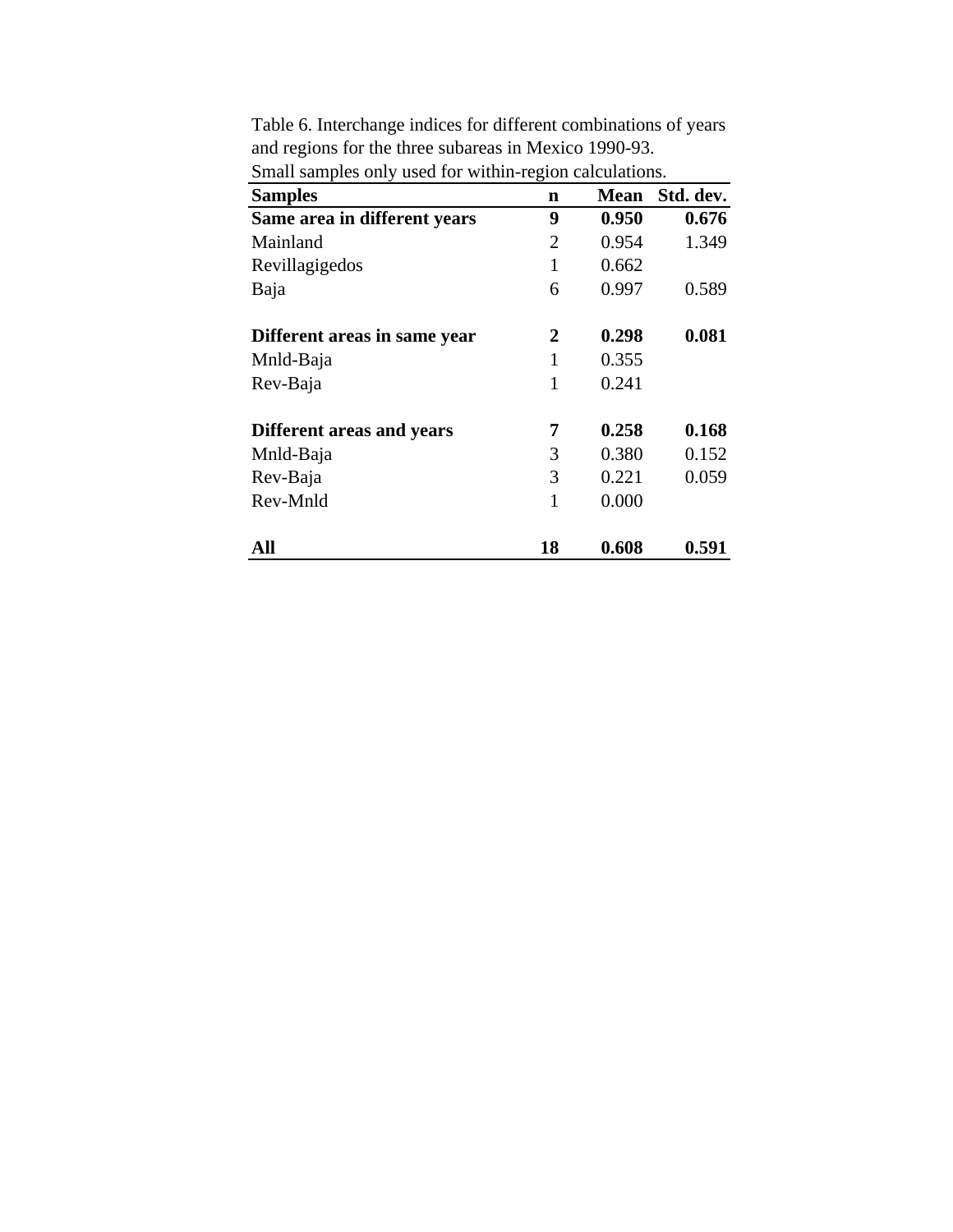| <b>Samples</b>               | n  | <b>Mean</b> | Std. dev. |
|------------------------------|----|-------------|-----------|
| Same area in different years | 6  | 7.265       | 5.867     |
| Okinawa                      | 3  | 11.636      | 5.358     |
| Ogasawara                    | 3  | 2.893       | 0.166     |
| Different areas in same year |    |             |           |
| Okin.- Ogas.                 | 3  | 0.167       | 0.289     |
| Different areas and years    |    |             |           |
| Okin.- Ogas.                 | 6  | 0.244       | 0.207     |
| All                          | 15 | 3.037       | 5.009     |

Table 7. Interchange indices for different combinations of years and regions for the two subareas in Japan 1991-93.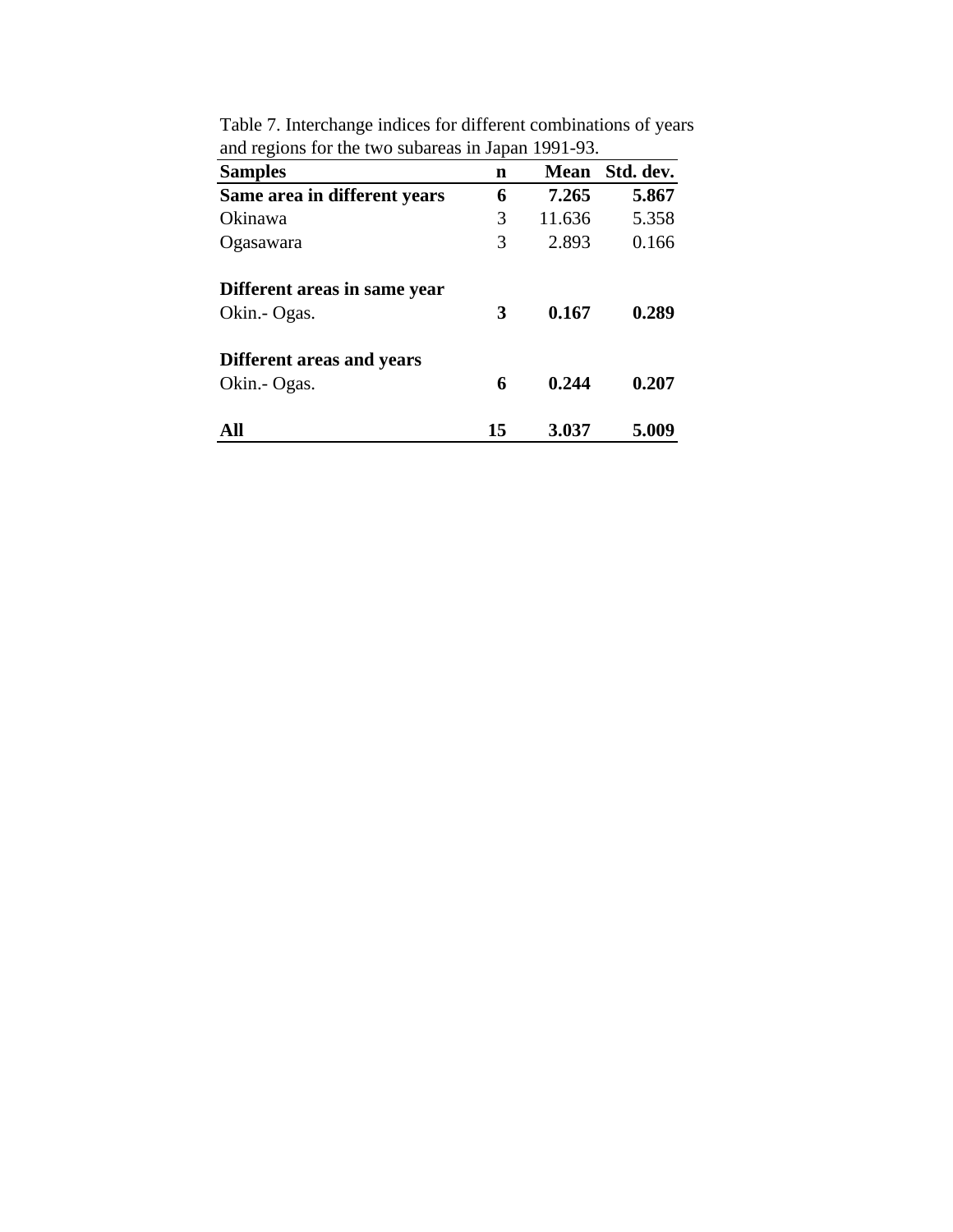| <b>Samples</b>                 | $\mathbf n$ | <b>Mean</b> | Std. dev. |  |  |  |  |  |  |
|--------------------------------|-------------|-------------|-----------|--|--|--|--|--|--|
| Same region in different years |             |             |           |  |  |  |  |  |  |
| Mexico                         | 6           | 0.518       | 0.253     |  |  |  |  |  |  |
| Hawaii                         | 3           | 0.257       | 0.055     |  |  |  |  |  |  |
| Japan                          | 3           | 2.365       | 0.156     |  |  |  |  |  |  |
| Different regions in same year |             |             |           |  |  |  |  |  |  |
| Mexico-Hawaii                  | 3           | 0.000       | 0.000     |  |  |  |  |  |  |
| Hawaii-Japan                   | 3           | 0.000       | 0.000     |  |  |  |  |  |  |
| Mexico-Japan                   | 3           | 0.000       | 0.000     |  |  |  |  |  |  |
| Different regions and years    |             |             |           |  |  |  |  |  |  |
| Mexico-Hawaii                  | 9           | 0.015       | 0.021     |  |  |  |  |  |  |
| Hawaii-Japan                   | 6           | 0.010       | 0.012     |  |  |  |  |  |  |
| Mexico-Japan                   | 9           | 0.000       | 0.000     |  |  |  |  |  |  |

Table 8. Interchange indices for different combinations of years and pooled wintering regions.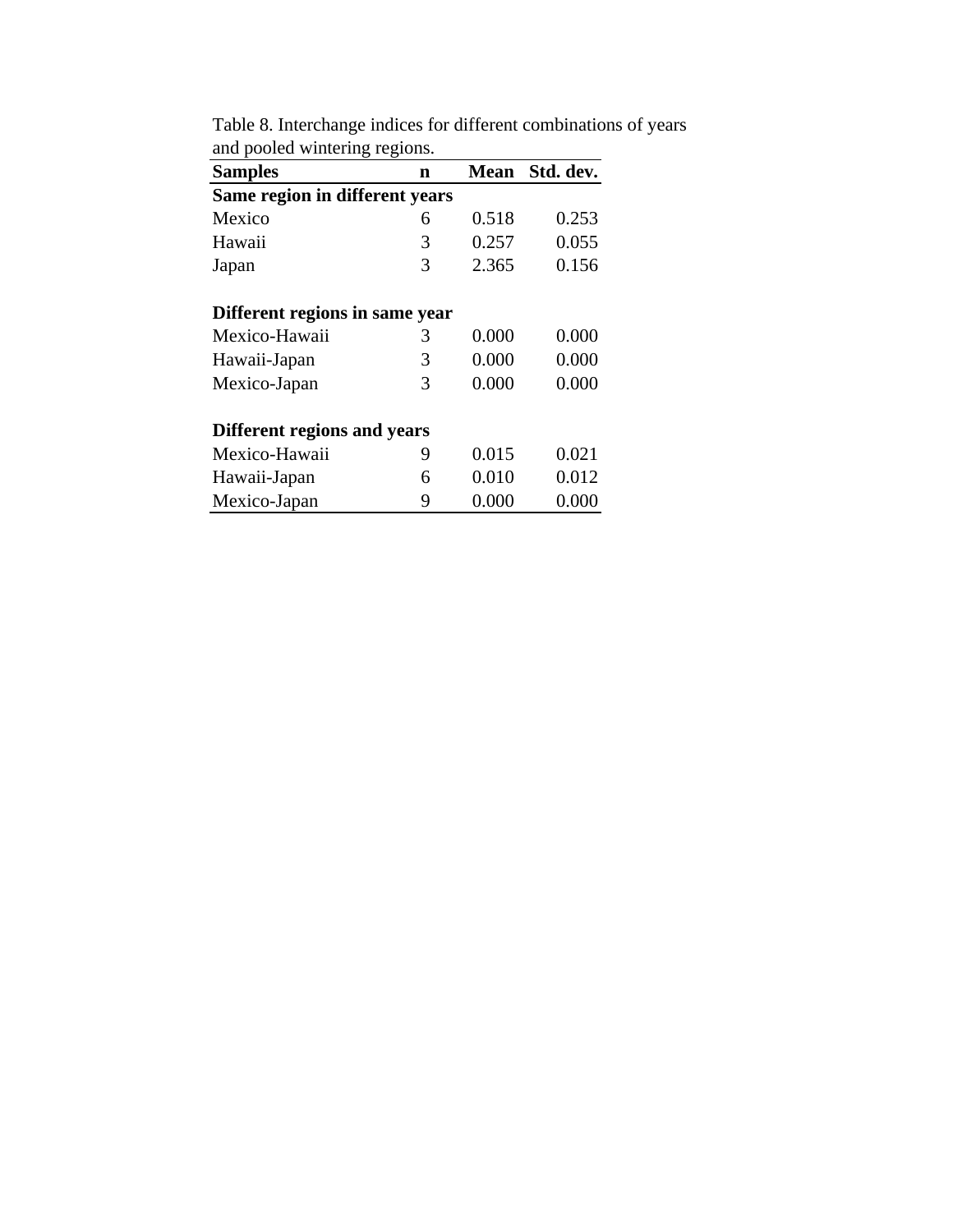Table 9a. Data and population estimates from Darroch and Petersen methods using winter releases from 1990/91 and winter recoveries from 1992.

|         |              |                | Recovery 1992    |        |              |       |       |       |
|---------|--------------|----------------|------------------|--------|--------------|-------|-------|-------|
|         | M            | MX             | H1               | JP     | $m_i$        |       | a     |       |
| Release | MX           | 18             | $\overline{2}$   | 0      | 20           |       | 375   |       |
| 1990/91 | H            | $\overline{0}$ | 38               | 1      | 39           |       | 377   |       |
|         | $\rm{JP}$    | $\theta$       | $\boldsymbol{0}$ | 55     | 55           |       | 140   |       |
|         | $m_{.i}$     | 18             | 40               | 56     | 114          |       | 892   |       |
|         |              |                |                  |        |              |       |       |       |
|         | $\mathbf u$  | 95             | 277              | 103    |              |       |       |       |
|         | $\mathbf n$  | 113            | 317              | 159    | 589          |       |       |       |
|         |              |                |                  |        |              |       |       |       |
|         | $\mathbf{p}$ | 0.0507         | se(p)            | 0.0118 |              |       |       |       |
|         |              | 0.1015         |                  | 0.0156 |              |       |       |       |
|         |              | 0.3929         |                  | 0.0413 |              |       |       |       |
|         |              |                |                  |        |              |       |       |       |
|         | Θ            | 0.947          | 0.053            | 0.000  | $se(\theta)$ | 0.310 | 0.038 | 0.000 |
|         |              | 0.000          | 0.993            | 0.007  |              | 0.000 | 0.216 | 0.007 |
|         |              | 0.000          | 0.000            | 1.000  |              | 0.000 | 0.000 | 0.149 |
|         |              |                |                  |        |              |       |       |       |
|         | $N_i$        | 2230           | $se(N_i)$        | 558    |              |       |       |       |
|         |              | 3124           |                  | 509    |              |       |       |       |
|         |              | 405            |                  | 49     |              |       |       |       |
|         |              |                |                  |        |              |       |       |       |
|         | $\mathbf N$  | 5759           | se(N)            | 744    |              |       |       |       |
|         | Petersen     |                |                  |        |              |       |       |       |
|         | N            | 4580           | se(N)            | 356    |              |       |       |       |
|         |              |                |                  |        |              |       |       |       |
|         |              |                |                  |        |              |       |       |       |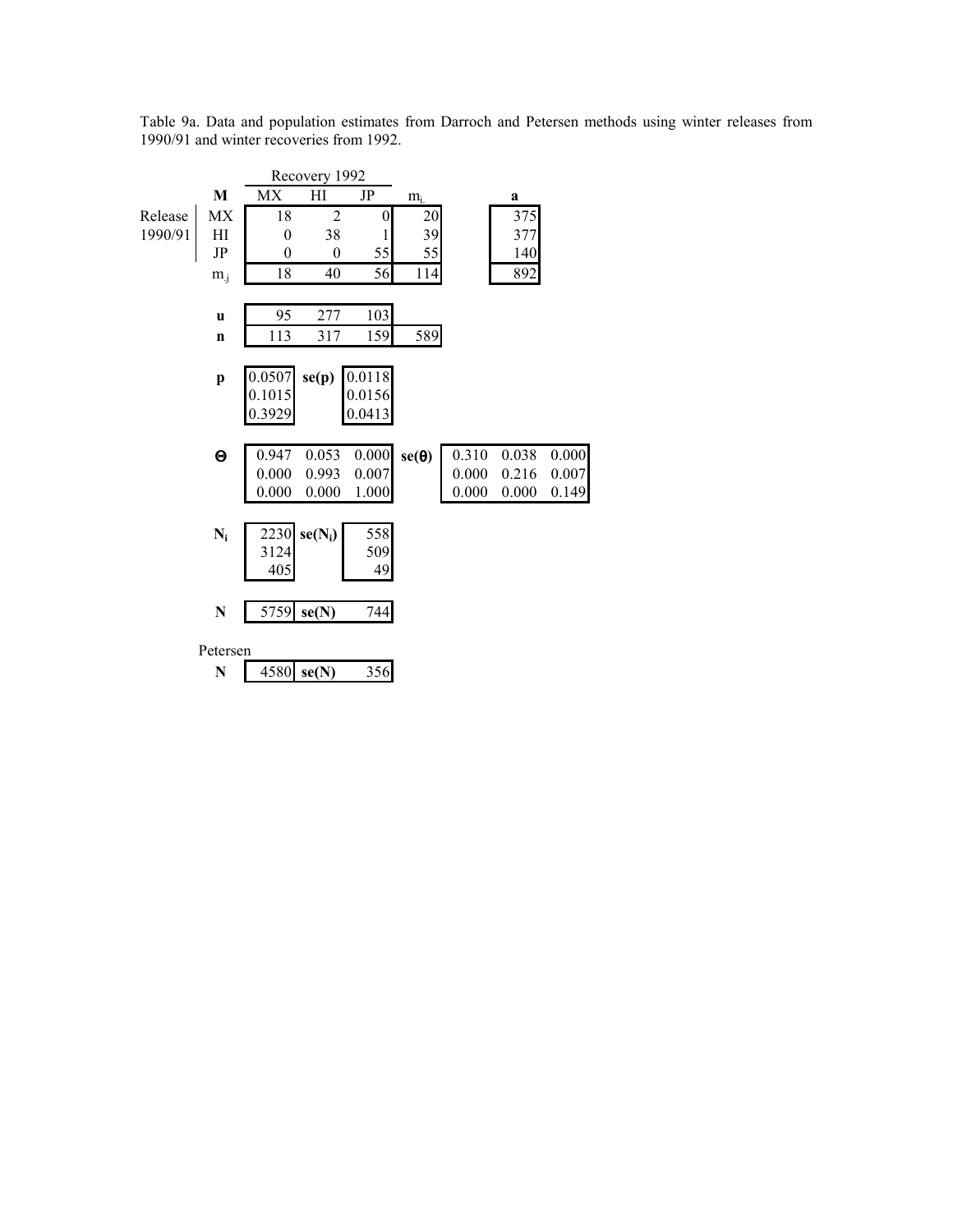|         |              |                         | Recovery 1993  |                  |              |                   |
|---------|--------------|-------------------------|----------------|------------------|--------------|-------------------|
|         | M            | MX                      | H              | $\rm{JP}$        | $m_i$        | a                 |
| Release | MX           | 13                      | 3              | 0                | 16           | 375               |
| 1990/91 | HI           | $\boldsymbol{0}$        | 37             | $\boldsymbol{0}$ | 37           | 377               |
|         | $\rm{JP}$    | $\overline{0}$          | $\overline{c}$ | 45               | 47           | 140               |
|         | $m_{i}$      | 13                      | 42             | 45               | 100          | 892               |
|         |              |                         |                |                  |              |                   |
|         | $\mathbf u$  | 42                      | 426            | 102              |              |                   |
|         | $\mathbf n$  | 55                      | 468            | 147              | 670          |                   |
|         |              |                         |                |                  |              |                   |
|         | $\mathbf{p}$ | $\frac{0.0377}{0.0981}$ | se(p)          | 0.0104           |              |                   |
|         |              |                         |                | 0.0153           |              |                   |
|         |              | 0.3762                  |                | 0.0626           |              |                   |
|         |              |                         |                |                  |              |                   |
|         | $\Theta$     | 0.918                   | 0.082          | 0.000            | $se(\theta)$ | 0.357 0.049 0.000 |
|         |              | 0.000                   | 1.000          | 0.000            |              | 0.000 0.221 0.000 |
|         |              | 0.000                   | 0.146          | 0.854            |              | 0.000 0.105 0.177 |
|         |              |                         |                |                  |              |                   |
|         | $N_i$        | 1457<br>4769            | $se(N_i)$      | 447<br>773       |              |                   |
|         |              | 391                     |                | 70               |              |                   |
|         |              |                         |                |                  |              |                   |
|         | $\mathbf N$  | 6617                    | se(N)          | 870              |              |                   |
|         |              |                         |                |                  |              |                   |
|         | Petersen     |                         |                |                  |              |                   |
|         | N            | 5932                    | se(N)          | 510              |              |                   |
|         |              |                         |                |                  |              |                   |

Table 9b. Data and population estimates from Darroch and Petersen methods using winter releases from 1990/91 and winter recoveries from 1993.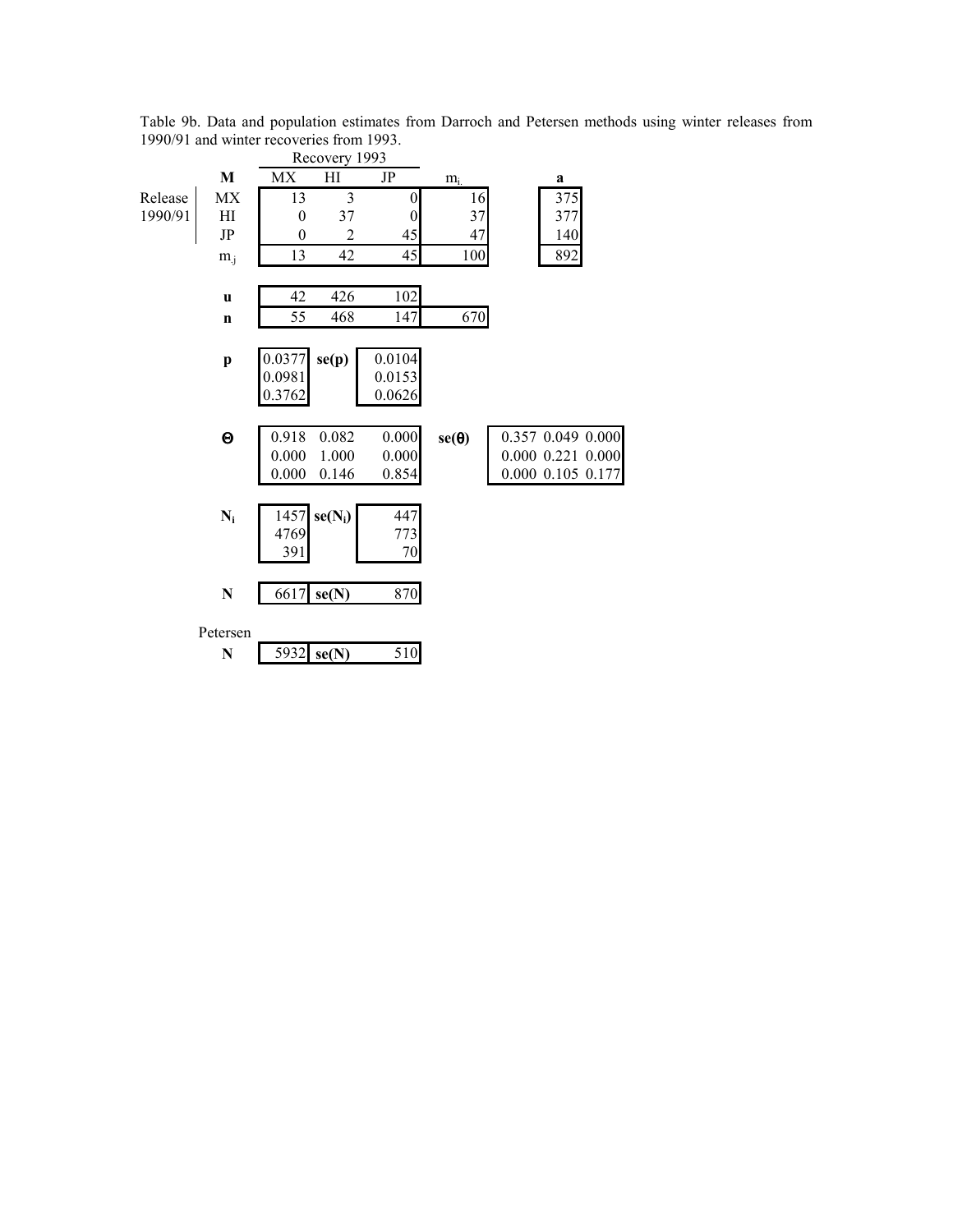|         |              |                  | Recovery 1993 |                  |              |       |             |       |
|---------|--------------|------------------|---------------|------------------|--------------|-------|-------------|-------|
|         | M            | <b>MX</b>        | H1            | JP               | $m_i$        |       | $\mathbf a$ |       |
| Release | MX           | 5                | $\mathbf{1}$  | $\boldsymbol{0}$ | 6            |       | 113         |       |
| 1990/91 | HI           | $\boldsymbol{0}$ | 36            | $\boldsymbol{0}$ | 36           |       | 317         |       |
|         | JP           | $\theta$         | 1             | 57               | 58           |       | 159         |       |
|         | $m_{.j}$     | 5                | 38            | 57               | 100          |       | 589         |       |
|         |              |                  |               |                  |              |       |             |       |
|         | $\mathbf u$  | 50               | 430           | 90               |              |       |             |       |
|         | $\mathbf n$  | 55               | 468           | 147              | 670          |       |             |       |
|         |              |                  |               |                  |              |       |             |       |
|         | $\mathbf{p}$ | 0.0480           | se(p)         | 0.0213           |              |       |             |       |
|         |              | 0.1136           |               | 0.0178           |              |       |             |       |
|         |              | 0.3795           |               | 0.0449           |              |       |             |       |
|         |              |                  |               |                  |              |       |             |       |
|         | $\Theta$     | 0.922            | 0.078         | 0.000            | $se(\theta)$ | 0.574 | 0.079       | 0.000 |
|         |              | 0.000            | 1.000         | 0.000            |              | 0.000 | 0.222       | 0.000 |
|         |              | 0.000            | 0.055         | 0.945            |              | 0.000 | 0.056       | 0.150 |
|         |              |                  |               |                  |              |       |             |       |
|         | $N_i$        | 1146             | $se(N_i)$     | 530              |              |       |             |       |
|         |              | 4121             |               | 671              |              |       |             |       |
|         |              | 387              |               | 52               |              |       |             |       |
|         |              |                  |               |                  |              |       |             |       |
|         | ${\bf N}$    | 5654             | se(N)         | 843              |              |       |             |       |
|         |              |                  |               |                  |              |       |             |       |
|         | Petersen     |                  |               |                  |              |       |             |       |
|         | $\mathbf N$  | 3919             | se(N)         | 326              |              |       |             |       |
|         |              |                  |               |                  |              |       |             |       |

Table 9c. Data and population estimates from Darroch and Petersen methods using winter releases from 1992 and winter recoveries from 1993.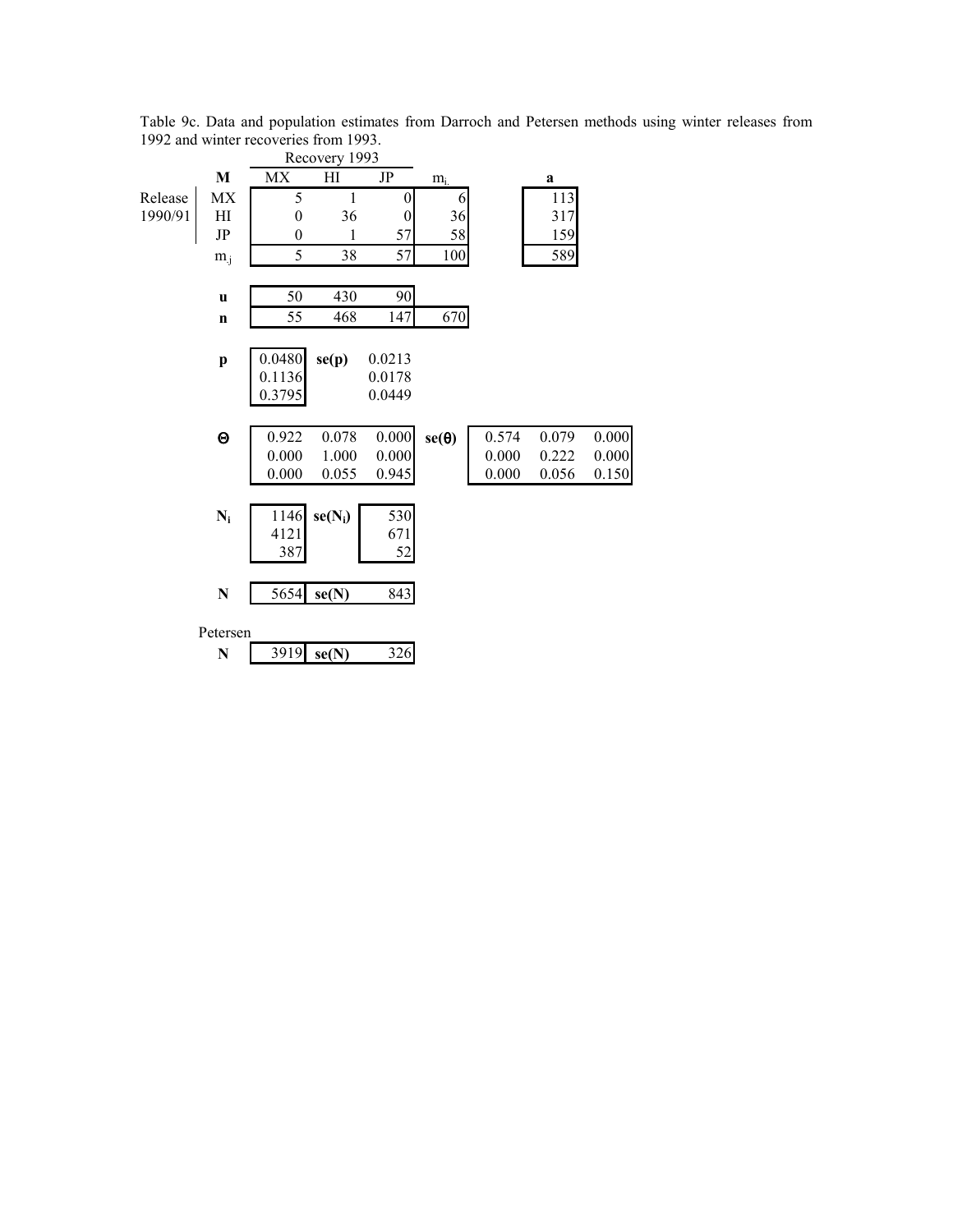Table 10a. Data and parameter estimates from Hilborn's method using winter releases from 1991 and 1992 and winter recoveries from 1992 and 1993. Predicted and observed marked recaptures are shown.

| $\boldsymbol{\Theta}$           | $\mathbf{MX}$ | $\mathop{\rm HI}\nolimits$      | $\rm{JP}$              | Sum              | $\mathbf{p}$ | $\mathbf{MX}$                   | $\mathop{\rm HI}\nolimits$ | $\rm{JP}$        |
|---------------------------------|---------------|---------------------------------|------------------------|------------------|--------------|---------------------------------|----------------------------|------------------|
| $\ensuremath{\text{MX}}\xspace$ | 0.928         | 0.072                           | 0.000                  | $1.00\,$         |              | 0.045                           | 0.099                      | 0.374            |
|                                 | $(\pm 0.033)$ | $(\pm 0.033)$                   |                        |                  |              | $(\pm 0.008)$                   | $(\pm 0.011)$              | $(\pm 0.055)$    |
| H                               | 0.000         | 0.997                           | 0.003                  | $1.00\,$         |              |                                 |                            |                  |
|                                 |               | $(\pm 0.022)$                   | $(\pm 0.022)$          |                  | $ln L$ :     | $-33.33$                        |                            |                  |
| $\rm{JP}$                       | 0.000         | 0.057<br>$(\pm 0.067)$          | 0.943<br>$(\pm 0.067)$ | $1.00\,$         |              |                                 |                            |                  |
| $M_{i,j,t}$ ; t=                | $90 - 1$      | 92                              |                        |                  |              | 93                              |                            |                  |
| $j=$                            | marked        | $\ensuremath{\text{MX}}\xspace$ | H1                     | $\rm{JP}$        |              | $\mathbf{MX}$                   | H <sub>I</sub>             | $\rm{JP}$        |
| MX                              | 375           | 348                             | $27\,$                 | $\boldsymbol{0}$ |              | 323                             | $25\,$                     | $\boldsymbol{0}$ |
| $\rm HI$                        | 377           | $\boldsymbol{0}$                | 376                    | $\mathbf{1}$     |              | $\boldsymbol{0}$                | 410                        | $\mathbf{1}$     |
| $\rm{JP}$                       | 140           | $\boldsymbol{0}$                | $8\,$                  | 132              |              | $\boldsymbol{0}$                | $\,8\,$                    | 126              |
|                                 |               | 348                             | 411                    | 133              |              | 323                             | 442                        | 127              |
|                                 |               |                                 |                        |                  | 92           | 93                              |                            |                  |
|                                 |               |                                 |                        |                  | marked       | $\ensuremath{\text{MX}}\xspace$ | H <sub>I</sub>             | $\rm{JP}$        |
|                                 |               |                                 |                        |                  | 95           | 88                              | $\boldsymbol{7}$           | $\boldsymbol{0}$ |
|                                 |               |                                 |                        |                  | 277          | $\boldsymbol{0}$                | 276                        | $\mathbf{1}$     |
|                                 |               |                                 |                        |                  | 103          | $\boldsymbol{0}$                | $\sqrt{6}$                 | 97               |
|                                 |               |                                 |                        |                  |              | 88                              | 289                        | 98               |
| Predicted                       | $m_{i,j,t}$   |                                 |                        |                  |              |                                 |                            |                  |
| $t =$                           |               | 92                              |                        |                  |              | 93                              |                            |                  |
| $j=$                            |               | $\ensuremath{\text{MX}}\xspace$ | $\rm HI$               | $\rm{JP}$        |              | $\mathbf{MX}$                   | $\mathop{\rm HI}\nolimits$ | $\rm JP$         |
| $\ensuremath{\text{MX}}\xspace$ |               | 16                              | $\mathfrak{Z}$         | $\boldsymbol{0}$ |              | 14                              | $\sqrt{2}$                 | $\boldsymbol{0}$ |
| $\mathop{\rm HI}\nolimits$      |               | $\boldsymbol{0}$                | $37\,$                 | $\boldsymbol{0}$ |              | $\boldsymbol{0}$                | 41                         | $\boldsymbol{0}$ |
| $\rm{JP}$                       |               | $\boldsymbol{0}$                | $\mathbf{1}$           | 49               |              | $\boldsymbol{0}$                | $\mathbf{1}$               | 47               |
|                                 |               | 16                              | 41                     | 50               |              | 14                              | 44                         | 47               |
|                                 |               |                                 |                        |                  |              | 93                              |                            |                  |
|                                 |               |                                 |                        |                  |              | $\ensuremath{\text{MX}}\xspace$ | $\mathop{\rm HI}\nolimits$ | $\rm{JP}$        |
|                                 |               |                                 |                        |                  |              | $\overline{4}$                  | $\mathbf{1}$               | $\boldsymbol{0}$ |
|                                 |               |                                 |                        |                  |              | $\boldsymbol{0}$                | $27\,$                     | $\boldsymbol{0}$ |
|                                 |               |                                 |                        |                  |              | $\boldsymbol{0}$                | $\mathbf{1}$               | 36               |
|                                 |               |                                 |                        |                  |              | $\overline{\mathcal{L}}$        | 29                         | 37               |
| Observed                        |               |                                 |                        |                  |              |                                 |                            |                  |
|                                 | $m'_{i,j,t}$  | 92                              |                        |                  |              | 93                              |                            |                  |
| $t=$                            |               |                                 |                        |                  |              |                                 |                            |                  |
| $j=$                            |               | MX                              | H                      | $\rm{JP}$        |              | MX                              | H                          | $\rm{JP}$        |
| MX                              |               | 18                              | $\sqrt{2}$             | $\boldsymbol{0}$ |              | 13                              | $\mathfrak{Z}$             | $\boldsymbol{0}$ |
| $\mathop{\rm HI}\nolimits$      |               | $\boldsymbol{0}$                | 38                     | $\mathbf{1}$     |              | $\boldsymbol{0}$                | 37                         | $\boldsymbol{0}$ |
| $\rm{JP}$                       |               | $\boldsymbol{0}$                | $\boldsymbol{0}$       | 55               |              | $\boldsymbol{0}$                | $\sqrt{2}$                 | 45               |
|                                 | Tot           | 18                              | 40                     | 56               |              | 13                              | 42                         | 45               |
|                                 |               |                                 |                        |                  |              | 93                              |                            |                  |
|                                 |               |                                 |                        |                  |              | $\ensuremath{\text{MX}}\xspace$ | $\mathop{\rm HI}\nolimits$ | $\rm{JP}$        |
|                                 |               |                                 |                        |                  |              | $\overline{\mathbf{3}}$         | $\mathbf{1}$               | $\boldsymbol{0}$ |
|                                 |               |                                 |                        |                  |              | $\boldsymbol{0}$                | 30                         | $\boldsymbol{0}$ |
|                                 |               |                                 |                        |                  |              | $\boldsymbol{0}$                | $\boldsymbol{0}$           | 33               |
|                                 |               |                                 |                        |                  |              | $\overline{\mathbf{3}}$         | 31                         | 33               |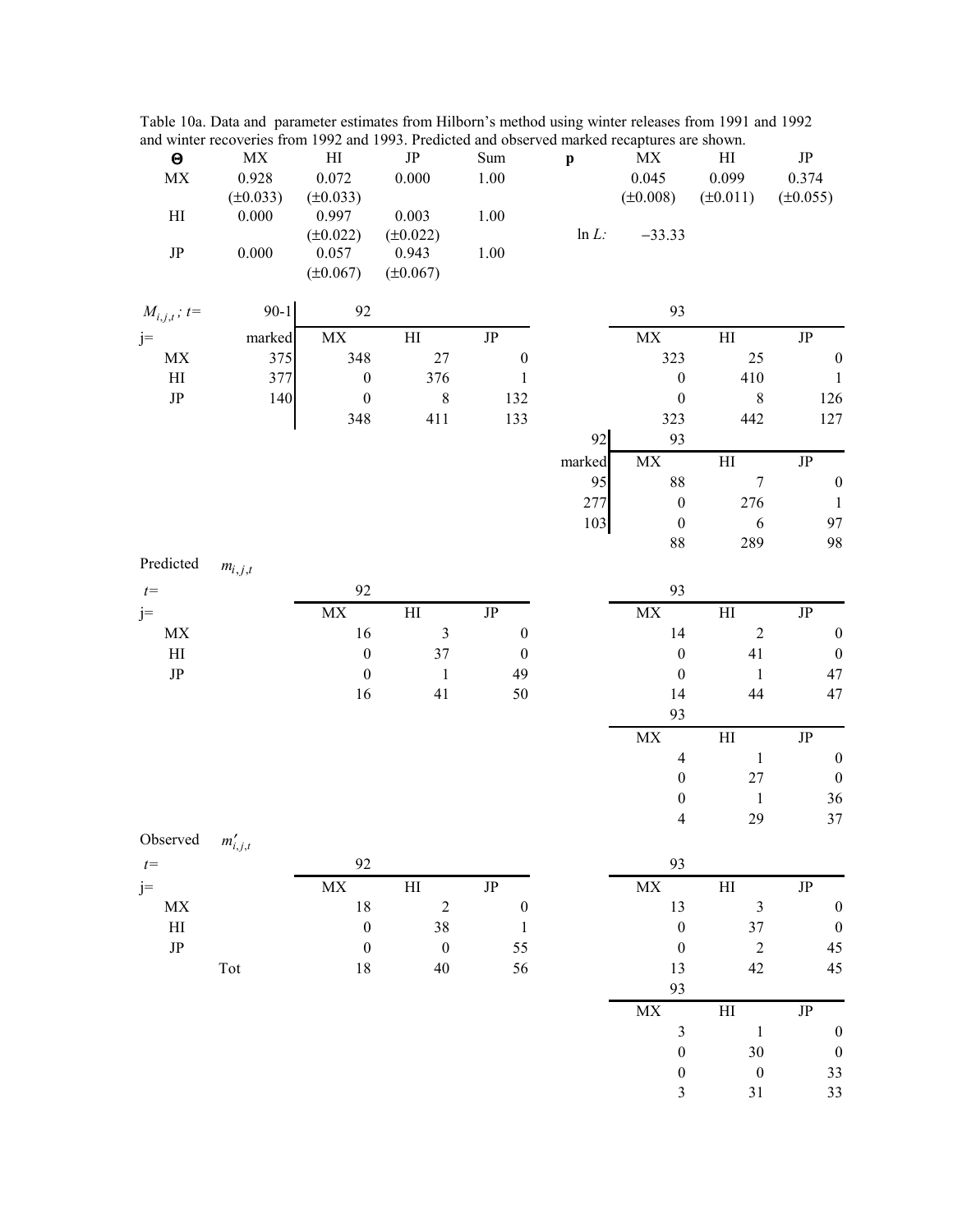|         | Estimated abundance |       |           |              |  |  |  |  |  |
|---------|---------------------|-------|-----------|--------------|--|--|--|--|--|
|         | МX                  | Ш     | <u>JP</u> | <b>Total</b> |  |  |  |  |  |
| 1992    | 2,485               | 3,037 | 415       | 5,937        |  |  |  |  |  |
| se      | 485                 | 361   | 50        | 538          |  |  |  |  |  |
| 1993    | 1,210               | 4,483 | 384       | 6,077        |  |  |  |  |  |
| se      | 276                 | 548   | 49        | 576          |  |  |  |  |  |
| Average | 1,848               | 3,760 | 400       | 6,007        |  |  |  |  |  |
| se      | 352                 | 439   | 46        | 504          |  |  |  |  |  |

Table 10b. Estimates of abundance and corresponding standard errors from Hilborn's method using only winter releases and recoveries.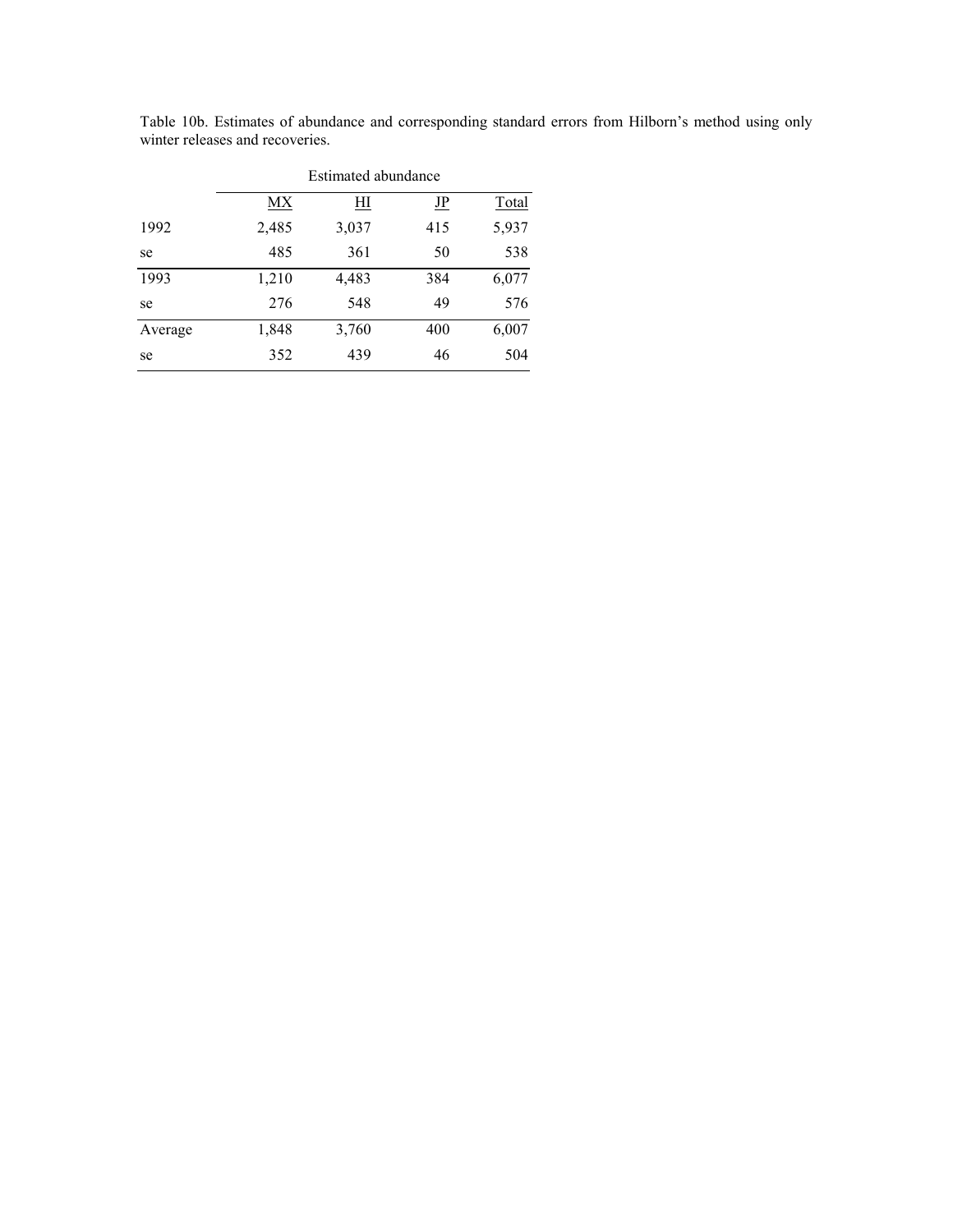| Model 1                   |                | $ln L$ :         | $-132.87$      |       |       |              |                   |                |       |
|---------------------------|----------------|------------------|----------------|-------|-------|--------------|-------------------|----------------|-------|
| $\Theta$                  |                | W > S            |                |       | Ψ     |              | S > W             |                |       |
|                           | 1(CA)          | 2(AK)            | Sum            |       |       | 1(MX)        | 2(HI)             | 3(JP)          | Sum   |
| 1(MX)                     | 0.939          | 0.061            | 1.000          |       | CA(1) | 0.604        | 0.000             | 0.396          | 1.000 |
| 2(HI)                     | 0.011          | 0.989            | 1.000          |       | AK(2) | 0.014        | 0.986             | 0.000          | 1.000 |
| 3(JP)                     | 0.896          | 0.104            | 1.000          |       |       |              |                   |                |       |
|                           |                |                  |                |       |       |              |                   |                |       |
|                           | 1(CA)          | 2(AK)            |                |       |       | 1(MX)        | 2(HI)             | 3(JP)          |       |
| $\mathbf{p}$              | 0.097          | 0.045            |                |       |       | 0.075        | 0.098             | 1.000          |       |
|                           |                |                  |                |       |       |              |                   |                |       |
| Model 2                   |                | $ln L$ :         | $-127.31$      |       |       |              |                   |                |       |
| $\Theta$                  |                | $W\rightarrow S$ |                |       | Ψ     |              | $S \rightarrow W$ |                |       |
|                           | 1(CA)          | 2(AK)            | 3(?)           | Sum   |       | 1(MX)        | 2(HI)             | 3(JP)          | Sum   |
| 1(MX)                     | 0.938          | 0.062            | 0.000          | 1.000 | CA(1) | 1.000        | 0.000             | 0.000          | 1.000 |
| 2(HI)                     | 0.002          | 0.998            | 0.000          | 1.000 | AK(2) | 0.012        | 0.983             | 0.005          | 1.000 |
| 3(JP)                     | 0.128          | 0.098            | 0.773          | 1.000 | 3(?)  | 0.000        | 0.000             | 1.000          | 1.000 |
|                           |                |                  |                |       |       |              |                   |                |       |
|                           | 1              | $\overline{2}$   | $\mathfrak{Z}$ |       |       | 1            | $\overline{2}$    | 3              |       |
| $\boldsymbol{\mathrm{p}}$ | 0.095          | 0.044            | 0.000          |       |       | 0.045        | 0.098             | 0.489          |       |
|                           |                |                  |                |       |       |              |                   |                |       |
|                           |                |                  |                |       |       |              |                   |                |       |
| Model 3                   |                | $ln L$ :         | $-123.57$      |       |       |              |                   |                |       |
| $\boldsymbol{\Theta}$     |                | $W\rightarrow S$ |                |       | Ψ     |              | $S \rightarrow W$ |                |       |
|                           | 1(CA)          | 2(AK)            | 3(?)           | Sum   |       | 1(MX)        | 2(HI)             | 3(JP)          | Sum   |
| 1(MX)                     | 0.662          | 0.052            | 0.285          | 1.000 | CA(1) | 1.000        | 0.000             | 0.000          | 1.000 |
| 2(HI)                     | 0.004          | 0.991            | 0.005          | 1.000 | AK(2) | 0.014        | 0.986             | 0.000          | 1.000 |
| 3(JP)                     | 0.148          | 0.083            | 0.768          | 1.000 | 3(?)  | 0.000        | 0.000             | 1.000          | 1.000 |
|                           |                |                  |                |       |       |              |                   |                |       |
|                           | 1              | $\overline{c}$   | 3              |       |       | $\mathbf{1}$ | $\overline{2}$    | $\mathfrak{Z}$ |       |
| $\boldsymbol{\mathrm{p}}$ | 0.154          | 0.045            | 0.000          |       |       | 0.071        | 0.099             | 0.483          |       |
|                           |                |                  |                |       |       |              |                   |                |       |
| Model 4                   |                | $ln L$ :         | $-87.73$       |       |       |              |                   |                |       |
| $\boldsymbol{\Theta}$     |                | $W\rightarrow S$ |                |       | Ψ     |              | $S \rightarrow W$ |                |       |
|                           | 1(CA)          | 2(AK)            | 3(?)           | Sum   |       | 1(MX)        | 2(HI)             | 3(JP)          | Sum   |
| 1(MX)                     | 0.945          | 0.055            | 0.000          | 1.000 | CA(1) | 1.000        | 0.000             | 0.000          | 1.000 |
| 2(HI)                     | 0.001          | 0.999            | 0.000          | 1.000 | AK(2) | 0.013        | 0.982             | 0.005          | 1.000 |
| 3(JP)                     | 0.086          | 0.106            | 0.808          | 1.000 | 3(?)  | 0.000        | 0.000             | 1.000          | 1.000 |
|                           |                |                  |                |       |       |              |                   |                |       |
|                           | 1(CA)          | 2(AK)            | 3(?)           |       |       | 1(MX)        | 2(HI)             | 3(JP)          |       |
| $\mathbf{p}$<br>p(s)      | 0.064<br>0.304 | 0.039<br>0.109   | 0.000<br>0.000 |       |       | 0.045        | 0.098             | 0.462          |       |

Table 11a. Data and parameter estimates from Hilborn's method using winter and summer releases and winter and summer recoveries, 1991 -- 1993.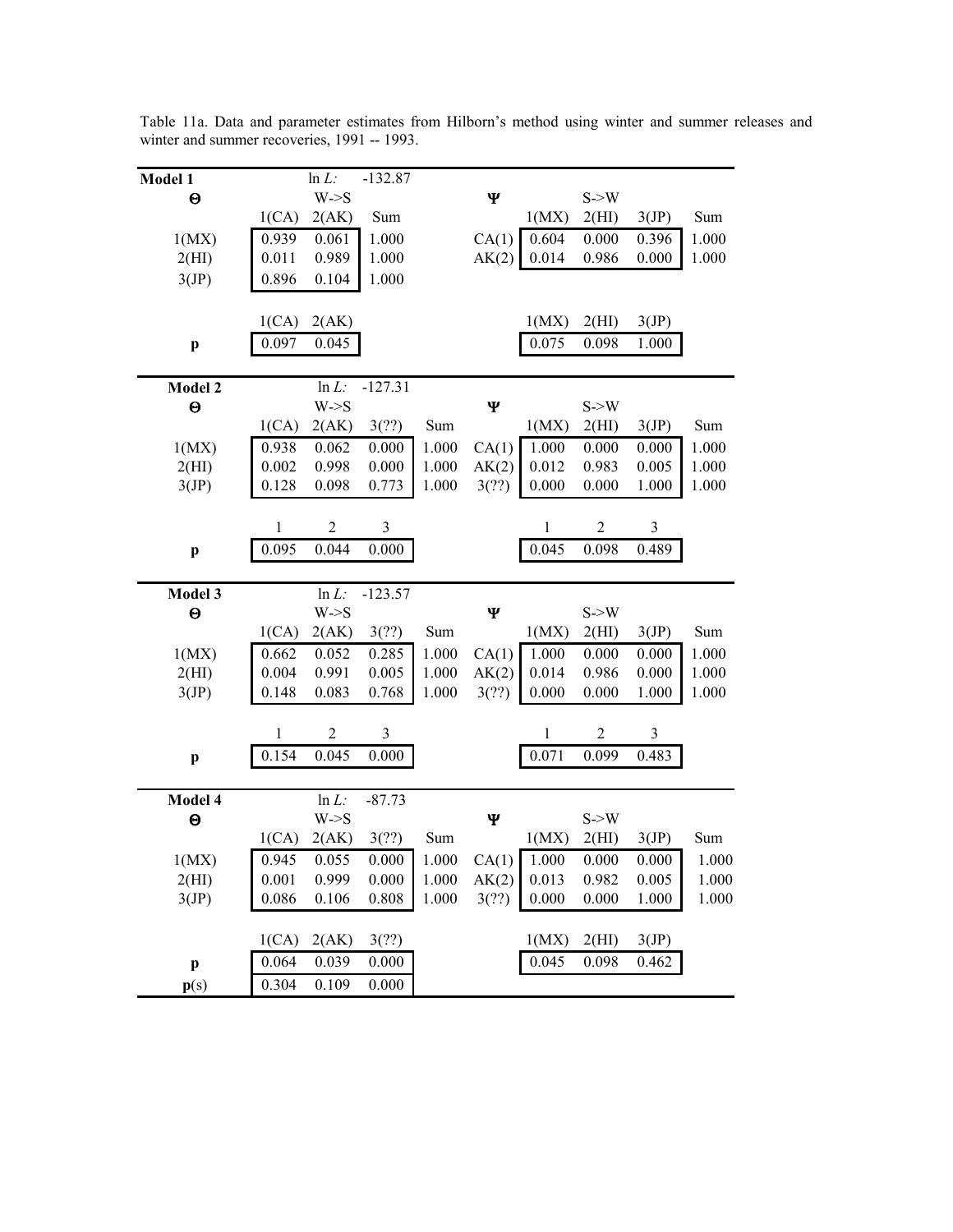|         | Estimated abundance                  |           |                           |      |  |  |  |  |
|---------|--------------------------------------|-----------|---------------------------|------|--|--|--|--|
| Winter  | MX                                   | ΗΙ        | $\underline{\mathbf{IP}}$ | Sum  |  |  |  |  |
| 1992    | 2517                                 | 3220      | 344                       | 6081 |  |  |  |  |
| 1993    | 1225                                 | 4754      | 318                       | 6297 |  |  |  |  |
| Average | 1871                                 | 3987      | 331                       | 6189 |  |  |  |  |
|         |                                      |           |                           |      |  |  |  |  |
|         | Using capture probabilities <b>p</b> |           |                           |      |  |  |  |  |
| Summer  | $CA-BC$                              | <u>АК</u> | Sum                       |      |  |  |  |  |
| 1992    | 3696                                 | 5696      | 9392                      |      |  |  |  |  |
| 1993    | 1512                                 | 4126      | 5638                      |      |  |  |  |  |
| Average | 2604                                 | 4911      | 7515                      |      |  |  |  |  |
|         |                                      |           |                           |      |  |  |  |  |
|         | Using capture probabilities $p(s)$   |           |                           |      |  |  |  |  |
| Summer  | <u>CA-BC</u>                         | <u>АК</u> | Sum                       |      |  |  |  |  |
| 1992    | 911                                  | 2154      | 3065                      |      |  |  |  |  |
| 1993    | 247                                  | 1341      | 1588                      |      |  |  |  |  |
| Average | 579                                  | 1748      | 2326                      |      |  |  |  |  |

Table 11b. Estimates of abundance from Model 4 in Table 3b.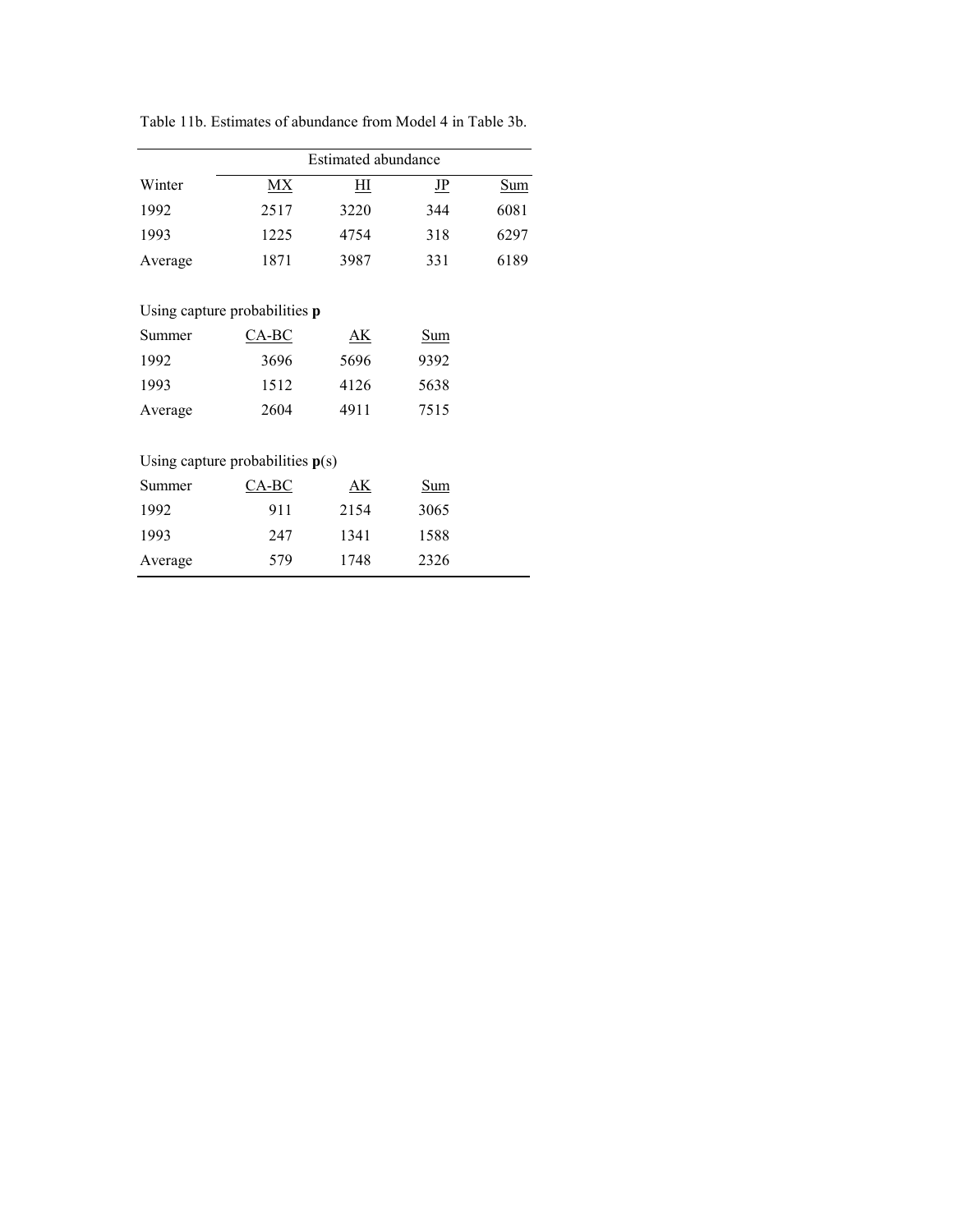| Table 12a. Model for a hypothetical two-area, two-sex population of 6,000 animals where 20% of the        |  |
|-----------------------------------------------------------------------------------------------------------|--|
| population is marked. The population has a 1:1 sex ratio but samples are biased 2:1 male to female. Model |  |
| serves as basis for calculation of population size (Table 12b).                                           |  |

serves as basis for calculation of population<br> $N$  6000 (total population)

0.2 (proportion of population marked)

| $\chi$                 |        |               | 0.333 (proportion of marked whales that |               |                |        |          |          |        |
|------------------------|--------|---------------|-----------------------------------------|---------------|----------------|--------|----------|----------|--------|
|                        |        | were females) |                                         |               |                |        |          |          |        |
|                        |        | Marked        |                                         |               |                |        | Unmarked |          |        |
|                        | Males: | 800           | Females:                                | 400           |                | Males: | 2200     | Females: | 2600   |
|                        | Area 1 | Area 2        | Area 1                                  | <u>Area 2</u> |                | Area 1 | Area 2   | Area 1   | Area 2 |
|                        | 0.7    | 0.3           | 0.7                                     | 0.3           |                | 0.7    | 0.3      | 0.7      | 0.3    |
| $N_i$ , time 1         | 560    | 240           | 280                                     | 120           | $U_i$ , time 1 | 1540   | 660      | 1820     | 780    |
| Migration              |        |               |                                         |               |                |        |          |          |        |
| $\Theta$               | 0.4    | 0.6           | 0.4                                     | 0.6           | IΘ             | 0.4    | 0.6      | 0.4      | 0.6    |
|                        | 0.6    | 0.4           | 0.6                                     | 0.4           |                | 0.6    | 0.4      | 0.6      | 0.4    |
| $N_i$ , time 2         | 368    | 432           | 184                                     | 216           | $U_i$ , time 2 | 1012   | 1188     | 1196     | 1404   |
| Probability of capture |        |               |                                         |               |                |        |          |          |        |
| $p_{jx}$               | 0.15   | 0.25          | 0.075                                   | 0.125         | $p_{jx}$       | 0.15   | 0.25     | 0.075    | 0.125  |
| Captures               |        |               |                                         |               |                |        |          |          |        |
| $\boldsymbol{m}$       | 55.2   | 108           | 13.8                                    | 27            | $\overline{u}$ | 151.8  | 297      | 89.7     | 175.5  |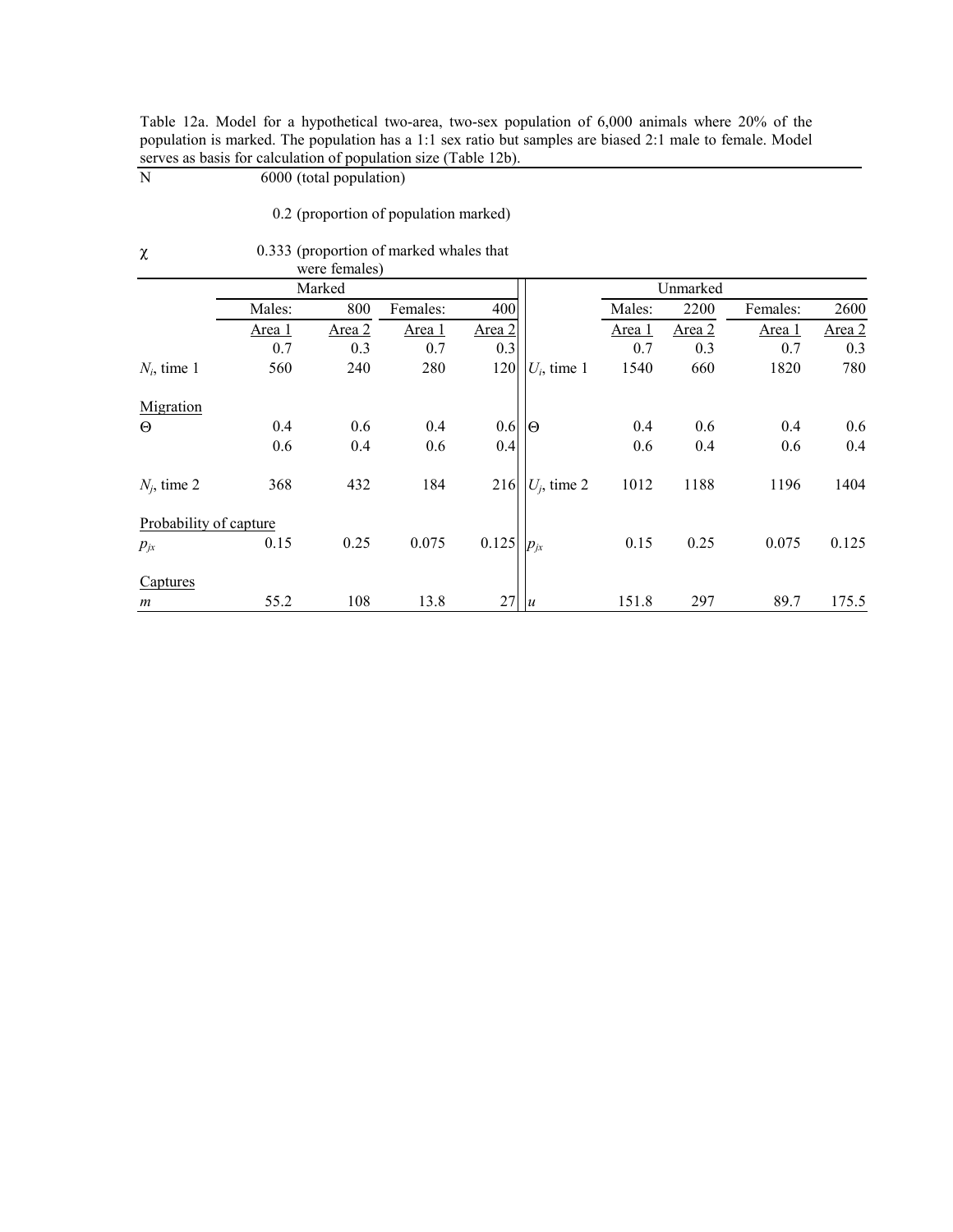|                             | Darroch method by sex (unbiased)<br>$(\text{area} 1)$ | $(\text{area } 2)$ | (Total) |
|-----------------------------|-------------------------------------------------------|--------------------|---------|
| $p_{\scriptscriptstyle jm}$ | 0.15                                                  | 0.25               |         |
| $P_{if}$                    | 0.075                                                 | 0.125              |         |
| True $\overline{p}_i$       | 0.1125                                                | 0.1875             |         |
|                             | Darroch method pooled by sex                          |                    |         |

Table 12b. Estimates of abundance for the hypothetical population (Table 12a) using Darrochs' method.

| Darroch method pooled by sex |                    |                    |         |  |  |  |  |  |
|------------------------------|--------------------|--------------------|---------|--|--|--|--|--|
|                              | $(\text{area } 1)$ | $(\text{area } 2)$ | (Total) |  |  |  |  |  |
| $p_i$                        | 0.125              | 0.208              |         |  |  |  |  |  |
| $\hat{U}_i$                  | 1932               | 2268               | 4200    |  |  |  |  |  |
| True $U_i$                   | 2208               | 2592               | 4800    |  |  |  |  |  |

## Correction of  $\overline{p}_j$

| $p_{\scriptscriptstyle jm}$ | $(\text{area } 1)$<br>0.15 | $(\text{area } 2)$<br>0.25 | (Total) |
|-----------------------------|----------------------------|----------------------------|---------|
| $p_{if}$                    | 0.075                      | 0.125                      |         |
| $n_i$                       | 310.5                      | 607.5                      |         |
| $\hat{N}_i$                 | 2760                       | 3240                       | 6000    |
| True $N_i$                  | 2760                       | 3240                       | 6000    |
|                             |                            |                            |         |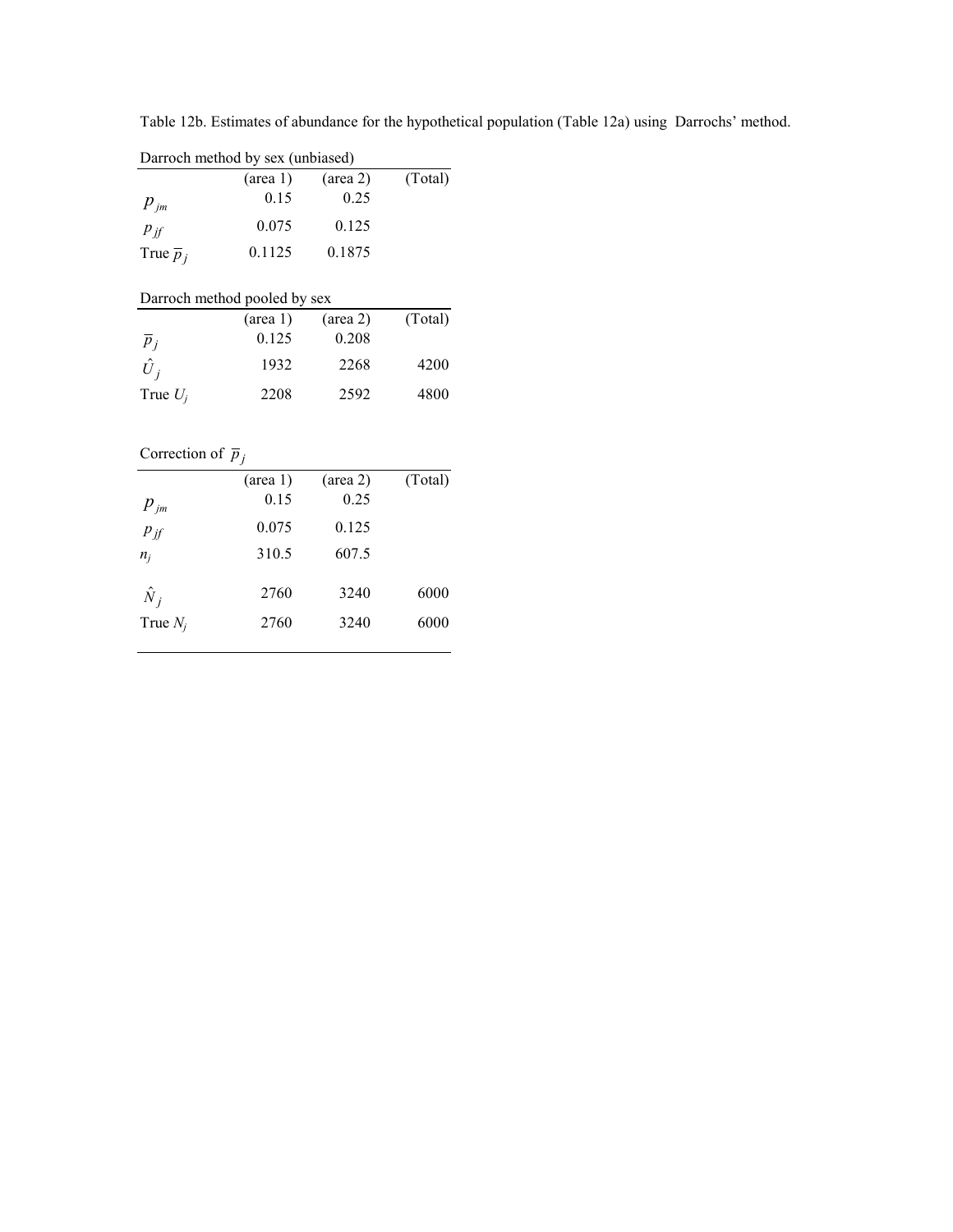| <b>Feeding area</b>        |     | Winter area |             |                |                 |           |
|----------------------------|-----|-------------|-------------|----------------|-----------------|-----------|
| Year                       | n   | Year        | $\mathbf n$ | <b>Match</b>   | <b>Estimate</b> | <b>SE</b> |
| <b>California - Mexico</b> |     |             |             |                |                 |           |
| 1991                       | 189 | 1990-91     | 375         | 23             | 2,976           | 538       |
| 1991                       | 189 | 1992        | 113         | 5              | 3,609           | 1,307     |
| 1992                       | 314 | 1992        | 113         | 6              | 5,129           | 1,738     |
| 1992                       | 314 | 1993        | 55          | $\overline{2}$ | 5,879           | 2,847     |
| 1993                       | 187 | 1993        | 55          | $\overline{2}$ | 3,508           | 1,693     |
| Average                    |     |             |             |                | 4,220           | 800       |
| <b>SE Alaska - Hawaii</b>  |     |             |             |                |                 |           |
| 1991                       | 142 | 1991        | 377         | 14             | 3,603           | 835       |
| 1991                       | 142 | 1992        | 317         | 7              | 5,683           | 1,818     |
| 1992                       | 151 | 1992        | 317         | 5              | 8,055           | 2,956     |
| 1992                       | 151 | 1993        | 468         | 17             | 3,959           | 837       |
| 1993                       | 113 | 1993        | 468         | 11             | 4,454           | 1,154     |
| Average                    |     |             |             |                | 5,151           | 769       |

Table 13. Peterson mark-recapture estimates for wintering areas using marks at feeding areas.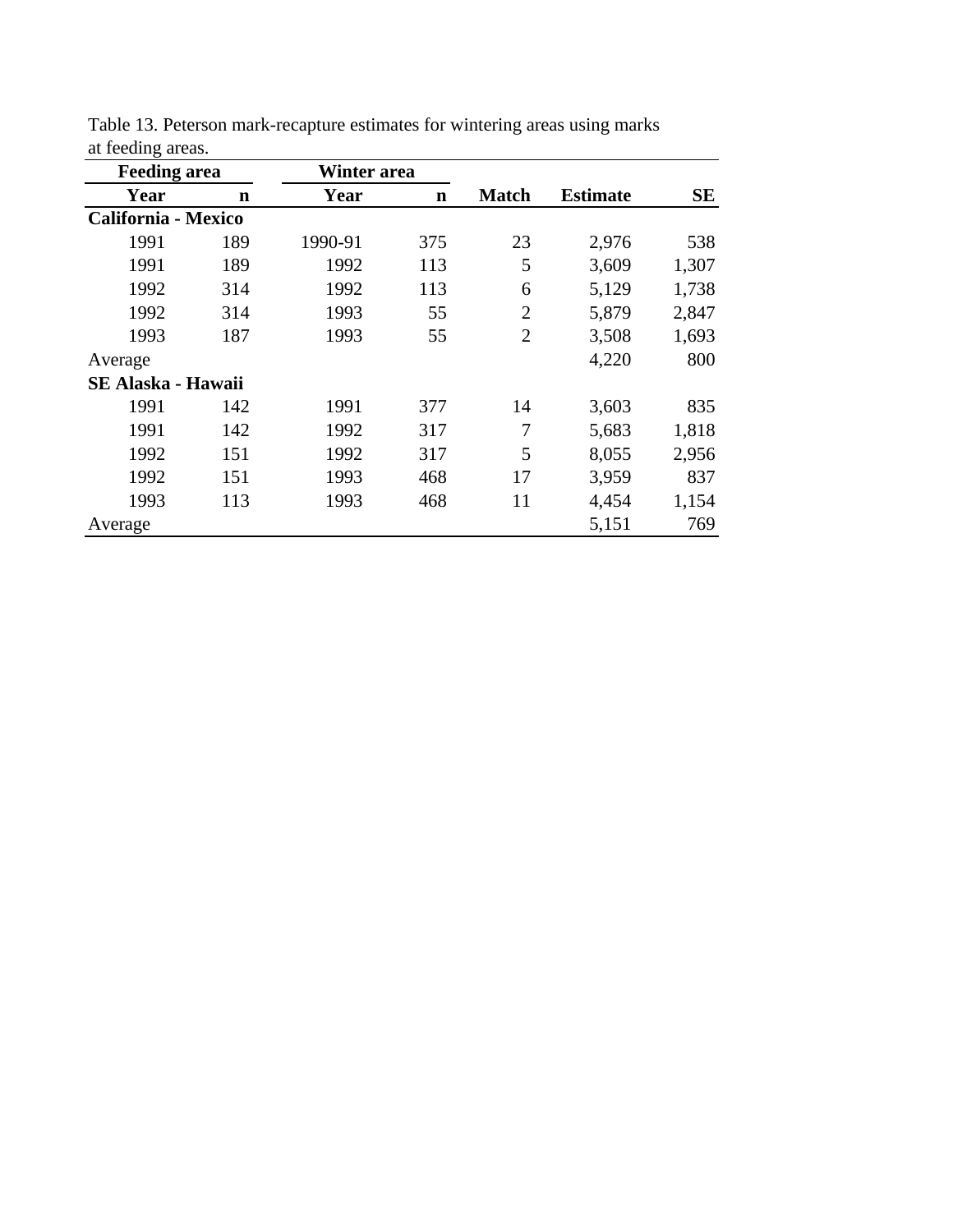| <b>Years/samples</b>                                                   | <b>Mexico</b> |           | Hawaiii     |     | <b>Japan</b> |           | <b>Total</b> |           |
|------------------------------------------------------------------------|---------------|-----------|-------------|-----|--------------|-----------|--------------|-----------|
|                                                                        | N             | <b>SE</b> | $\mathbf N$ | SE  | N            | <b>SE</b> | N            | <b>SE</b> |
| Darroch method (winter areas only)                                     |               |           |             |     |              |           |              |           |
| 1991*-1992                                                             | 2,230         | 558       | 3,124       | 509 | 405          | 49        | 5,759        | 744       |
| 1991*-1993                                                             | 1,457         | 447       | 4,769       | 773 | 391          | 70        | 6,617        | 870       |
| 1992-1993                                                              | 1,146         | 530       | 4,121       | 670 | 387          | 52        | 5,654        | 843       |
| Average                                                                | 1,611         | 297       | 4,005       | 381 | 394          | 33        | 6,010        | 474       |
| Hilborn method (winter areas only)                                     |               |           |             |     |              |           |              |           |
| 1992                                                                   | 2,485         | 485       | 3,037       | 361 | 415          | 50        | 5,937        | 538       |
| 1993                                                                   | 1,210         | 276       | 4,483       | 548 | 384          | 49        | 6,077        | 576       |
| Average                                                                | 1,848         | 352       | 3,760       | 439 | 400          | 46        | 6,007        | 504       |
| Hilborn method (feeding areas and winter areas)                        |               |           |             |     |              |           |              |           |
| 1992                                                                   | 2,517         | $- -$     | 3,220       | --  | 344          | --        | 6,081        |           |
| 1993                                                                   | 1,225         | $-$       | 4,754       | --  | 318          | $-$       | 6,297        |           |
| Average                                                                | 1,871         | $-$       | 3,987       |     | 331          | $- -$     | 6,189        |           |
| Correction for male biased sampling on winter area                     |               |           |             |     |              |           |              |           |
| Uncorrected abundance                                                  | 1,800         |           | 4,000       |     | 400          |           | 6,200        |           |
| Corrected for 2:1 male bias                                            | 1,998         |           | 4,440       |     | 444          |           | 6,882        |           |
| Corrected for 3:1 male bias                                            | 2,250         |           | 5,000       |     | 500          |           | 7,750        |           |
| Petersen (using CA and SEAK as marks for Mexico and Hawaii recaptures) |               |           |             |     |              |           |              |           |
| Average                                                                | 4,220         | 800       | 5,151       | 769 |              |           |              |           |

Table 14. Summary of abundance estimates by wintering region for the different models employed.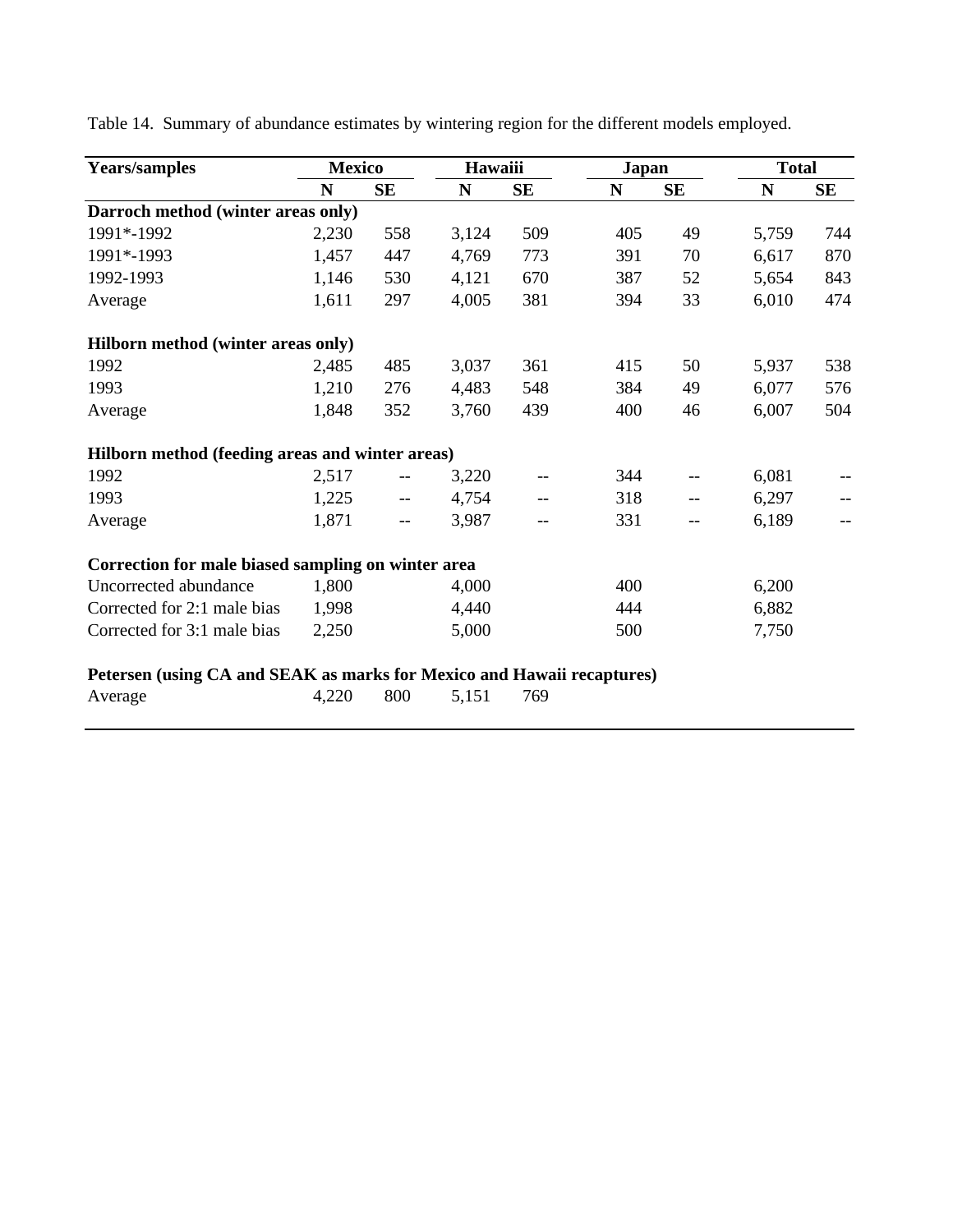

Figure 1. Locations where photographic identification data were collected.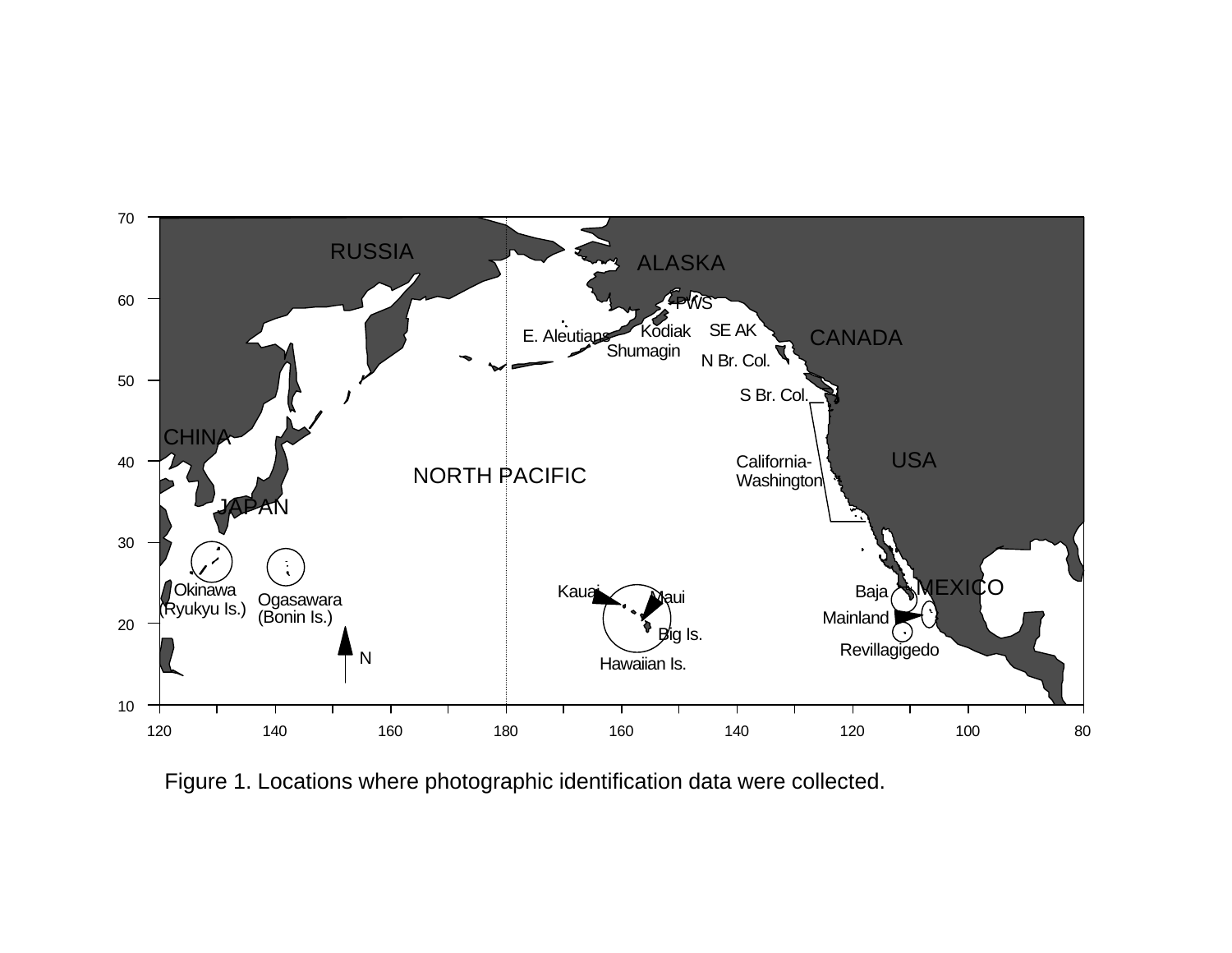

Figure 2. Interchange indeces for inter-year resightings at the same area. Numbers show pairs of years, bars show SD.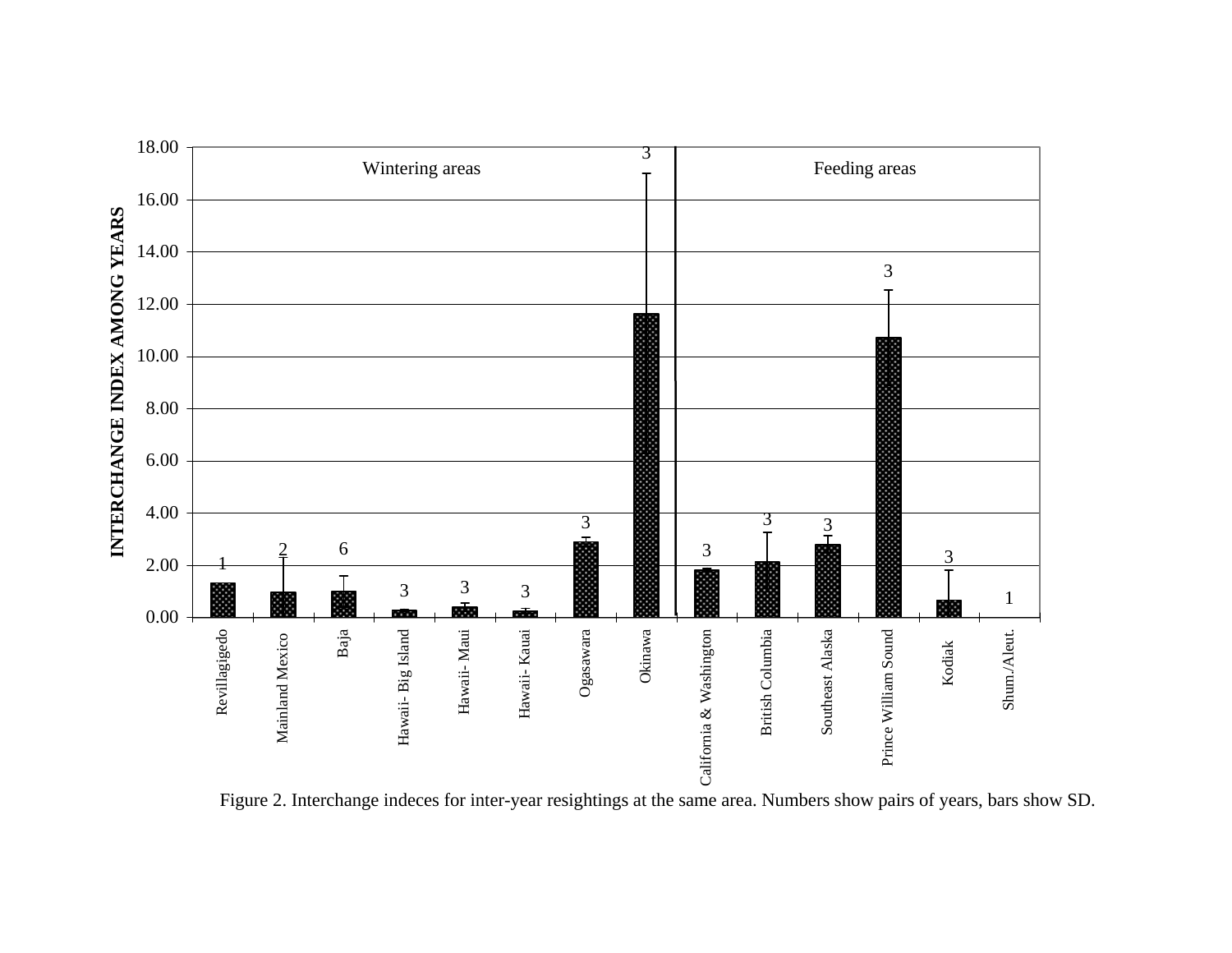

Figure 4. Inter-year and inter-region matches between the wintering areas off Japan, Hawaii, and Mexico. Numbers in boxes show number of individuals and numbers next to lines show number of whales that matched between years or regions.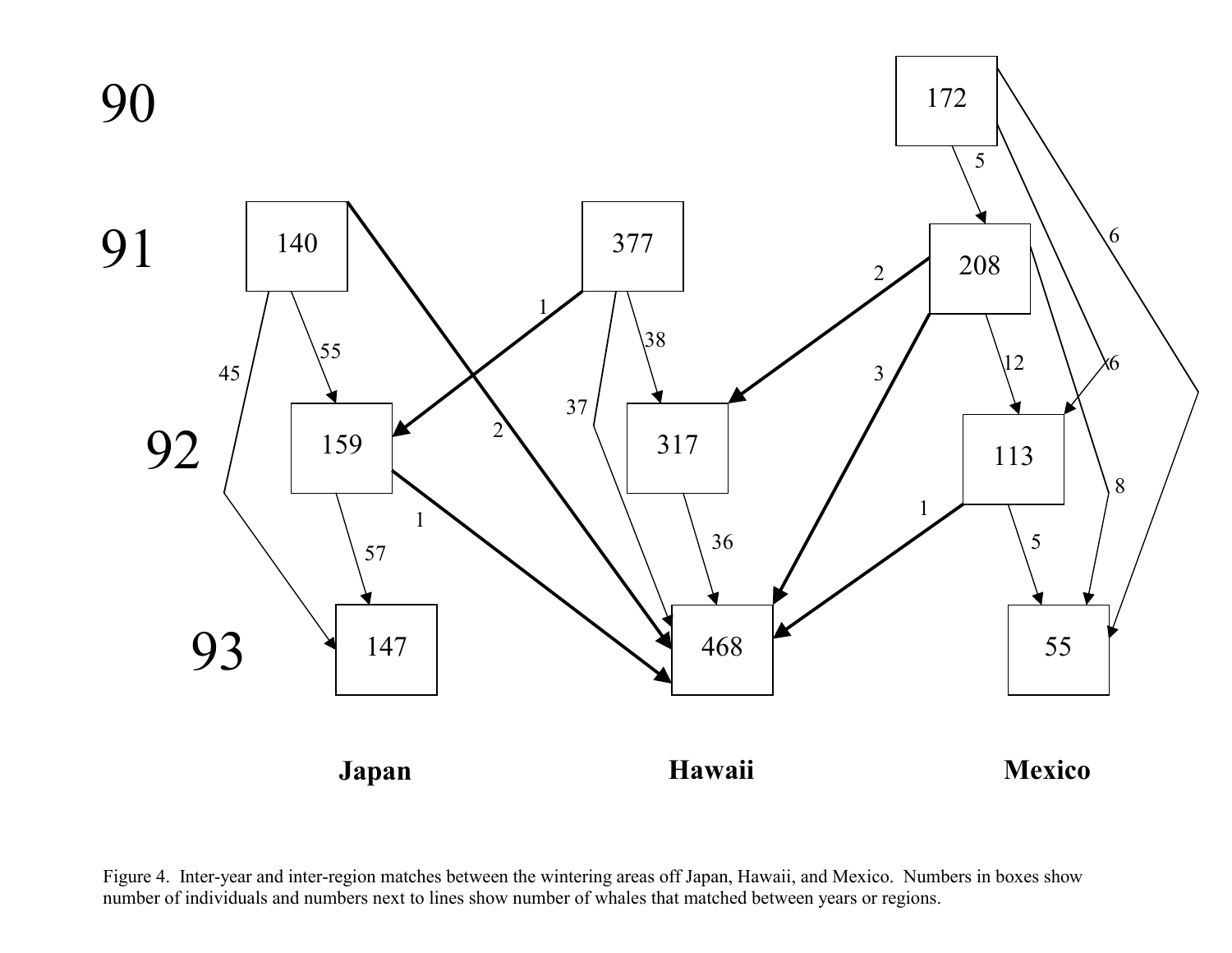



Figure 4. Number of matches found among feeding areas. Figure 4. Number of matches found among feeding areas.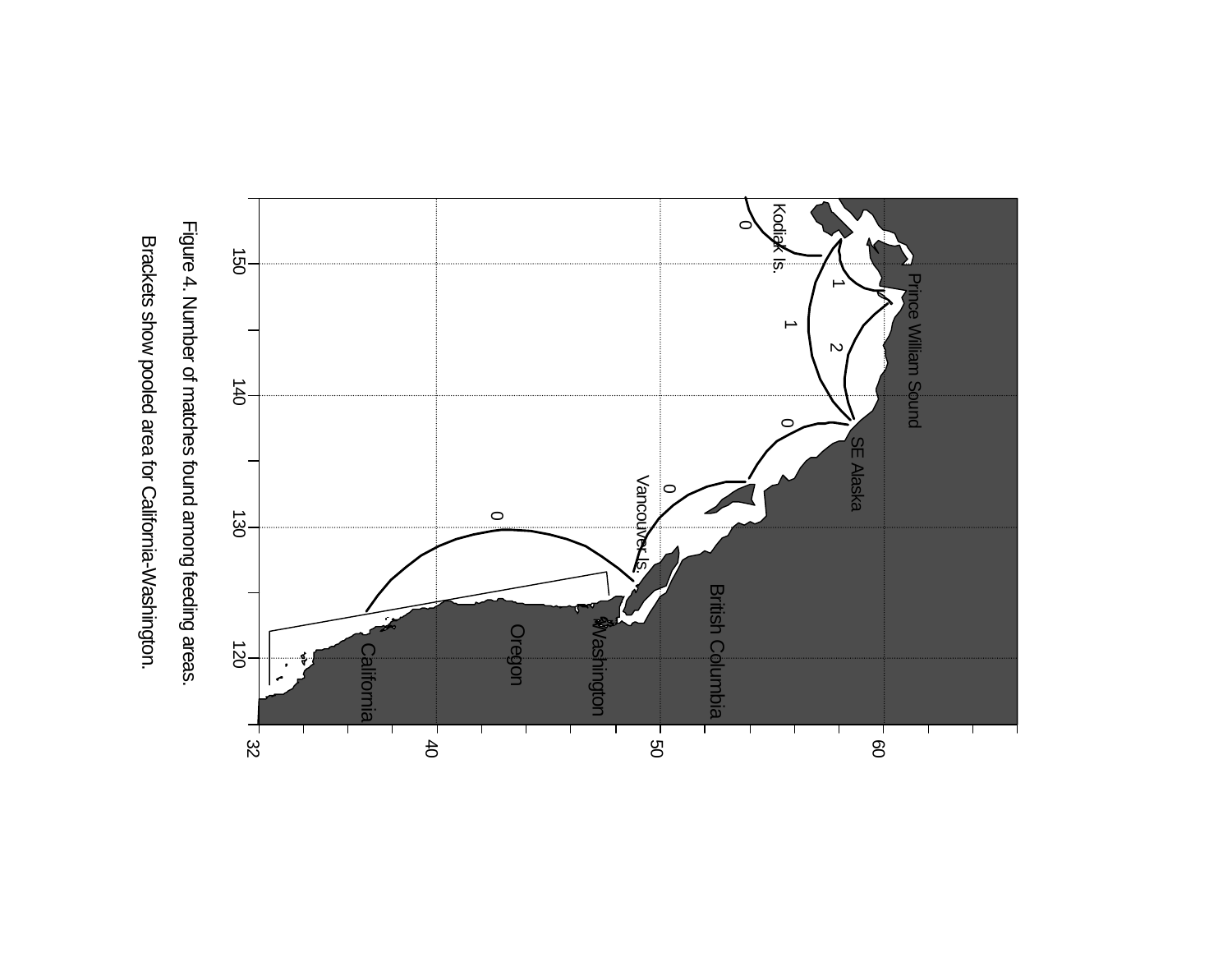

Figure 5. Migratory destinations of the 1,056 whales identified off Hawaii.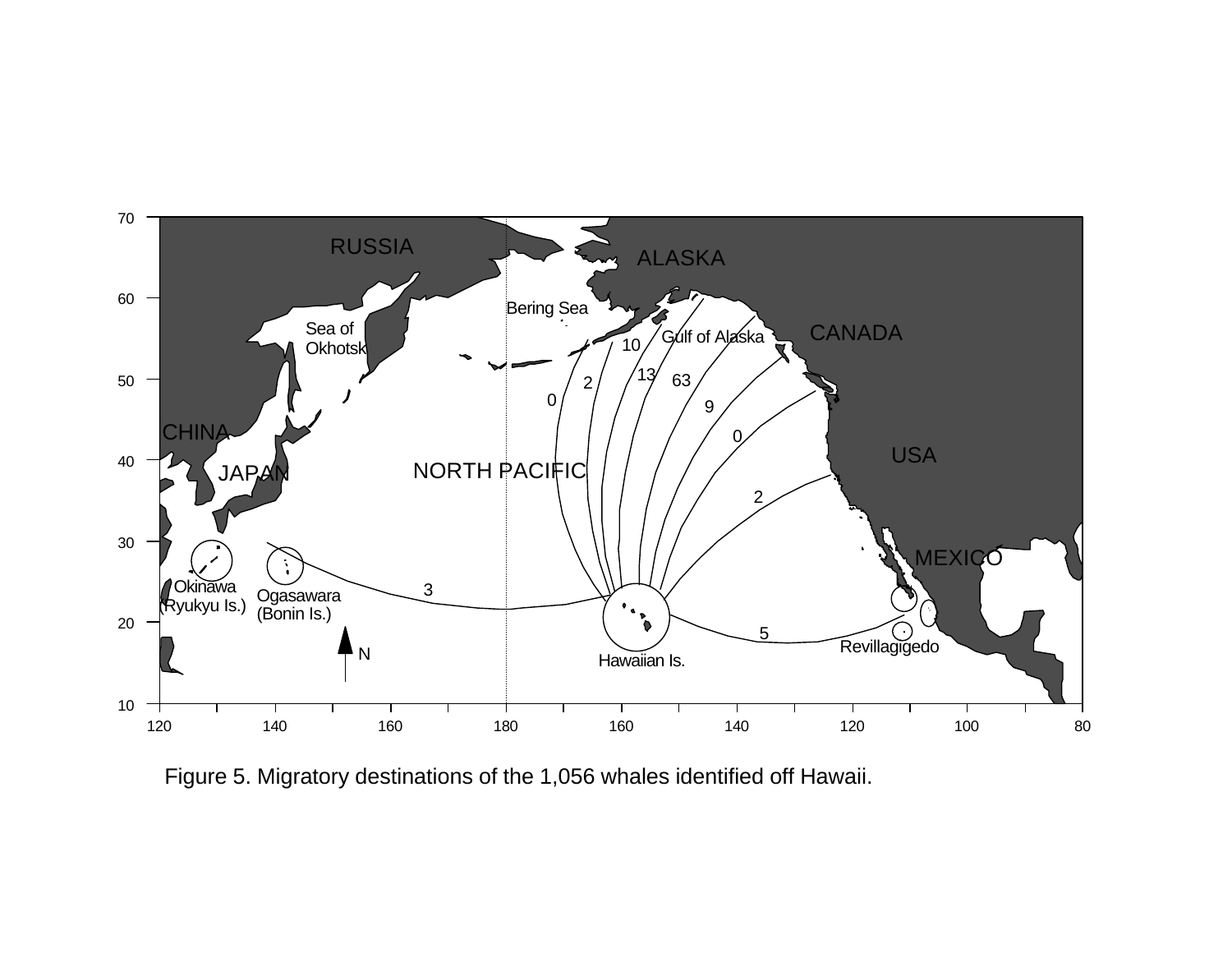

Figure 6. Migratory destinations of the 509 whales identified in Mexico.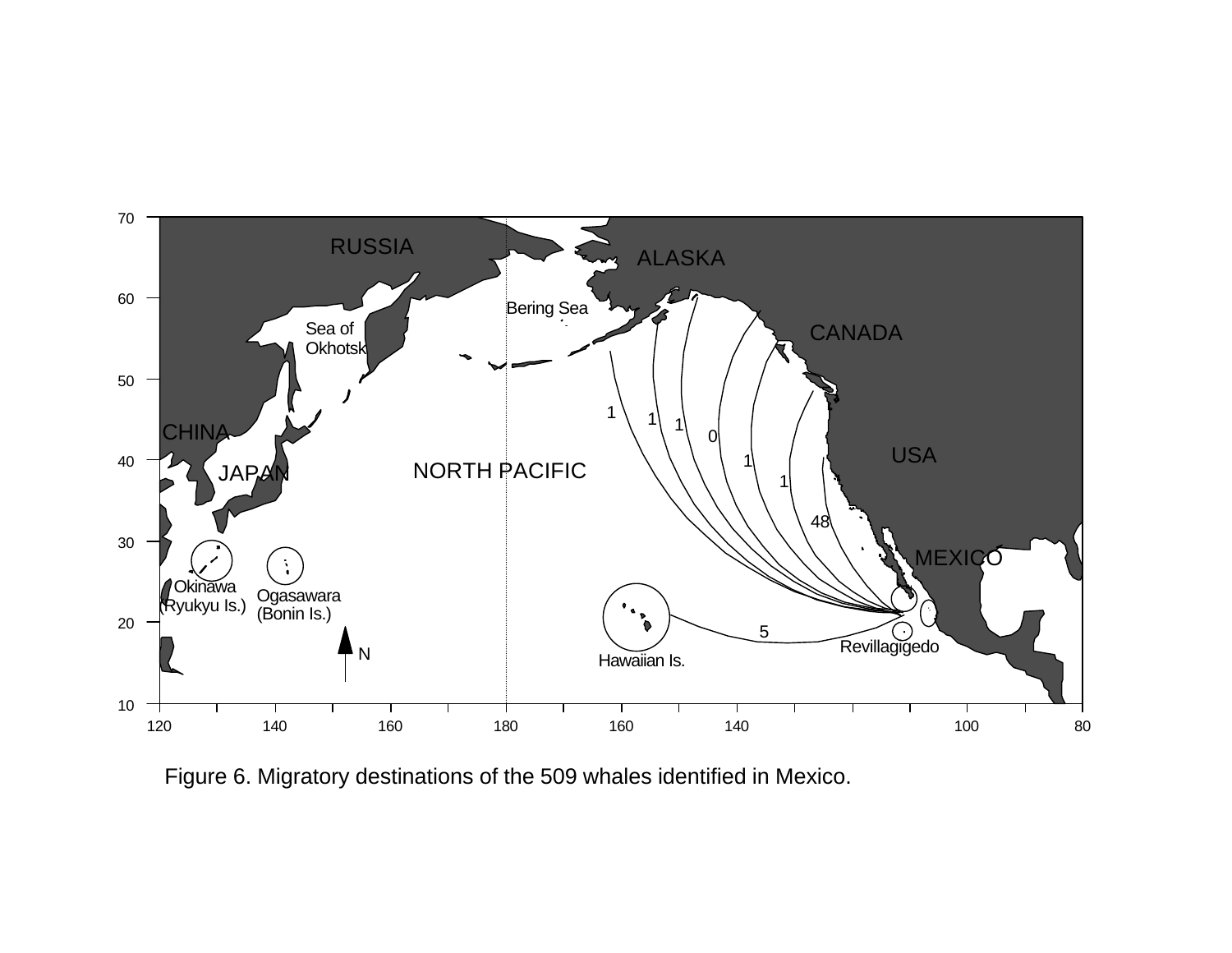

Figure 7. Migratory destinations of the 313 whales identified off Japan.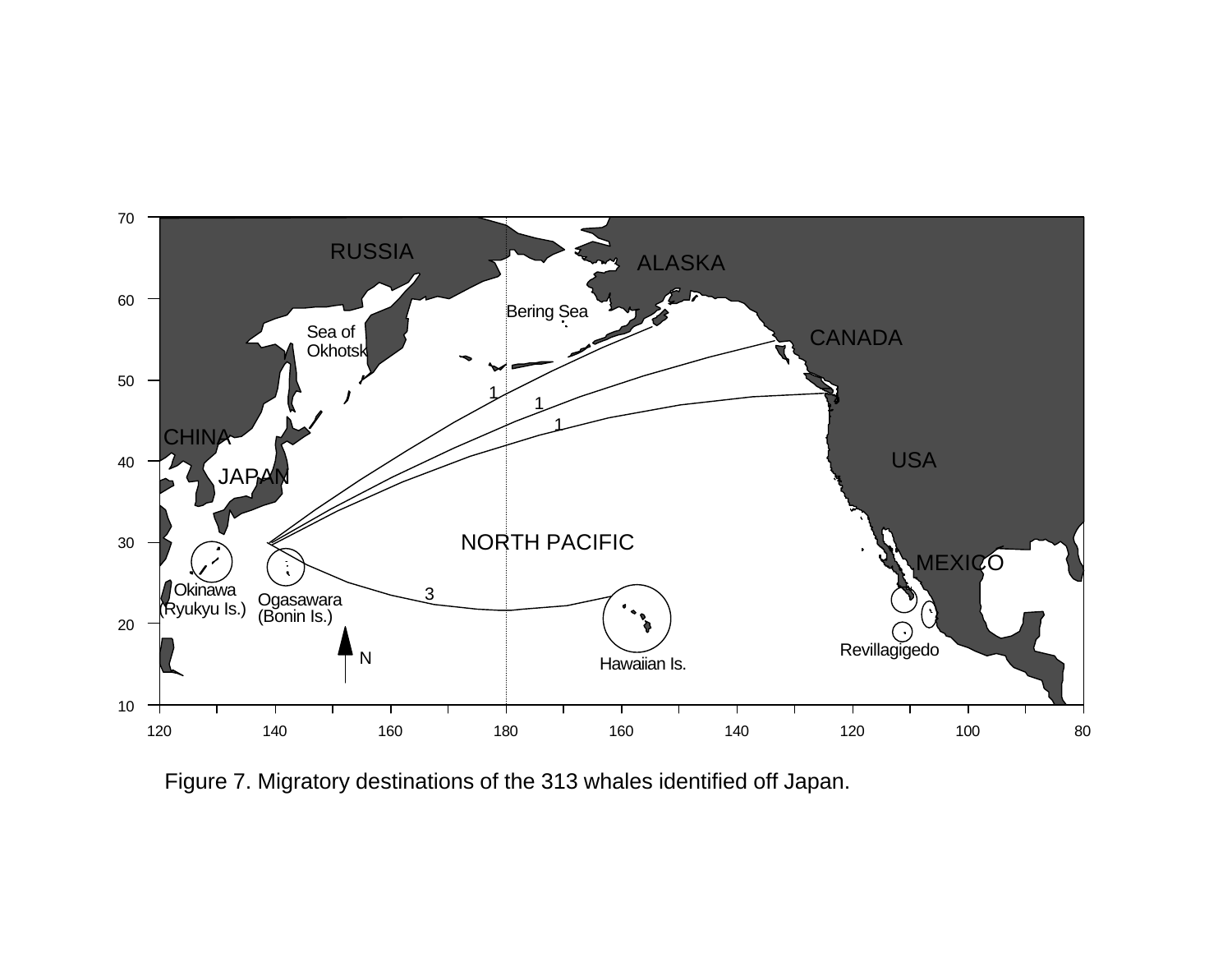

Figure 8. Interchange index between sampled feeding areas and the three main wintering regions. Numbers above bars show number of intividuals documented migrating between areas.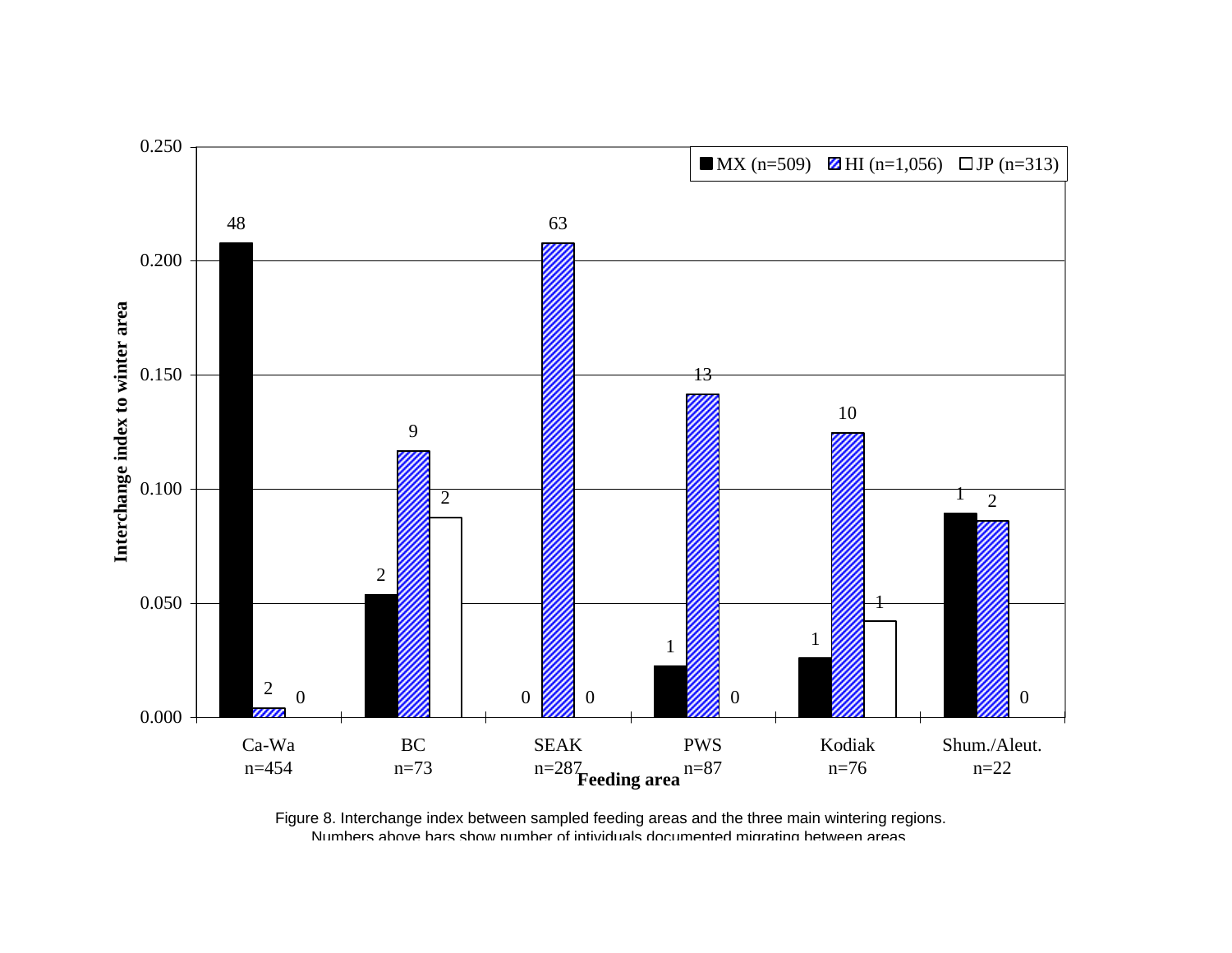

Figure 9. Differences in fluke colration patterns between wintering and feeding areas. Number of photographs are shown above the bars.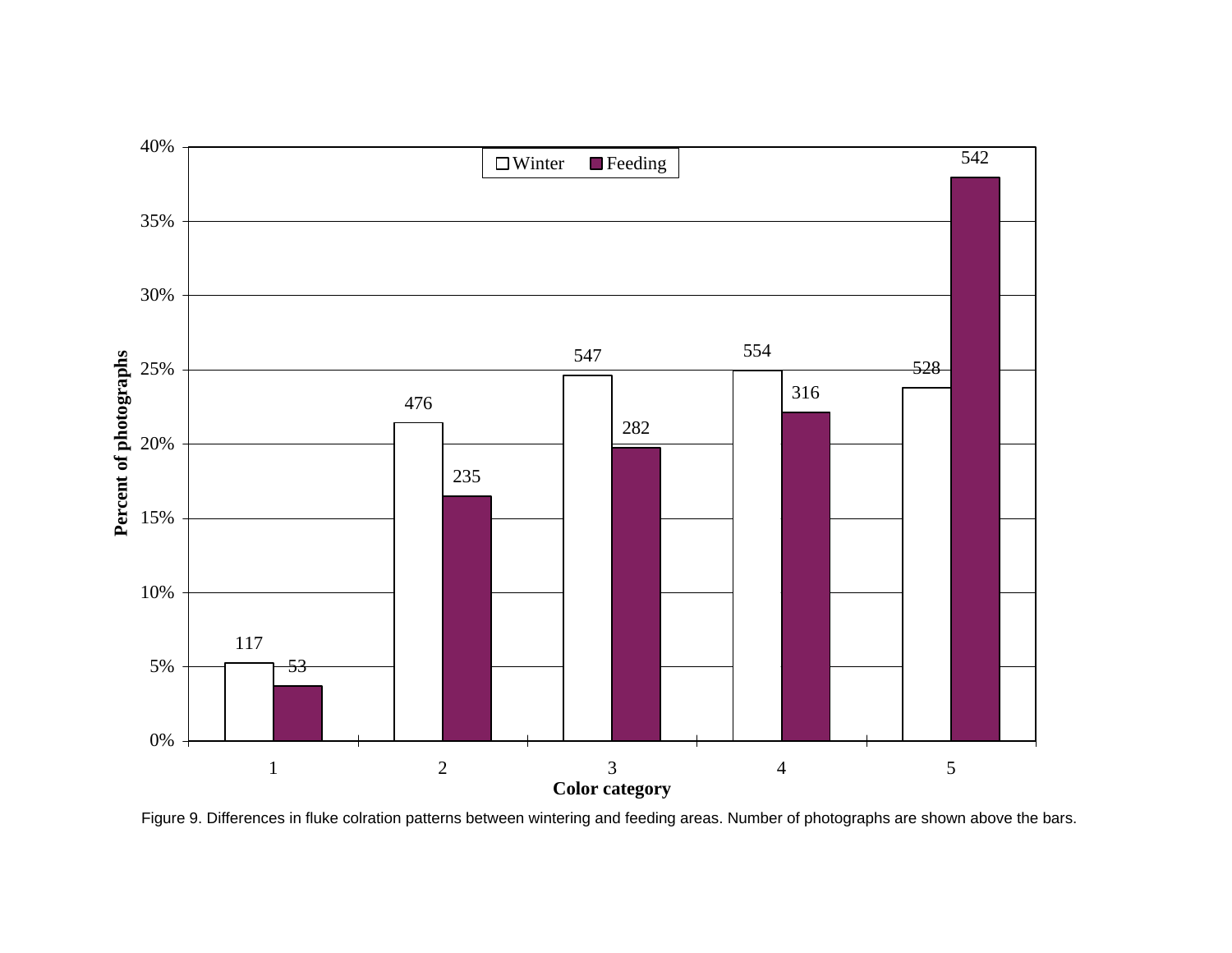

Figure 10. Percentage of flukes with different coloration types by wintering area.